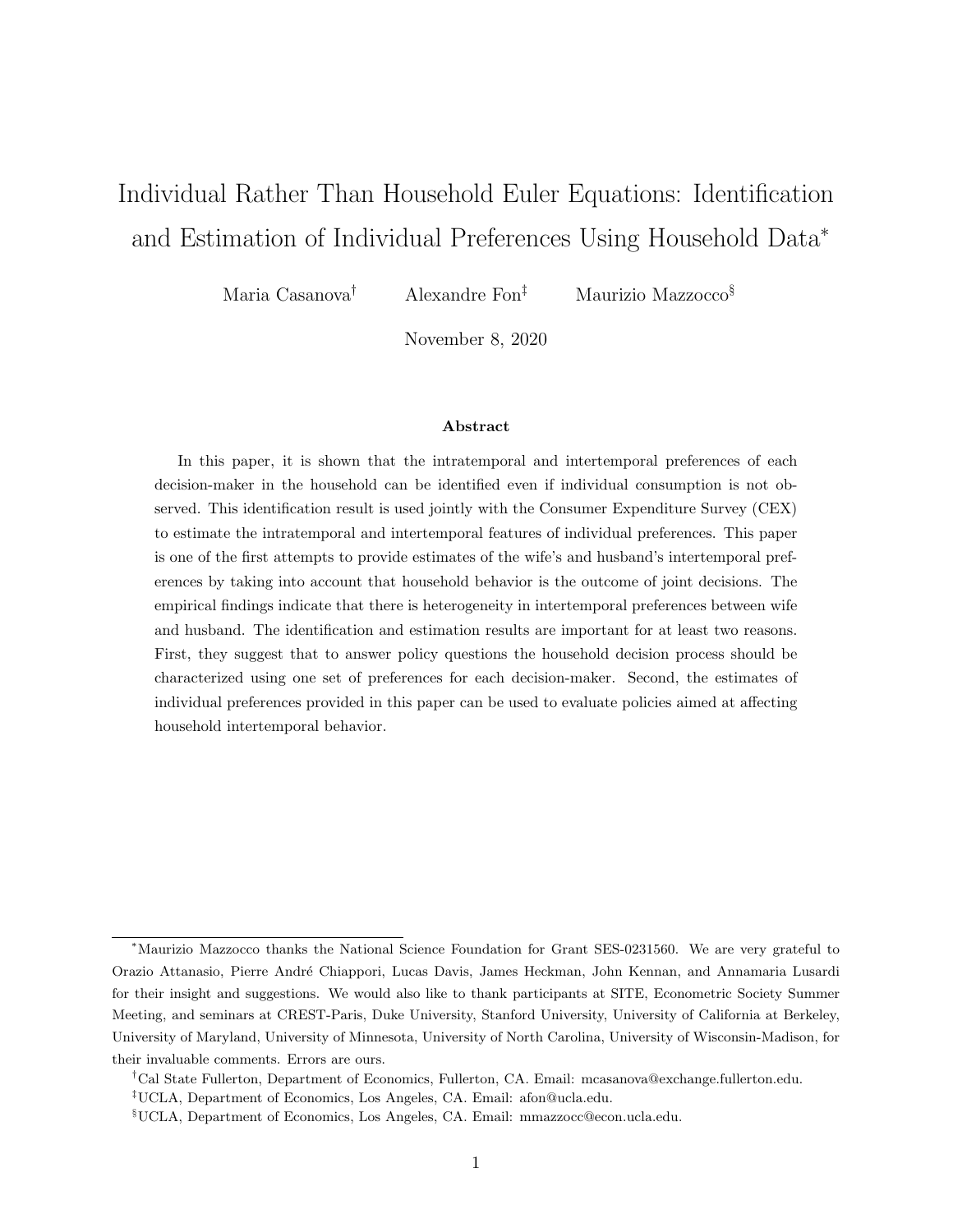# 1 Introduction

The evaluation of many public policies requires knowledge of the preferences that determine the behavior of multiperson households. Changes in tax rates on pension assets, asset-based means-tested welfare programs, and marriage penalty relief programs are only a few examples. The traditional approach for estimating preferences assumes that households behave as single agents. Under this assumption, each household can be characterized using a unique utility function independently of the household structure. Since the unique utility function depends on household total consumption, which is observed, the intratemporal and intertemporal features of household preferences can be identified and estimated using standard methods.

Numerous papers have rejected the hypothesis that households behave as single agents. For instance, the results of Schultz (1990), Thomas (1990), Browning et al. (1994), Browning and Chiappori (1998), and Mazzocco (2007) indicate that micro-level data are not consistent with this hypothesis. The main implication of this finding is that public policies cannot be evaluated using a unique household utility function, since as shown in Mazzocco (2004) important aspects of intra-household risk sharing and specialization are ignored. Estimates of the preferences of each decision maker in the household are required. The main obstacle in the identification and estimation of individual preferences is that they depend on individual consumption, which is generally not observed. The goal of this paper is to identify and estimate such preferences using the limited amount of information which is available in household surveys. This is one of the first attempts to identify and estimate the intertemporal features of individual preferences by taking into account that household-level data are the outcome of joint decisions by household members.

This paper makes two main contributions. First, it is shown that the preferences of each decision maker in the household can be identified even if individual consumption is not observed, provided that household consumption, individual labor supply, and individual wages are observed. To illustrate the idea behind this result, consider a married couple. If individual consumption were observed, individual preferences could be identified by standard methods using individual Euler equations, i.e. one set of intertemporal optimality conditions for each agent, and intraperiod optimality conditions. Individual consumption is generally not observed, but household consumption, individual labor supply, and wages provide information on this variable. In particular, if at least one agent works in each period, the marginal rate of substitution between individual consumption and leisure should equal the real wage. As a consequence, this agent's consumption can be written as a function of labor supply and wages. Since consumption of the second agent is equal to the difference between total household consumption and consumption of the first agent, the spouse's consumption can also be written as a function of observed variables. These functions can be used to substitute out individual consumption from the marginal utilities that define the individual Euler equations and intraperiod optimality conditions. It can then be shown that these reduced-form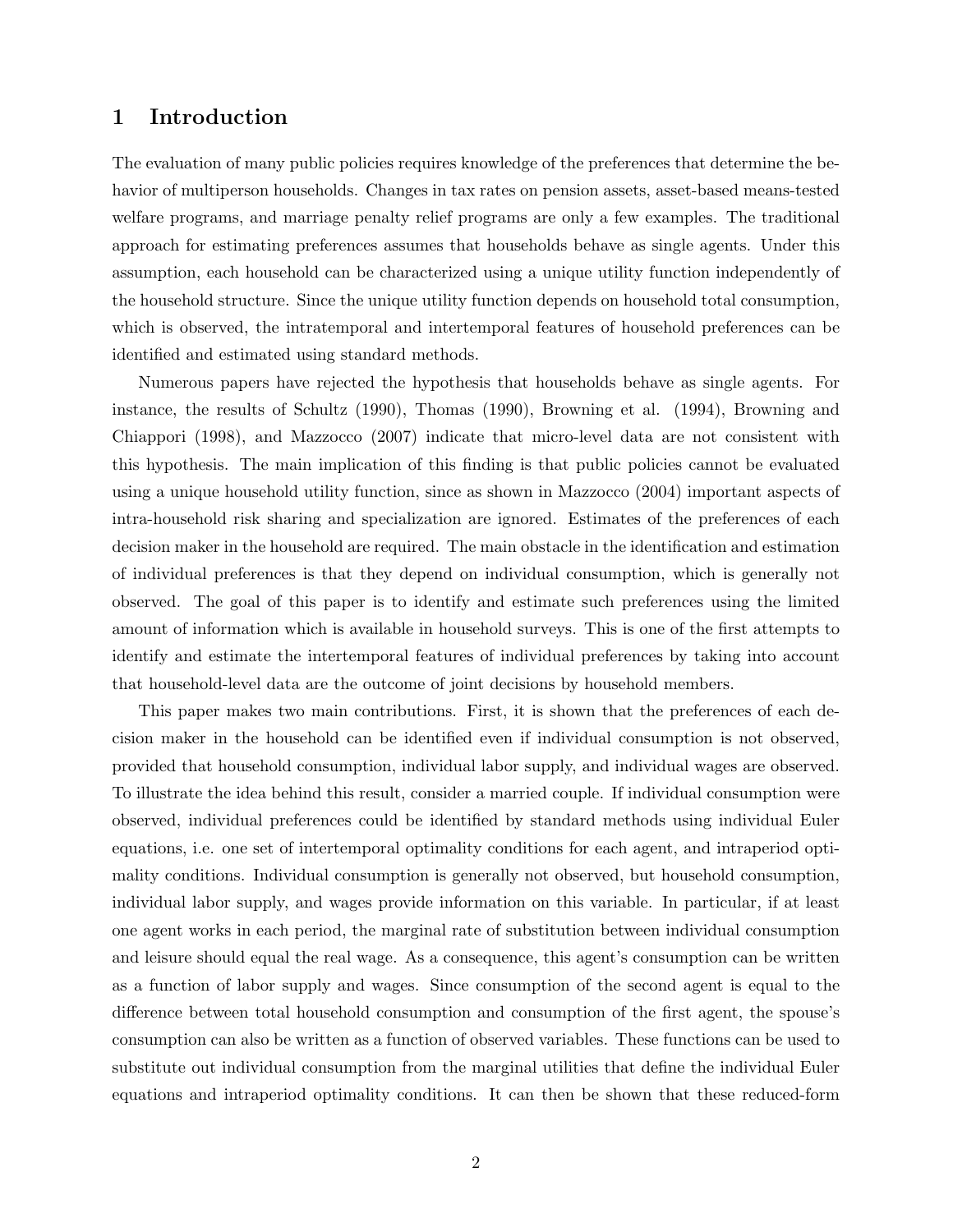optimality conditions and variations in household consumption, individual labor supply, and wages provide sufficient information to recover the original utility functions.

As a second contribution, individual preferences are estimated using the described identification result, a specific functional form for the individual utility functions, and data from the CEX. To evaluate the performance of the identification result, individual preferences are first estimated for single females and males with no children. For this group of households, individual consumption is observed since it is equivalent to household consumption. Individual preferences can therefore be estimated using the identification method proposed in this paper as well as standard methods. The results indicate that the identification method performs well in the sense that the parameter estimates obtained using the identification result are comparable to the estimates obtained using standard methods. The empirical findings also suggest that there is heterogeneity in intertemporal preferences between single females and single males: the intertemporal elasticity of substitution of single males is more than twice the corresponding elasticity for single females.

The identification result is then applied to a sample of couples. Similarly to single individuals, we find strong evidence of heterogeneity in intertemporal preferences between wives and husbands. In particular, the intertemporal elasticity of substitution of wives is about half the elasticity for husbands or, equivalently in this paper, wives are about twice as risk averse as husbands. A comparison of the parameter estimates for single and married agents indicates that single males are less risk averse than married males and that single females are more risk averse than married females.

These findings have one main implication. In Mazzocco (2007), it is shown that households behave as single agents only if individual preferences belong to the Harmonic Absolute Risk Aversion (HARA) class with identical curvature parameter. The preference heterogeneity found in this paper indicates that this condition is not satisfied. Therefore economists and policy makers should not rely on preference estimates obtained using the standard unitary model to evaluate alternative policy recommendations. Instead, policy analysis should be performed using individual preferences and the corresponding parameter estimates.

This paper is related to the literature on the collective representation of household behavior. Manser and Brown (1980) and McElroy and Horney (1981) are the first papers to characterize the household as a group of agents making joint decisions. In those papers the household decision process is modeled as a Nash bargaining problem. Chiappori (1988; 1992) extends their analysis to allow for any type of efficient decision process. The theoretical model used in the present paper is an intertemporal generalization of Chiappori's collective model.

The intraperiod features of individual preferences have been identified and estimated in other papers. For instance, Blundell et al. (2005), Blundell et al. (2007), Donni (2004), Chiappori (1988; 1982), Fong and Zhang (2001) show that different aspects of intraperiod preferences can be identified. Donni (2004) also estimates them. The present paper is, however, one of the first attempts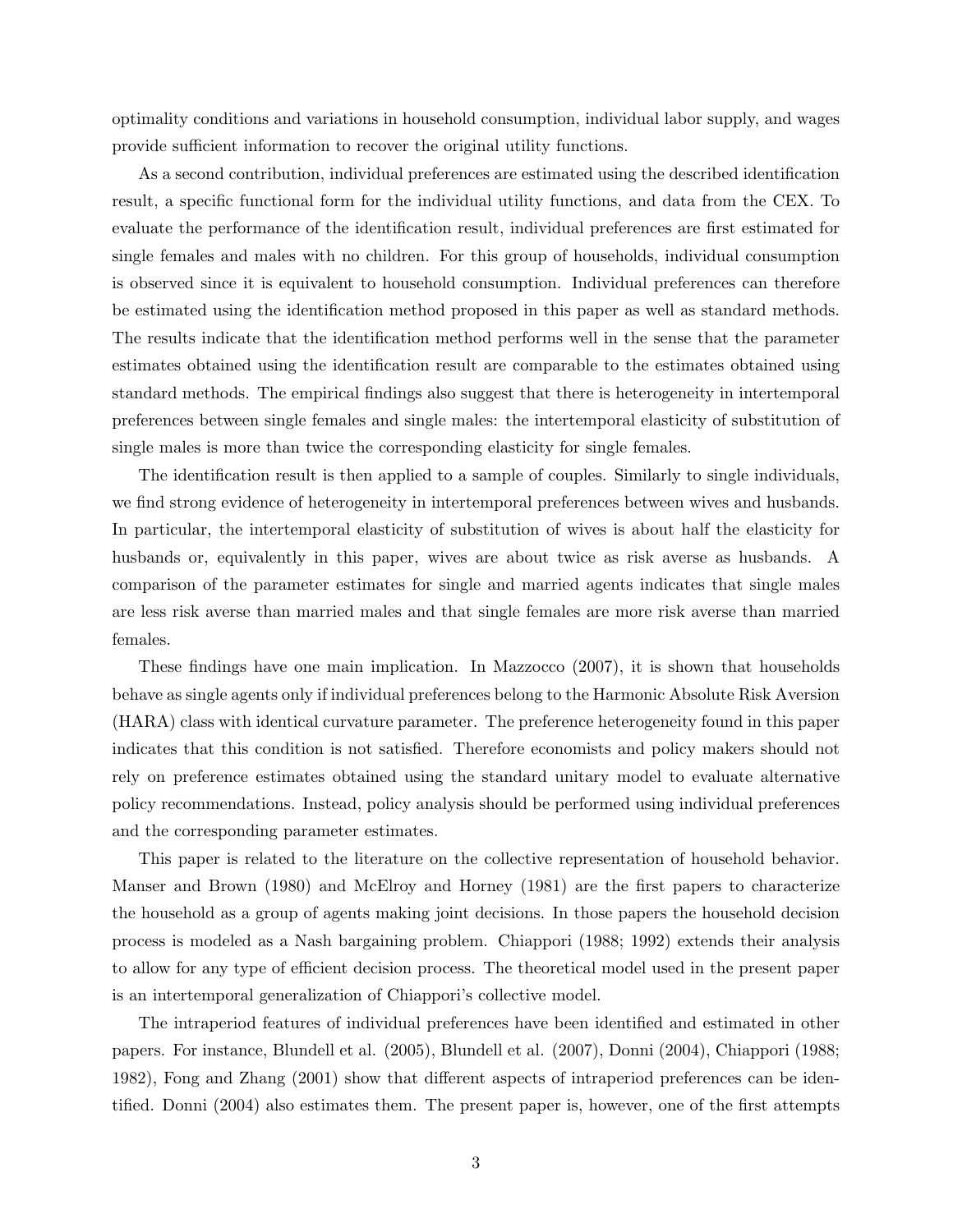to identify and estimate the intertemporal features of individual preferences using household data.

The paper is organized as follows. In section 2, the individual Euler equations are derived. Section 3 outlines the identification procedure. Section 4 describes the empirical implementation. Section 5 discusses econometric issues. Section 6 describes the data and section 7 presents the estimation results. Section 8 concludes.

# 2 Euler Equations of Singles and Couples

In this section, we test the hypothesis that the constant rejection of household Euler equations is generated by the fact that most of the households included in their estimation are composed of two or more decision makers who make joint decisions based on their individual decision power. The section will be divided into three parts. In the first subsection, we provide theoretical arguments that explain why the inclusion of married and cohabiting couples in the estimation of Euler equations will generally result in their rejection. We then introduce a test that enables us to evaluate whether our hypothesis can explain the rejections of the household Euler equations. In the second subsection, we describe the data that will be used in the implementation of the test. In the last subsection, we discuss how the tests is implemented, some econometric issues, and our empirical results.

### 2.1 Rejections of Euler equations and Household Composition

In the past three decades, Euler equations have been extensively used to test intertemporal models and to estimated preference parameters. The most frequently used test that relies on Euler equations is the excess sensitivity test proposed by Hall (1978) and Sargent (1978), which is based on the following idea. Household should choose current and future consumption according to the Euler equations using all the information available at the time of the decision. As a consequence, the difference between the current marginal utility of consumption and next period expected marginal utility of consumption should be independent of variables that are known to the household at the time of the decision. Many papers have tested this implication of the standard intertemporal model and regularly rejected it.

The model generally used to derive Euler equations, the unitary model, is well-suited to characterize the intertemporal decisions of households composed of a single individual. It is therefore also a good model to estimate the intertemporal dimension of the preferences of single individuals, such as their risk aversion or intertemporal elasticity of substitution. That model is not, however, well-suited to represent the behavior of married or cohabiting couples for reasons that will be discussed in the next paragraph. In spite of this, papers that estimate Euler equations rely either on a sample composed exclusively of couples, which is the case for instance in Attanasio and Browning (1995) and Meghir and Weber (1996), or alternatively on a sample that includes both couples and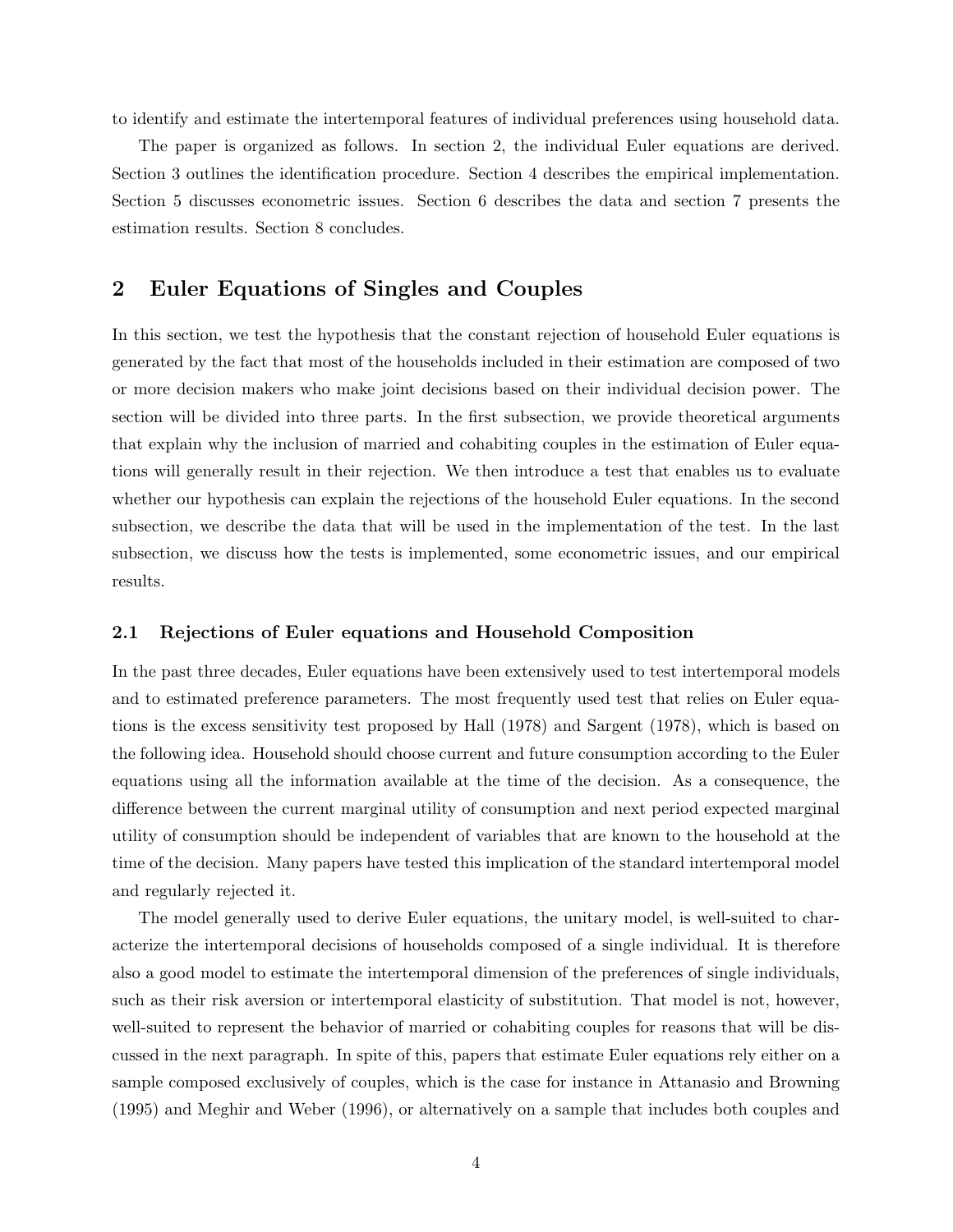single individuals, as it is the case for example in Attanasio and Weber (1995) and Zeldes (1989). A potential explanation for the constant rejections of the Euler equations is therefore that the model used to derive them is not the proper model for most of the households included in the estimation.

To understand why the model employed to derive Euler equations is problematic when used to characterize couples, we will introduce a generalization to an intertemporal setting of the collective model of the household, which is by now a standard framework to study household decisions. The main feature of the collective model is that it explicitly recognize that the majority of households are composed of several individuals with potentially heterogeneous preferences who make joint decisions. This is done by assigning a utility function to each household member and by aggregating the individual preferences using the assumption that decisions are Pareto efficient. We will denote with  $u^i$  the utility function of member i and with  $\mu$  the Pareto weight. Since in the U.S. most households with several decision makers are couples, we will consider the case in which households are composed of two members. To be consistent with the literature on the estimation of Euler equations we will assume that individuals have preferences over non-durable consumption c. Specifically, we assume that preferences are strongly separable between consumption and leisure and that there is no distinction between consumption goods that are private and public within the household. Following some of the papers that have estimated Euler equations, we will control for potential non-separabilities between consumption and leisure in the estimation. Moreover, since public consumption is an important aspect of household decisions, we will distinguish between private and public goods starting from the next section. In the model, household members live for T periods and can transfer resources over time using a risk-free asset with gross return R. The only source of uncertainty is household income, Y, which is the sum of members' income,  $Y = \sum y^i$ .

To generalize the collective model to an intertemporal setting, one has to take a stand on the ability of household members to commit to future allocations of resources. We will assume that household members can commit to future plans. The conclusions of this section do not change if a model without commitment is employed.<sup>1</sup> Under full commitment and the assumptions on preferences, the intertemporal collective model can be written in the following form:

$$
\max_{\{c_{t,\omega}^1, c_{t,\omega}^2, s_t\}_{t,\omega}} \mu(Z) E_0 \left[ \sum_{t=0}^T \beta^t u^1 (c_{t,\omega}^1) \right] + (1 - \mu(Z)) E_0 \left[ \sum_{t=0}^T \beta^t u^2 (c_{t,\omega}^2) \right]
$$
  
s.t. 
$$
\sum_{i=1}^2 c_{t,\omega}^i + b_t \le \sum_{i=1}^2 y_{t,\omega}^i + R_t b_{t-1} \quad \forall t, \omega
$$

$$
b_T \ge 0 \quad \forall \omega.
$$
 (1)

The Pareto weights  $\mu$  and  $1 - \mu$  can be interpreted as the individual decision power of the two household members. They generally depend variables that have an effect on the intra-household

<sup>&</sup>lt;sup>1</sup>The differences between collective models of the household with and without commitment are discussed in Mazzocco (2001), Mazzocco (2007), and Chiappori and Mazzocco (2014).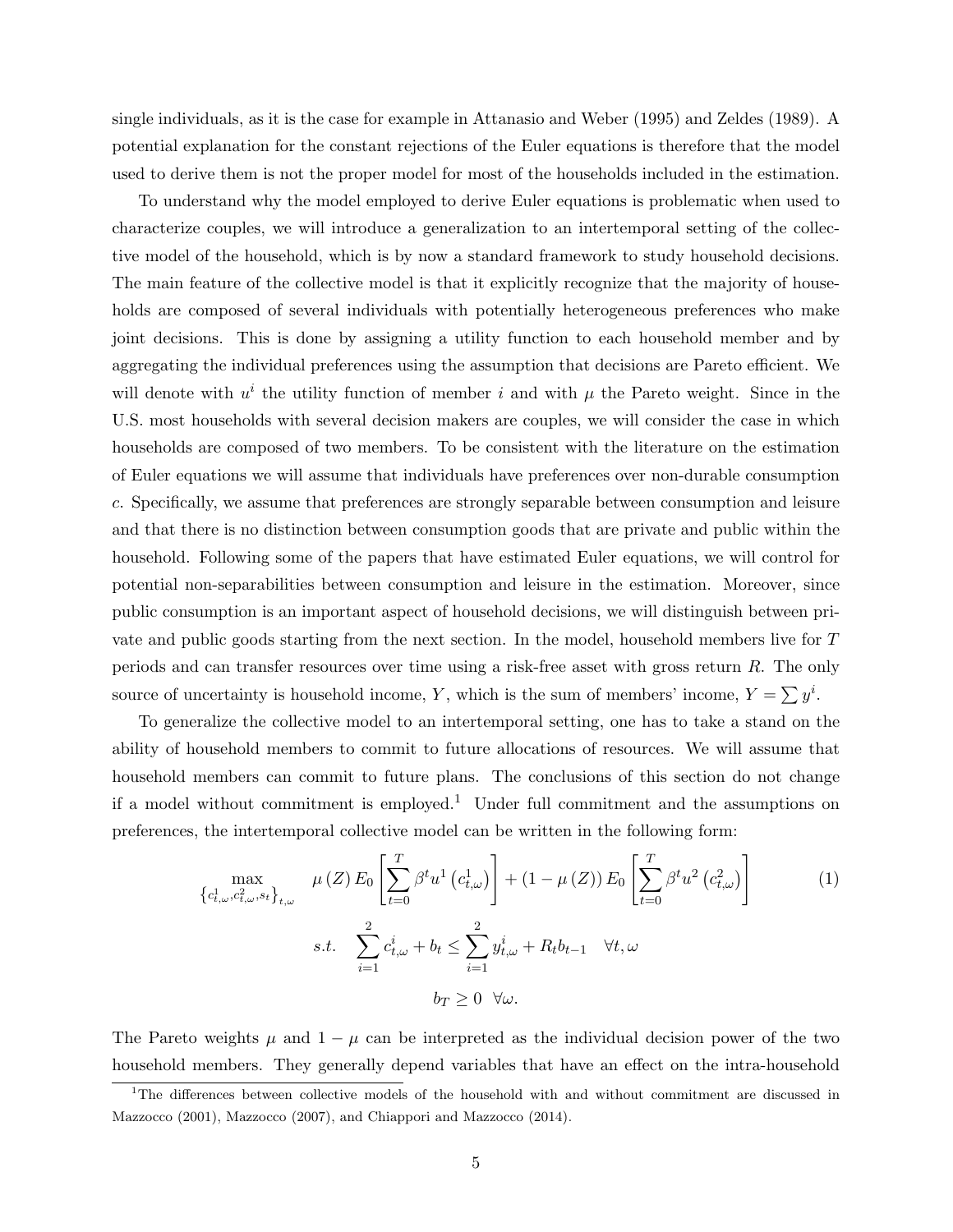decision power such as prices, wages, and income. We will denote with  $Z$  the vector that includes those variables.

An important feature of the intertemporal collective model just introduced is that its solution is identical to the solution of the following two stage formulation of the household problem. In the first stage, the household allocates optimally lifetime resources across periods and states of nature. In the second stage, conditional on the amount of resources allocated to a given period and state of nature, the household chooses their optimal allocation between the two spouse. To formally describe the two stages, it is convenient to start from the second stage. Denote with  $C_{t,\omega}$ an arbitrary amount allocated to period t and state  $\omega$ . Conditional on  $C_{t,\omega}$ , in the second stage the household chooses the consumption of the two spouses as the solution of the following static problem:

$$
U(C_{t,\omega}, \mu(Z)) = \max_{\{c_{t,\omega}^1, c_{t,\omega}^2\}} \mu(Z) u^1(c_{t,\omega}^1) + (1 - \mu(Z)) u^2(c_{t,\omega}^2)
$$
\n
$$
s.t. \sum_{i=1}^2 c_{t,\omega}^i = C_{t,\omega},
$$
\n(2)

where  $U(C_{t,\omega}, \mu(Z))$  is the household's indirect utility function. In the first stage, the household chooses the allocation of lifetime resources over time and across states of nature using the indirect utility function derived in the second stage by solving the following standard intertemporal problem:

$$
\max_{C_{t,\omega}} \quad E_0 \left[ \sum_{t=0}^T \beta^t U(C_{t,\omega}, \mu(Z)) \right] \tag{3}
$$

$$
s.t. \quad C_{t,\omega} + b_t = Y_{t,\omega} + R_{t+1}b_{t+1} \quad \forall t, \omega.
$$
\n
$$
(4)
$$

The two-stage formulation of the household decision problem is useful because the household Euler equation can easily be derived using the first stage of the household decision process and standard steps. It takes the following form:

$$
U_C(C_t, \mu(Z)) = \beta R_{t+1} E_0[U_C(C_{t+1}, \mu(Z))]. \tag{5}
$$

Equation (5) can be used to clarify why the model commonly used to derive household Euler equations is problematic if applied to couples. Consider two households in which the two husbands have identical risk aversion, the two wives have identical risk aversion, and the wives' risk aversion is greater than the husbands' risk aversion. The two households are identical in any dimension except that the wife in the first household has a college degree at the time of marriage, whereas the other wife only has a high school diploma. The two households have therefore different vector Z and different intra-household decision power  $\mu(Z)$ . Suppose that, given the higher education of the wife in the first household, she has more decision power than the wife in the second household. The first household will then be more risk averse than the second one, it will assign more value to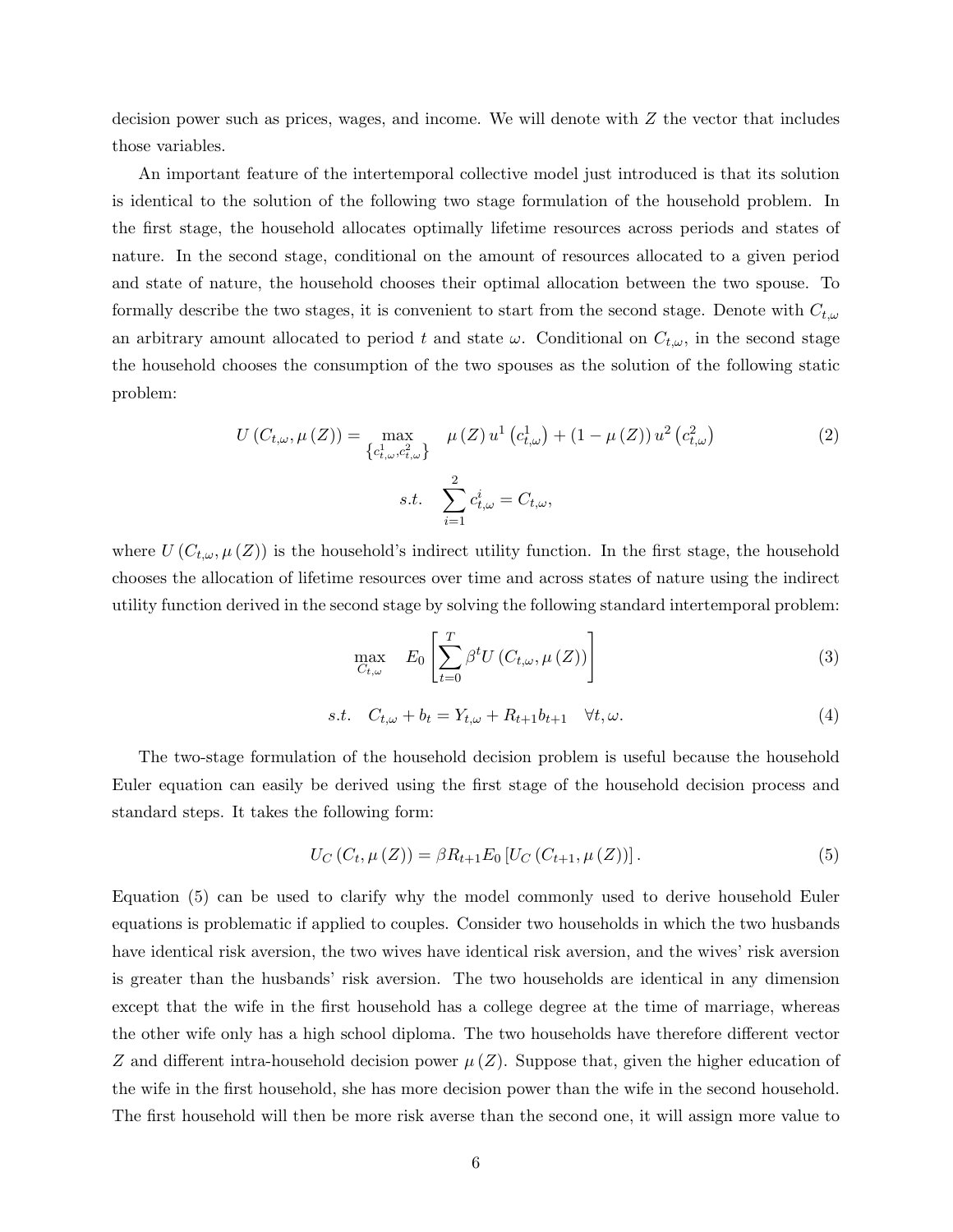consumption smoothing, and it will have a flatter consumption path. The difference in consumption paths will be detected in the estimation of the Euler equations and will be explained using the only variable that can rationalize it, education, and variables that are correlated with it, such as wages and labor force participation. The reduced-form result will therefore be that education, wages, and labor force participation have an effect on the household Euler equations even if they are known at the time decisions are made. The intertemporal model will therefore be rejected because of excess sensitivity.

Notice that the previous argument does not apply to singles, since for them the indirect utility function  $U(C_{t,\omega}, \mu(Z))$  simplifies to the standard utility function  $U(C_{t,\omega})$ . The excess sensitivity test is therefore well-defined for households with only one decision maker. This result provides us with a way of testing our hypothesis that the constant rejection of the household Euler equations is generated by the fact that most households are composed of individuals with different preferences who make joint decisions which depend on their decision power. If this hypothesis is correct, an excess sensitivity test should reject the household Euler equations for the sample of couples, but it should not reject them for the sample of singles. This is the subject of the next two subsections.

#### 2.2 The Consumer Expenditure Survey (Maria will write the latest version)

Since 1980, the CEX survey has been collecting data on household consumption, income, and different types of demographics. The survey is a rotating panel organized by the Bureau of Labor Statistics (BLS). Each quarter about 4500 households representative of the US population are interviewed. 80% are reinterviewed the following quarter, while the remaining 20% are replaced by a new randomly selected group. Each household is interviewed at most for four quarters and detailed information is elicited with regard to expenditures for each of the three months preceding the interview and with regard to income and demographics for the quarter preceding the interview. Information on income is collected only in the first and fourth quarters and it measures income of the year preceding the interview. We assume that the rate at which income is earned is constant for the year. Under this assumption one can construct income for the first and fourth quarters by dividing income by four.<sup>2</sup> The data used in the estimation cover the period 1982-1995. The first two years are excluded because the data were collected with a slightly different methodology.

Following Attanasio and Weber (1995) total consumption is computed as the sum of food at home, food out, tobacco, alcohol, public and private transportation, personal care, maintenance, heating fuel, utilities, housekeeping services, repairs and clothing. As in Attanasi and Weber (1995), the price index is constructed in two steps. First, the components of the Consumer Price Index published by the Bureau of Labor Statistic for each category of consumption are gathered. The price index is then computed as the weighted average of these components where the weights corresponds to the expenditure share spent by a give household on that particular component of consumption.

<sup>&</sup>lt;sup>2</sup>See Gervais and Klein (2008) for a detailed discussion of how income is measured in the CEX.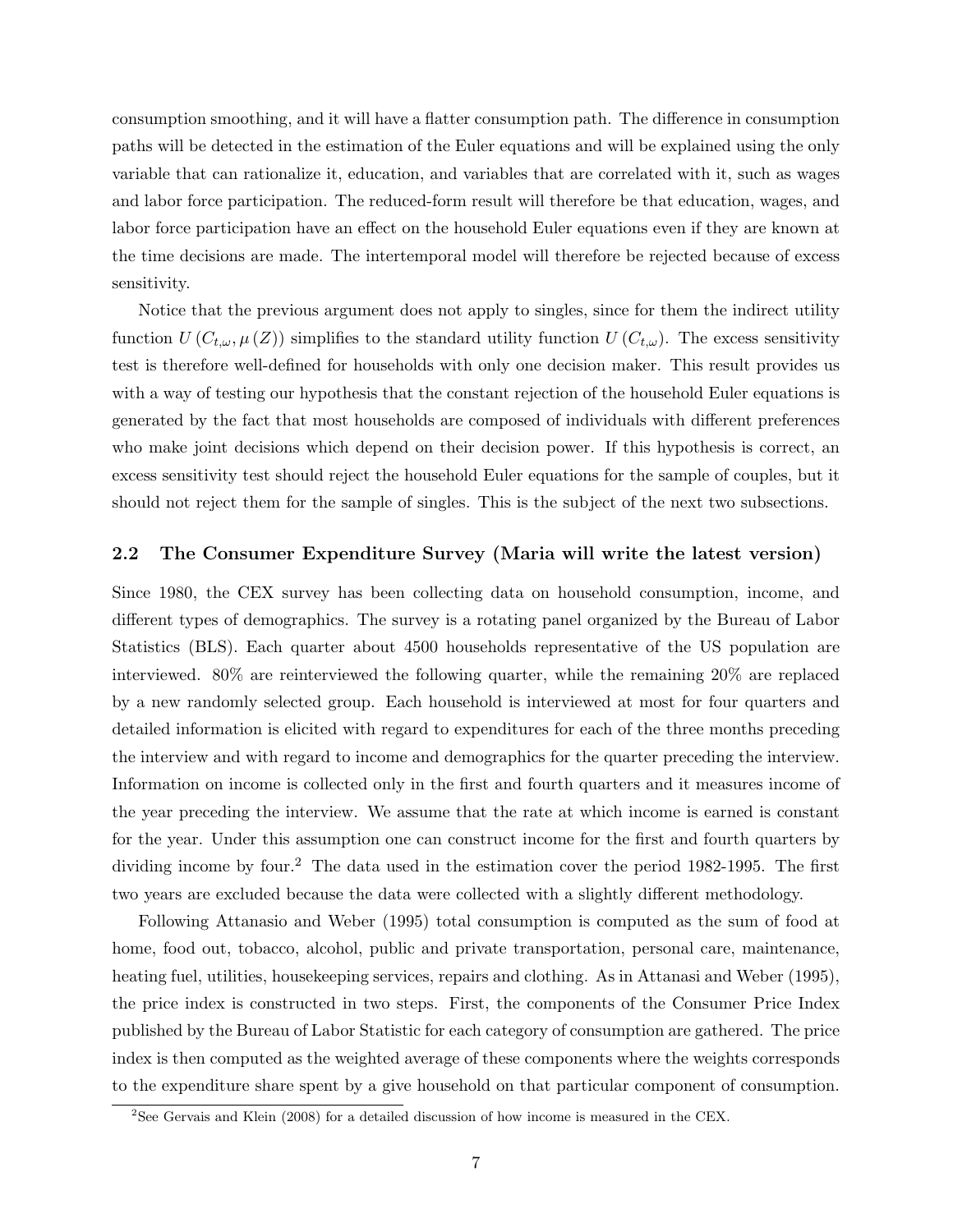Total consumption is deflated using this household specific price indexes. Household income is computed as total household income plus transfers for the year preceding the interview. The wife's income is the sum of the components that can be imputed to her, i.e. income received from nonfarm business, income received from farm business, wage and salary income, social security checks, and supplemental security income checks for the year preceding the interview. As in Attanasio and Weber (1995), the real interest rate is the quarterly average of the 20-year Municipal bond rate deflated using the household specific price index.

Rather than employing the short panel available in the CEX, we follow Attanasio and Weber (1995) and use synthetic panels. These are constructed using two variables: the year of birth of the head of the household and a dummy equal to 1 if the head is married and 0 otherwise.<sup>3</sup> All households are assigned to one of these cells which are constructed using a 7-year interval for the head's year of birth. The variables of interest are then averaged over all the households belonging to a given cohort observed in a given quarter. To avoid the complicated error structure that the timing of the interviews implies, we follow Attanasio and Weber (1995) and for each household in each quarter we use only the consumption data for the month preceding the interview and drop the data for the previous two months.

To construct the synthetic cohorts we exclude from the sample rural households, households with incomplete income responses, and households experiencing a change in marital status. Only cohorts for which the head's age is between 21 and 60 are included in the estimation. With regard to the minimum cohort size allowed in the estimation, two specifications are employed. In one case, the same size cutoff of 150 observations is used for married and single households. The use of the same cutoff has the disadvantage of generating samples of different size for singles and married. To determine whether the differences in results for married and single households is a consequence of the heterogeneity in sample size, a second specification is used that generates samples with the same number of observations. In this case, for married households, cohorts with size smaller than 150 are dropped. For single households, a cohort is dropped if it has size smaller than 100. An cohort-observation is then kept in a particular period if it is available for both the cohort of singles and the cohort of married individuals. Table ?? contains a description of the cohorts. Table ?? reports the summary statistics for the CEX sample.

#### 2.3 Excess Sensitivity Test for Singles and Couples

In this subsection, we test the formulated hypothesis that the rejections of the Euler equations are generated by the aggregation of individual preferences in households with more than one adult. We do this in two steps. We first follow previous papers and estimate the Euler equations on the sample that includes both singles and couples. We then divide the sample in a subsample composed exclusively of singles and a subsample composed only of couples and estimate the Euler equations

<sup>&</sup>lt;sup>3</sup>The husband is assumed to be the head of the household in a married or cohabiting couple.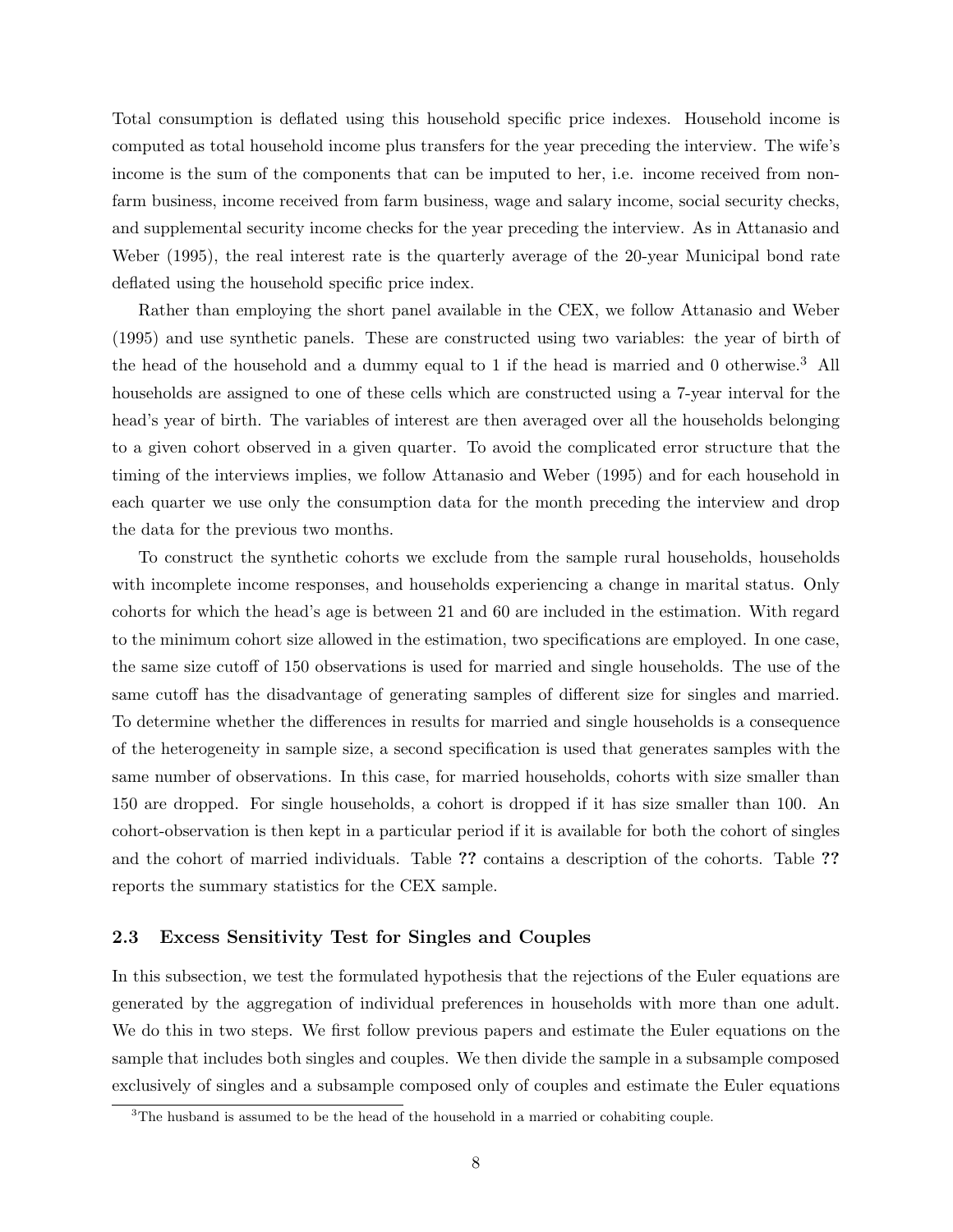separately on the two subsamples. If our hypothesis is correct, we should reject the household Euler equations only for couples. If the rejections are explained by other hypothesis, such as the existence of preference shocks and non-separabilities between consumption and leisure, the Euler equations should be rejected for both couples and singles.

To be consistent with the empirical approach used in the literature on the estimation of Euler equations, we employ the functional form used in most of those papers. Specifically, we estimate Euler equations of the following form:

$$
\Delta \log \left( C_{i,t+1} \right) = \alpha + \zeta \log R_{t+1} + \epsilon_{i,t+1},\tag{6}
$$

where  $\zeta$  represents the intertemporal elasticity of substitution,  $\epsilon_{i,t+1}$  is a residual which captures the expectational error at time  $t$ , and the constant is a function of the discount factor and of the second and higher moments corresponding to the distribution of  $\epsilon_{t+1}$ . Using standard arguments, this equation can be derived by log-linearizing the Euler equation (5) derived earlier in the paper.<sup>4</sup> Here is where our assumption that individuals only have preferences over non-durable consumption, without distinguishing between private and public goods, is important. Absent this assumption, we would not be able to estimate the same Euler equations employed in the literature.

To account for changes in household composition and preference shocks, we follow Attanasio and Weber (1995) and Zeldes (1989) and assume that the demographic variables and preference shocks z enter the instantaneous utility function multiplicatively through an exponential function, which implies that

$$
U_{i,t} = U\left(C_{i,t}\right) \exp\left(\phi' z_{i,t}\right)
$$

In the estimation, the vector z will be composed of family size, number of children, and a set of seasonal dummies.

The Euler equation (6) is derived under the assumption that household consumption is strongly separable from leisure. To measure the effect of possible non-separabilities between consumption and leisure, we follow Browning and Meghir (1991), Attanasio and Weber (1995), and Meghir and Weber (1996) and model the leisure variables as conditioning variables, namely variables that may affect preferences over the goods of interest, but are not of primary interest. Specifically, following Attanasio and Weber (1995) and Meghir and Weber (1996), the Euler equations will also

<sup>&</sup>lt;sup>4</sup>There is mixed evidence on the effect of the log-linearization on the parameter estimates. Carroll (2001) and Ludvigson and Paxson (2001) find that the approximation may introduce a substantial bias in the estimation of the preference parameters. On the other hand, Attanasio and Low (2004) show that using long panels it is possible to estimate consistently log-linearized Euler equations. It is important to remark that under the standard assumption in the intertemporal literature that couples behave as single agents, the linearization of the Euler equations has the same effect on singles and married. To see this notice that couples behave as single agents only if exact aggregation is satisfied. This is equivalent to the existence on a unique utility function for the couple that does not depend on prices, income, and other exogenous variables. Under the assumption that a unique utility function exists for couples, Euler equations and hence their linearized version are independent of family structure.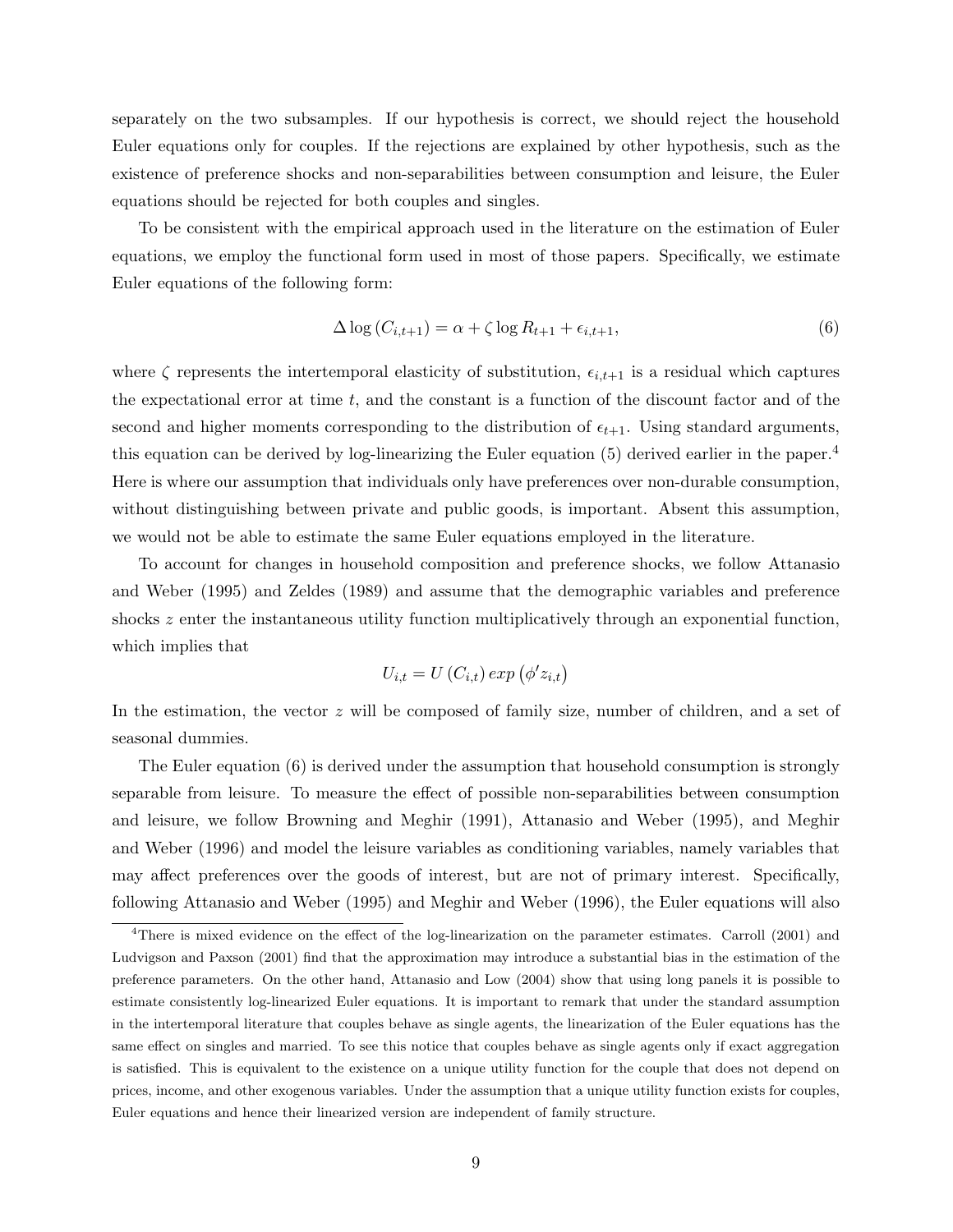be estimated by including different combinations of the following variables: the head's leisure, a dummy equal to 1 if the head works, and, for couples, similar variables for the spouse.

To summarize, the following Euler equation is estimated:

$$
\Delta \log \left( C_{i,t+1} \right) = \alpha + \gamma \log R_{t+1} + \phi' \Delta \bar{z}_{i,t+1} + \epsilon_{i,t+1},\tag{7}
$$

where  $\bar{z}_{i,t+1}$  includes demographic and labor supply variables.

Before reporting the results, we discuss some econometeric issues. The error term of equation  $(7), \epsilon_{i,t+1}$ , contains the expectation error implicit in the Euler equation. Since part of the expectation error is generated by aggregate shocks,  $\epsilon_{i,t+1}$  should be correlated across households. This implies that Euler equations can be consistently estimated only if households are observed over a long period of time as suggested by Chamberlain (1984). In the CEX, one of the main advantages of using synthetic panels is that cohorts are followed for the whole sample period. This should reduce the effect of aggregate errors on the estimation results.

The Euler equations are estimated using the Generalized Method of Moments (GMM). Under the assumption of rational expectations, any variable known at time  $t$  should be a valid instrument for GMM. However, measurement errors may introduce dependence between variables known at time  $t$  and concurrent and future variables even under rational expectations. To address this issue we only use variables known at  $t-1$ . The GMM estimates are obtained using the efficient weighting matrix, which is generated using a consistent GMM estimator in a first step. Given the longitudinal nature of the dataset employed in the estimation, it is important to allow each household to have a different and unrestricted covariance structure. To that end, the covariance matrix is computed using the efficient weighting matrix in the GMM procedure. As shown in Wooldridge (2002), this covariance matrix is general enough to allow for heteroskedasticity and arbitrary dependence in the residuals.

We can now discuss our empirical findings. The results obtained by estimating the household Euler equations on the sample that includes both singles and couples are reported in Table 2. The first three columns describe the results when a two-step GMM estimator is used, whereas in columns 4 through 6 we discuss the results obtained employing a 2-stage least squares estimator to evaluate the effect of the efficient weighting matrix. Since the results are similar, we will only discuss the first set of estimates. In the first column, we report the outcome of the test when we only include demographic variables in the estimation. The results are consistent with the findings of previous papers: the intertemporal elasticity of substitution is positive and around 0.15, but statistically insignificant; changes in family size and number of children have a positive effect on consumption growth; the coefficient on time- $t$  log income is large, positive, and statistically significant, indicating that the excess sensitivity test rejects the intertermporal model. In column 2, we add to the estimation a dummy equal to 1 if the head works and a similar dummy for the spouse as variables capable of capturing potential non-separabilities between consumption and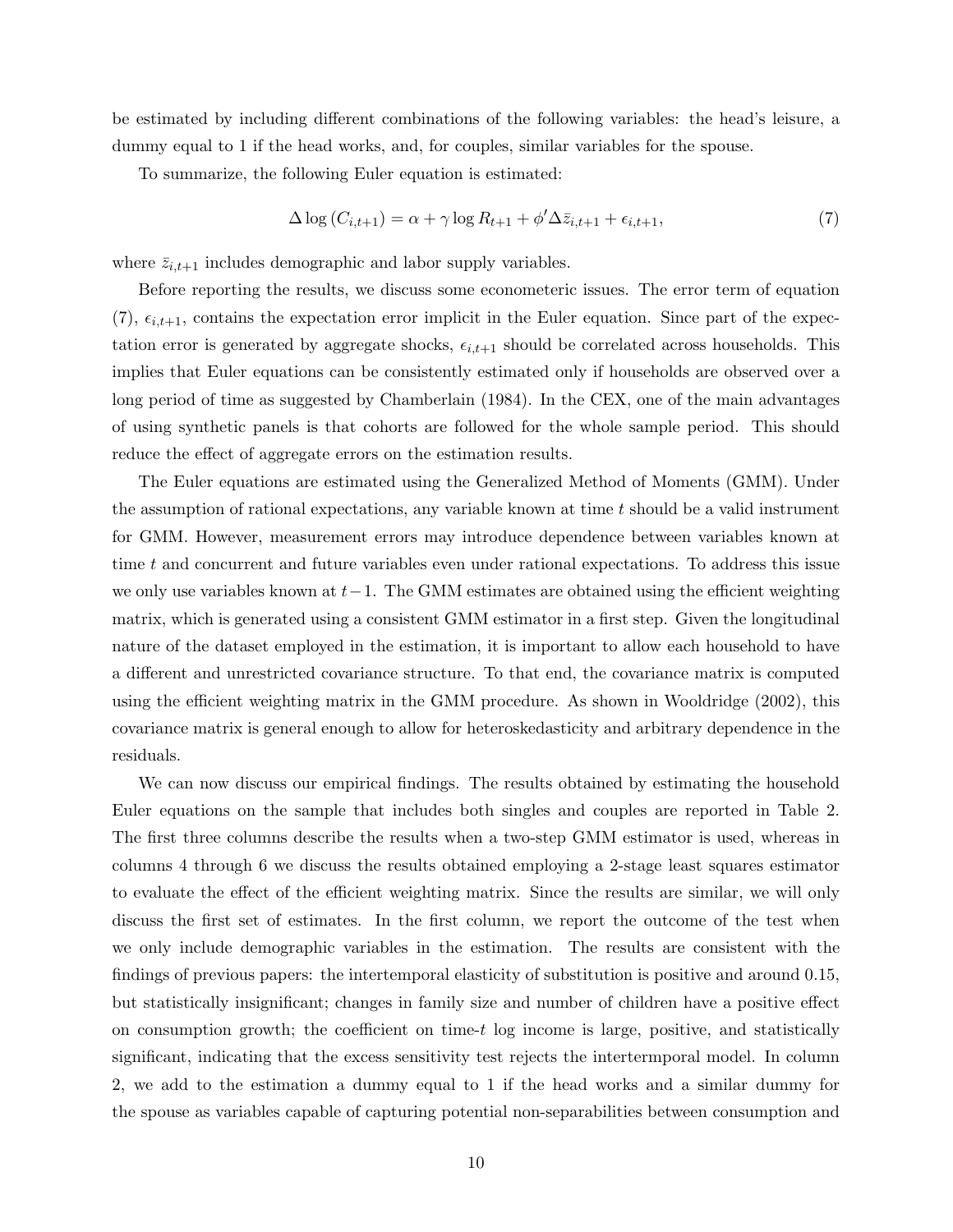leisure. The coefficient on the head's dummy is negative large and statistically significant, which suggests that households in which the head works are better able to smooth consumption. This variable is therefore capable of explaining part of the variation in consumption growth, but the coefficient on income is even larger than in the first column and statistically significant. In the third column, in addition to the two labor dummies, we add the log of the head's and of spouse's quarterly leisure. The estimated coefficients are consistent with the ones described in column 2. Households in which the head works longer hours are better able to smooth consumption shocks. Remarkably, once we control for the head's leisure, the spouse's work dummy becomes positive and statistically significant. This result can be explained using an added-worker effect argument: with a significant probability, a spouse chooses to participate in the labor market when the households is hit by an adverse shock that increases consumption volatility. In spite of the introduction of the two leisure variables, the coefficient on time  $t$  income is still positive, large, and statistically significant, indicating that the household Euler equations are rejected.

We will now describe the results obtained by estimating the household Euler equations separately on the samples of singles and couples, which are reported in Table 3. We only present the results obtained using the two-step GMM estimator because the ones obtained using 2-stage least squares are similar. The first column reports the estimates for the sample of singles. The results are similar to the ones obtained for the entire sample except that now the coefficient on income is about two thirds the size of the coefficient estimated for the entire sample and statistically indistinguishable from zero. In this first specification, there is therefore no evidence of excess sensitivity for singles. In the second column, we present the results obtained by estimating the same specialization for couples. The intertemporal elasticity of substitution, the coefficient on family size, and the coefficient on number of children are all estimated to be positive. More importantly, the coefficient on income is positive, more than twice the size the coefficient for singles, and statistically significant. For couples, we can therefore reject this specification of the Euler equations. In columns 3 and 4, we add to the estimation for singles and couples the work dummy for the head of the household and, if present, for the spouse. In both samples, the coefficient on the dummy is positive, large, and statistically significant. This finding can be explained by non-separabilities between consumption and leisure: households with a head that changes employment status from not working to working increase their expenditure on goods related to their job such as gasoline and clothing. The main result, however, does not change. The coefficient on period-t income is still small and insignificant for singles and large and statistically significant for couples. In the last two columns, we report the estimates when we include in the specification the log of the head's quarterly leisure and, for couples, the same variable for the spouse. The leisure variable is positive for the head of a single household, but not statistically significant. For couples, the coefficient on the wife's leisure is positive and large, but statistically insignificant. Similarly to the previous specification, the coefficient on income is negligible and insignificant for singles, but large, positive,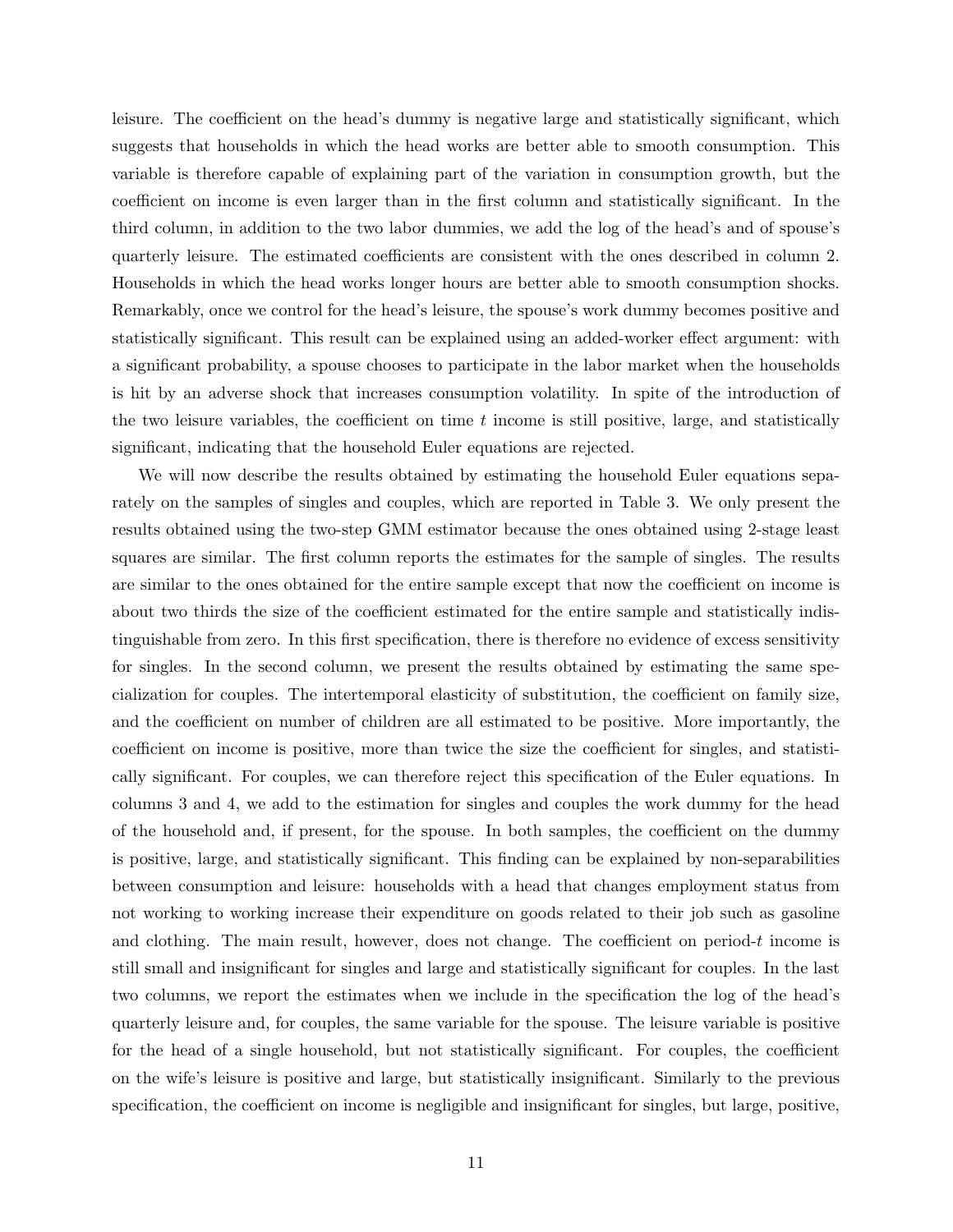and statistically significant for couples.

We can therefore conclude that, even with the addition of demographic variables and variables that account for possible non-separabilities between consumption and leisure, Euler equations are rejected for couples because of excess sensitivity. We cannot, however, reject them for singles. These findings indicate that the excess sensitivity displayed by the Euler equations when estimated on the entire sample is generated by couples. As such, they provide strong evidence in favor of our hypothesis that the rejection of the Euler equations is produced by the aggregation of individual preferences in households with several decision makers.

Recently, a growing number of papers in micro and macro economics have developed intertermporal models of the households in which household members are characterized using individual utility functions.<sup>5</sup> To answer relevant questions, these papers require reliable estimates of the intertemporal preferences for women and men. The results of this section imply that the parameters characterizing the intertemporal preferences, such as the intertemporal elasticity of substitution, cannot be estimated using household Euler equations and samples composed of all households or samples composed of only couples. One possible way of addressing this issue is to rely only on singles for which households Euler equations are not rejected. One limitation of this approach is that it only works if there is no selection into marriage based on intertemporal preferences. For instance, if the more risk averse women and the less risk averse men are less likely to find a partner, the intertemporal preferences estimated on the sample of singles are not well suited to characterize the intertemporal preferences of married individuals. In the rest of the paper, we develop an alternative method to identify and estimate the intertemporal preferences of married women and men which is not affected by the selection issue mentioned above. Our method will also enable us to understand whether selection into marriage is a real concern when estimating intertemporal preferences. If it is not, the sample of singles can safely be used to recover the intertemporal aspects of individual preferences.

# 3 Household and Individual Euler Equations

Consider a two-person household living for  $\mathcal T$  periods in an uncertain environment. In each period  $t \in \{0, ..., \mathcal{T}\}\$ and state of nature  $\omega \in \Omega$ , member *i* receives non-labor income  $y^i(t, \omega)$ , supplies labor in quantity  $h^{i}(t,\omega)$ , and chooses expenditure on a private composite good  $c^{i}(t,\omega)$  and on children  $Q(t, \omega)$ . Since children are for the most part a public good for their parents,  $Q(t, \omega)$  will be modeled as public consumption. Let  $C(t, \omega)$  be household total private consumption and let  $l^{i}(t,\omega) = 1 - h^{i}(t,\omega)$  be leisure of member i, where the time endowment is normalized to 1. The price of private and public consumption will be denoted by  $p(t, \omega)$  and  $P(t, \omega)$ , and agent i's wage

 $5$ Some examples are Casanova (2010), Gemici and Laufer (2012), ?), Greenwood, Guner, and Knowles (2003), Jones, Manuelli, and McGrattan (2003), and Doepke and Tertilt (2010).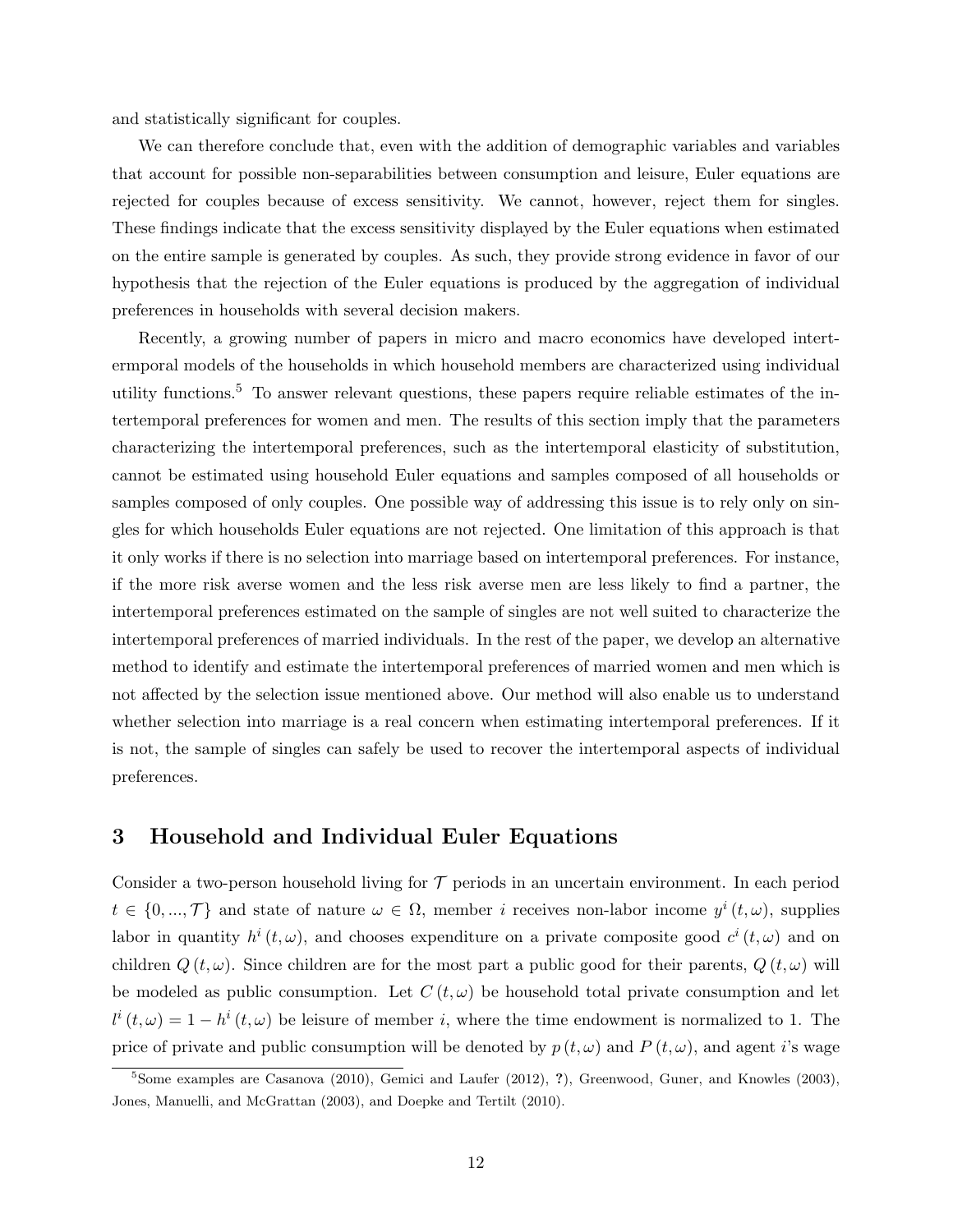by  $w_i(t, \omega)$ . Household members can save jointly using a risk-free asset. Denote by  $s(t, \omega)$  and  $R(t)$ , respectively, the amount of wealth invested in the risk-free asset and its gross return.<sup>6</sup> Each household member is characterized by individual preferences, which are assumed to be separable over time and across states of nature. The corresponding utility function  $U^i$  is assumed to be increasing, concave, and twice continuously differentiable. The corresponding utility function  $U_i$  is assumed to be increasing, concave, and twice continuously differentiable. Agent i's utility function can depend on agent  $j$ 's private consumption and leisure but only additively, i.e.

$$
U^{i}(c^{1}, c^{2}, l^{1}, l^{2}, Q) = u^{i}(c^{i}, l^{i}, Q) + \delta_{i}u^{j}(c^{j}, l^{j}, Q),
$$

where  $\delta_i$  is the altruism parameter. It is assumed that the two spouses have the same discount factor  $\beta$ <sup>7</sup>

The next two subsections describe two different approaches to identifying and estimating the intertemporal and intratemporal features of the preferences that characterize household decisions.

#### 3.1 Household Euler Equations

The theoretical and empirical literature on intertemporal decisions has traditionally assumed that households behave as single agents independently of the number of decision makers. This is equivalent to assuming that the utility functions of the individual members can be collapsed into a unique utility function which fully describes the preferences of the entire household. Following this approach, suppose that household preferences can be represented using a unique von Neumann-Morgenstern utility function  $U(C, l^1, l^2, Q)$  and a household discount factor  $\beta$ . Intertemporal decisions can then be determined by solving the following problem:<sup>8</sup>

$$
\max_{\{C_t, l_t^1, l_t^2, Q_t, s_t\}} E_0\left[\sum_{t=0}^{\mathcal{T}} \beta^t U\left(C_t, l_t^1, l_t^2, Q_t\right)\right]
$$
\n
$$
s.t. p_t C_t + P_t Q_t + s_t \le \sum_{i=1}^2 \left(y_t^i + w_t^i h_t^i\right) + R_t s_{t-1} \quad \forall t, \omega
$$
\n
$$
s_T \ge 0 \quad \forall \omega.
$$
\n
$$
(8)
$$

The first order conditions of the unitary model (8) can be used to derive the following standard household Euler equations for private consumption:

$$
U_C(C_t, l_t^1, l_t^2, Q_t) = \beta E_t \left[ U_C(C_{t+1}, l_{t+1}^1, l_{t+1}^2, Q_{t+1}) R_{t+1} \frac{p_t}{p_{t+1}} \right].
$$

<sup>6</sup>The results of the paper are still valid if risky assets are introduced in the model.

<sup>7</sup>This assumption is made for expositional purposes. If the individual discount factors are different, it can be shown that the identification method proposed here still works with small modifications.

<sup>&</sup>lt;sup>8</sup>The dependence on the states of nature is suppressed to simplify the notation.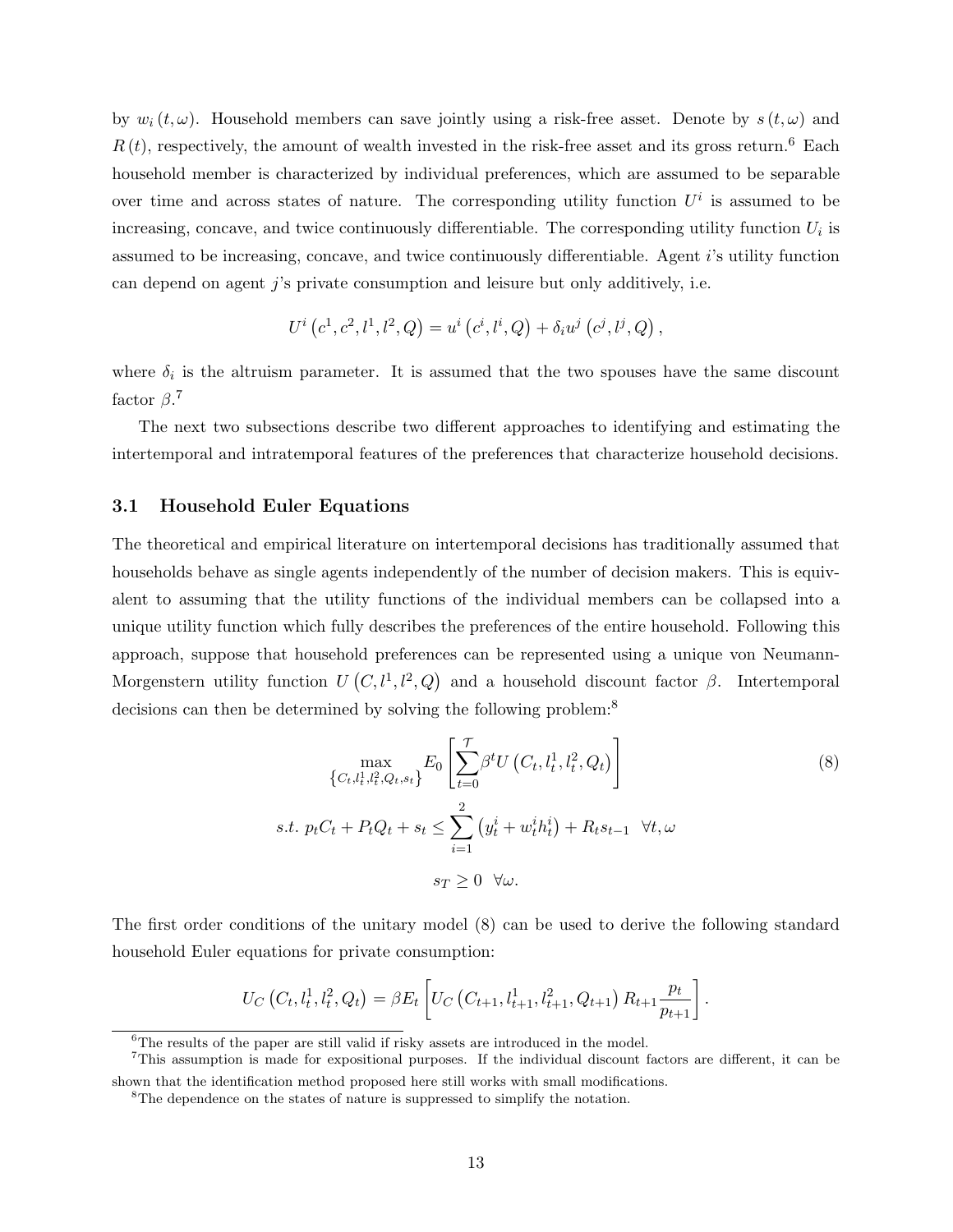Since the variables defining these intertemporal optimality conditions are observed in various datasets, in the past two decades the standard household Euler equations have been used to test the intertemporal decisions of the household and to estimate the parameters that characterize its behavior.

This approach has one major limitation: the parameter estimates of the intertemporal unitary model can be used to understand household behavior and to answer policy questions only if households behave as single agents. Mazzocco (2007) shows that this assumption is satisfied if and only if the following strong restrictions on individual preferences are satisfied: (i) household members have identical discount factors; (ii) the individual preferences belong to the HARA class and have identical curvature parameters. The evidence based on household Euler equations indicates that this assumption is violated. In particular, in the past twenty years economists have rejected household Euler equations using either the sample of couples or the sample of couples jointly with singles.<sup>9</sup> Mazzocco (2008) estimates the standard household Euler equations for couples and separately for singles using the CEX and the Panel Study of Income Dynamics (PSID). He finds that the standard household Euler equations are rejected for couples, but not for singles. Two additional tests based on household Euler equations are performed in Mazzocco (2007; 2008) and the outcome suggests that the behavior of a group of agents differs from the behavior of single agents. Additional evidence against the unitary model has been collected in a static framework for instance by Thomas (1990), Browning, Bourguignon, Chiappori and Lechene (1994), Browning and Chiappori (1998).

These empirical findings indicate that it may be important to estimate an alternative model that better characterizes the intertemporal behavior of the household.

#### 3.2 Individual Euler Equations

This section relaxes the assumption that the individual utility functions can be collapsed into a unique utility function. Without this restriction, it must be established how individual preferences are aggregated to determine household decisions. Following Chiappori (1988; 1992) and Mazzocco (2004; 2007), it is assumed that every decision is on the ex-ante Pareto frontier, which implies that household intertemporal behavior can be characterized as the solution of the following Pareto problem:

$$
\max_{\{c_t^1, c_t^2, l_t^1, l_t^2, Q_t, s_t\}} \mu E_0 \left[ \sum_{t=0}^{\mathcal{T}} \beta^t u^1(c_t^1, l_t^1, Q_t) \right] + (1 - \mu) E_0 \left[ \sum_{t=0}^{\mathcal{T}} \beta^t u^2(c_t^2, l_t^2, Q_t) \right]
$$
\n
$$
s.t. \sum_{i=1}^2 \left( p_t c_t^i + w_{it} l_t^i \right) + P_t Q_t + s_t = \sum_{i=1}^2 \left( y_t^i + w_{it} \right) + R_t s_{t-1} \quad \forall t, \omega
$$
\n
$$
0 \le l_t^i \le 1 \quad \forall i, t, \omega, \qquad s_T \ge 0 \quad \forall \omega,
$$
\n(9)

<sup>9</sup>See Browning and Lusardi (1995) for a survey.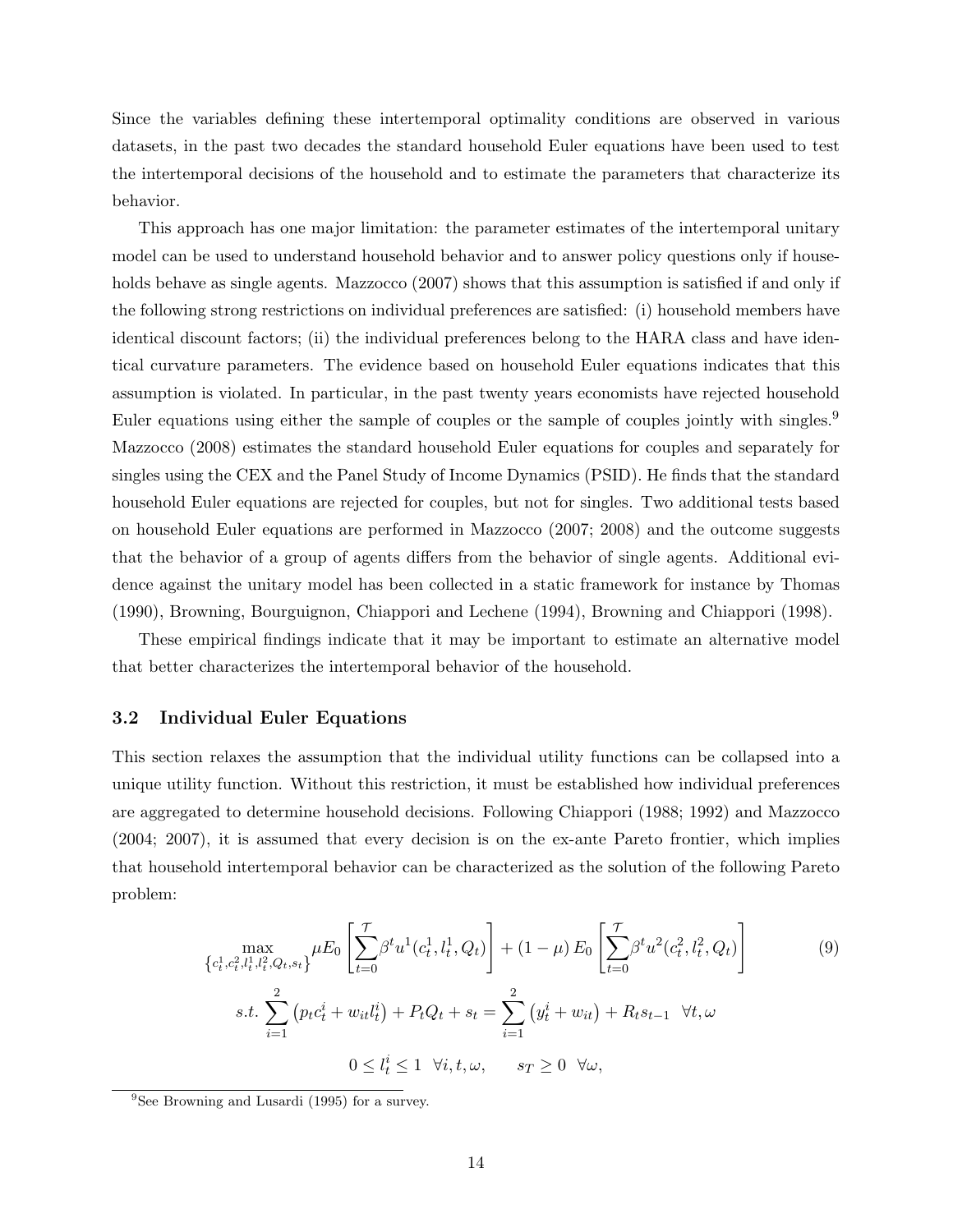where  $\mu$  is a combination of Pareto weights and altruism parameters, and it can be interpreted as the relative decision power at the time of household formation.

Under standard assumptions, the following Euler equations for consumption can be derived:

$$
u_c^i\left(c_t^i, l_t^i, Q_t\right) = \beta_i E_t \left[ u_c^i\left(c_{t+1}^i, l_{t+1}^i, Q_{t+1}\right) R_{t+1} \frac{p_t}{p_{t+1}} \right] \quad \forall \ i = 1, 2. \tag{10}
$$

Two remarks are in order. First, the individual Euler equations are not affected by the aggregation problem that affects the standard household Euler equations, since they are satisfied independently of the number of household members. Second, the leisure Euler equations could be added to the consumption Euler equations to characterize the intertemporal behavior of the household. However, they are satisfied only if the corresponding agent supplies a positive amount of labor in each period and state of nature. Since this assumption is excessively strong, only the consumption Euler equations will be employed.

To discuss the identification of individual preferences it is helpful to rewrite the household problem using a two-stage formulation. Under the assumption that individual preferences are separable over time and across states of nature, the solution of the household problem (9) is equivalent to the solution of the following two-stage problem. In the second stage, conditional on the amount of resources available in period t and state  $\omega$ , the household chooses how much to spend on consumption and leisure. Formally, let  $\overline{Y}(t,\omega)$  be the amount of resources available in period t and state  $\omega$ . In the second stage, the household solves the following static problem for each t and ω:

$$
V\left(\bar{Y}_t, w_{1t}, w_{2t}, p_t, P_t\right) = \max_{\substack{c_t^1, l_t^1, c_t^2, l_t^2, Q_t \\ i=1}} \mu u^1\left(c_t^1, l_t^1, Q_t\right) + (1 - \mu) u^2\left(c_t^2, l_t^2, Q_t\right)
$$

$$
s.t. \sum_{i=1}^2 \left(p_t c_t^i + w_{it} l_t^i\right) + P_t Q_t = \bar{Y}_t
$$

$$
0 \le l_t^i \le 1 \quad \text{for } i = 1, 2.
$$

The standard Marshallian demand functions for public consumption, household private consumption, and leisure can be derived as the solution of this second-stage problem. They depend on the prices of public and private consumption, the individual wages, and the resources available in period t and state  $\omega$ , i.e.  $Q_t = Q(p_t, P_t, w_{1t}, w_{2t}, \bar{Y}_t), C_t = c_t^1 + c_t^2 = C(p_t, P_t, w_{1t}, w_{2t}, \bar{Y}),$  $l_t^1 = l^1(p_t, P_t, w_{1t}, w_{2t}, \bar{Y}_t)$ , and  $l_t^2 = l^2(p_t, P_t, w_{1t}, w_{2t}, \bar{Y}_t)$ . In the first stage the household chooses the optimal allocation of resources to each period and state of nature by solving the following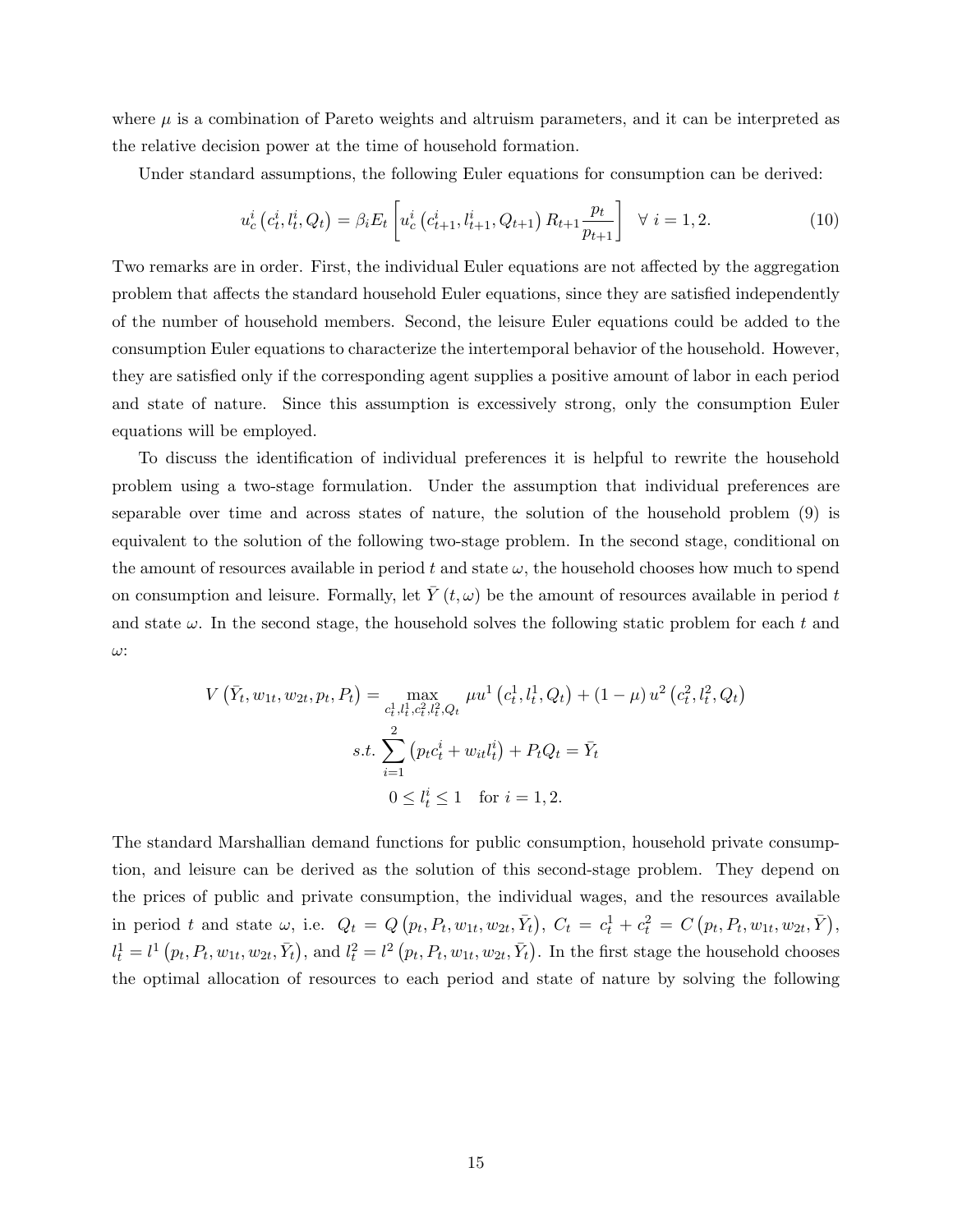dynamic problem:

$$
\max_{\{\bar{Y}_t, s_t\}} \sum_{t=0}^{\mathcal{T}} E_0 \left[ \beta^t V\left(\bar{Y}_t, w_{1t}, w_{2t}, p_t, P_t\right) \right]
$$
  
s.t.  $\bar{Y}_t = \sum_{i=1}^2 \left( y_t^i + w_{it} \right) + R_t s_{t-1} - s_t \quad \forall t, \omega$   
 $s_T \ge 0 \ \forall \omega.$ 

The two-stage formulation will be used to describe the type of variation required in the identification of the individual preferences for expenditure on children.

Three main assumptions characterize the intertemporal collective model (9) and the corresponding Euler equations. First, the household Euler equations as well as the individual Euler equations characterize only the intertemporal behavior of households that are not borrowing constrained. There is mixed evidence on the importance of liquidity constraints. For instance, Zeldes (1989) and Gross and Souleles (2002) find that borrowing constraints characterize a significant fraction of the U.S. population. Runkle (1991), Meghir and Weber (1996), and Carneiro and Heckman (2002) find that at most a small fraction of households are liquidity constrained. The theoretical and empirical results of this paper hold for household that are not borrowing constrained in the period considered in the analysis.<sup>10</sup>

Second, it is assumed that there is no household production or equivalently that household production is determined exogenously. Under this assumption, if individual labor supply is observed, individual leisure is also observed. The generalization of the identification and estimation results to a framework with household production is an important research topic, but it is left for future research.

Third, it is assumed that household decisions are always on the ex-ante Pareto frontier, which implies that the individual members must be able to commit to future allocations of resources at the time of household formation. To test whether the assumption of ex-ante efficiency represents a good approximation of household decisions the following standard efficiency condition will be analyzed jointly with the Euler equations:

$$
\frac{u_c^1(c_t^1, l_t^1, Q_t)}{u_c^2(c_t^2, l_t^2, Q_t)} = \mu.
$$
\n(11)

If individual private consumption and individual labor supply were observed, individual preferences could be estimated using the individual Euler equations and the efficiency condition. Unfortunately, consumption is only measured at the household level. The next section is devoted to showing that the parameters that characterize household intertemporal behavior can be identified

<sup>&</sup>lt;sup>10</sup>Future borrowing constraints affect household decisions in period t and  $t + 1$ . This effect is captured in the individual Euler equations by the information set at t. Consequently, as long as the individual Euler equations are satisfied during the survey period, the identification and estimation results hold.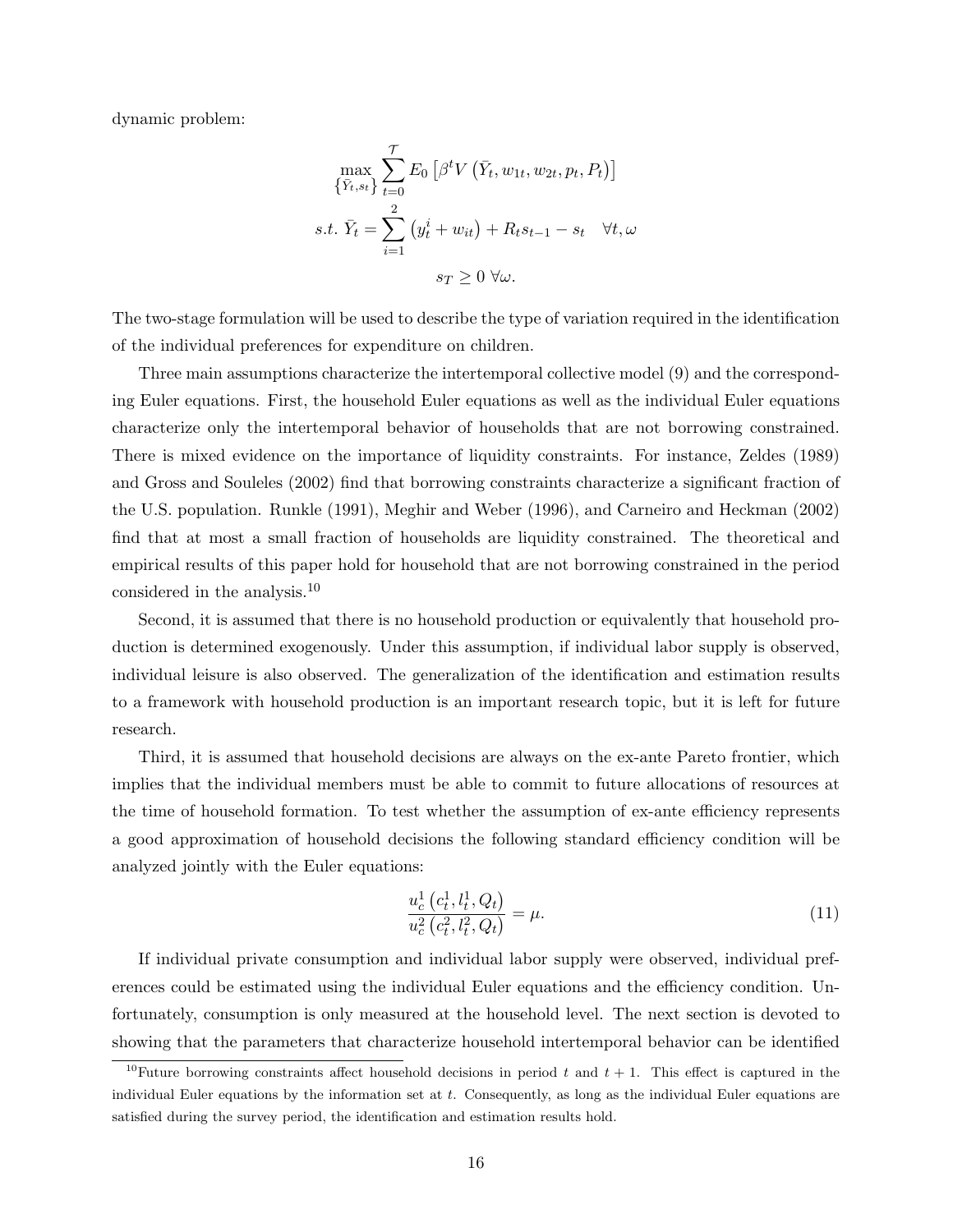using the consumption Euler equations and the intraperiod conditions even if consumption is not observed at the individual level.

# 4 A General Example

In this section we will consider an example which illustrates how the intertemporal conditions help in the identification of the parents' preferences for expenditure on children. In an attempt to provide a clear intuition of the identification results, in this session we will consider an environment with no uncertainty, we will only discuss the case in which only agent 1, the father, works since in this case the identification of the parameters of interest is more difficult to achieve.

In the example discussed in this section we will consider a specific functional form for the parents' preferences. It is assumed that each parent has a utility function that is non-separable in public consumption and has the following form:

$$
U(l^i, c^i, Q) = (c^i)^{\sigma_i} (l^i)^{\theta_i} (Q)^{\gamma_i} + \delta_i \ln Q.
$$

The utility function is a standard Cobb-Douglas utility function augmented to include a public good. The public good enters individual preferences in two different ways: through a separable function and through a function in which public consumption is non-separable from leisure and private consumption. This feature of the utility function will enable me to describe which variation is required for the identification of the non-separable part of the preferences for public consumption and which variation is needed to recover the separable part.

The problem of identifying the parameters of interest can be stated in the following way. The econometrician knows public consumption, household private consumption, the father's leisure, the father's wage, the prices of private and public consumption, and the amount of resources that the household decides to allocate to each period. Since the mother does not work, no variation in her wage and leisure is observed. A dataset in which all these variables are observed is the Consumer Expenditure Survey (CEX). Using these variables, the econometrician can recover nonparametrically the Marshallian demand functions  $Q = Q(p, P, w_1, \bar{Y}), C = C(p, P, w_1, \bar{Y}),$  and  $l^1 = l^1(p, P, w_1, \bar{Y})$ , which are the solution of the second stage of the household problem. They will therefore be assumed to be known. Note that the Marshallian demand function for the mother's leisure cannot be recovered because by assumption there is no variation in her leisure. Since the Marshallian demand functions are known, the derivatives of public consumption, private consumption, and the father's leisure with respect to wages, resources, and prices are also known. Given this information, the econometrician is interested in recovering the preference parameters and the decision power parameter.

In the parametric examples considered in this section, identification can be easily analyzed using the first order conditions for private consumption, leisure, and public consumption. The following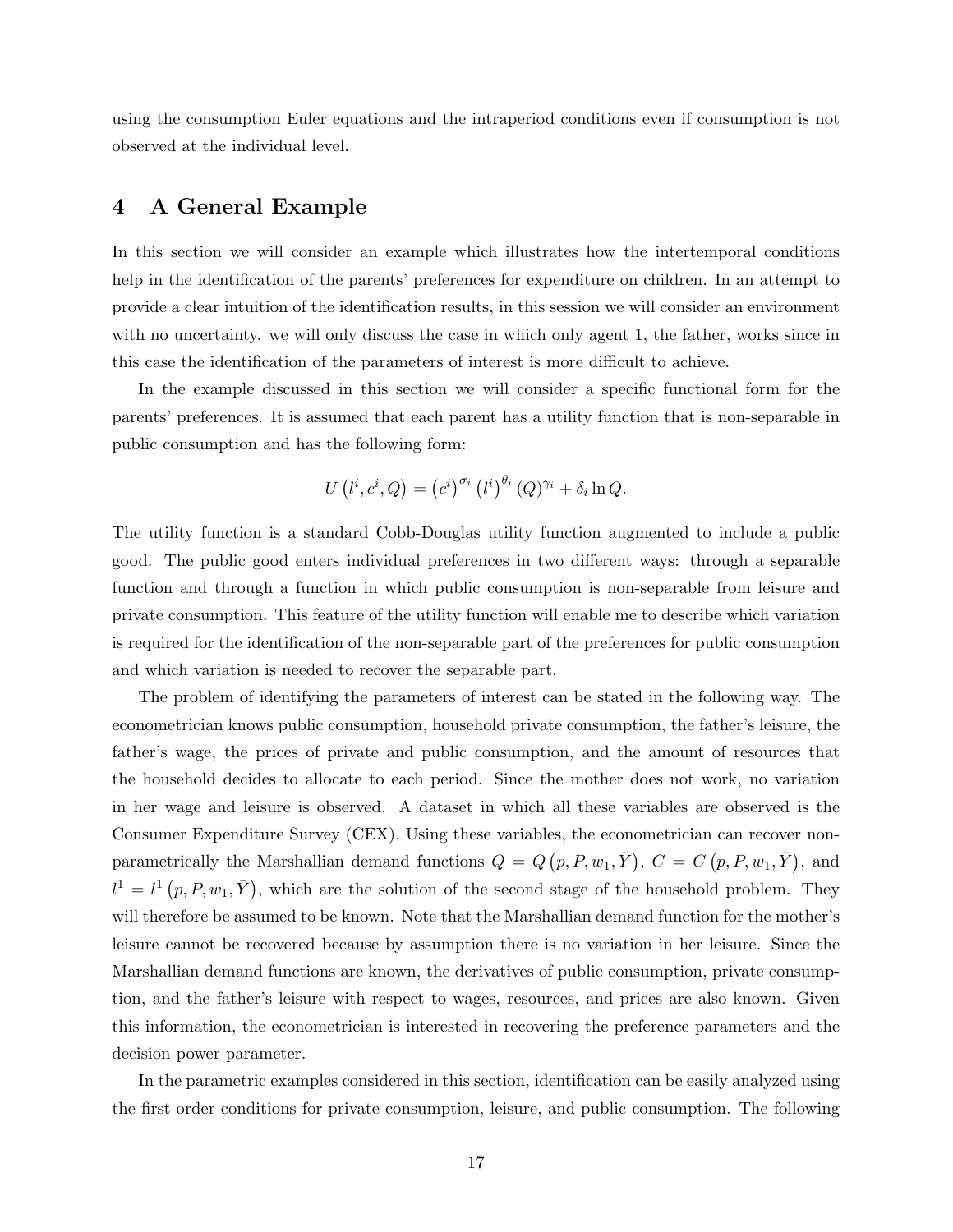approach will be employed. The first order conditions will be used to derive a set of equations that depend on the parameters of interest and variables that are known. The equations can then be solved for the parameters of interest. If a unique solution exists, the model is identified. If more than one solution exist, the model is not identified.

We will start with the derivation of the first order conditions. Denote by  $\lambda_t$  the multiplier of the budget constraint of the household problem in period t and let  $\mu_1 = \mu$  and  $\mu_2 = 1 - \mu$ . In the example considered here, the first order conditions for private consumption of parent  $i$  can be written in the form

$$
\beta^t \mu_i \sigma_i \left( c_t^i \right)^{\sigma_i - 1} \left( l_t^i \right)^{\theta_i} \left( Q_t \right)^{\gamma_i} = p_t \lambda_t,
$$

the leisure first order condition of the working parent takes the form

$$
\beta^{t} \mu_{1} \theta_{1} (c_{t}^{1})^{\sigma_{1}} (l_{t}^{1})^{\theta_{1}-1} (Q_{t})^{\gamma_{1}} = w_{1t} \lambda_{t},
$$

and the public consumption first order condition can be written as

$$
\beta^{t} \sum_{i=1}^{2} \mu_{i} \left( \gamma_{i} \left( c_{t}^{i} \right)^{\sigma_{i}} \left( l_{t}^{i} \right)^{\theta_{i}} (Q_{t})^{\gamma_{i}-1} + \frac{\delta_{i}}{Q_{t}} \right) = P_{t} \lambda_{t},
$$

where  $l_t^2 = 1$  for the mother. Finally, in an environment without uncertainty, the first order condition that captures the optimal allocation of resources over time has the following form:

$$
\lambda_t = R_{t+1} \lambda_{t+1}.
$$

Using these first order conditions one can derive the five optimality conditions that will be employed in the identification of the parameters of interest: (i) an equation stating that the marginal rate of substitution between consumption and leisure of the working parent must equal his real wage; (ii) the efficiency condition for private consumption; (iii) the efficiency condition for public consumption; (iv) the private consumption Euler equation for the mother; (v) the private consumption Euler equation for the father.<sup>11</sup> In the present example, the first optimality condition has the following form:

$$
\frac{\theta_1}{\sigma_1} \frac{c_t^1}{l_t^1} = \frac{w_{1t}}{p_t}
$$

.

The private consumption efficiency condition can be written as

$$
\frac{\sigma_1 \left(c_t^1\right)^{\sigma_1 - 1} \left(l_t^1\right)^{\theta_1} Q_t^{\gamma_1}}{\sigma_2 \left(c_t^2\right)^{\sigma_2 - 1} Q_t^{\gamma_2}} = \frac{1 - \mu}{\mu}.
$$
\n(12)

 $11$ The model considered in this paper is over-identified in the sense that the number of optimality conditions that can be used to recover the parameters of interest is greater than the number of parameters. For instance, the public consumption Euler equation could be used in place of one of the five conditions employed in this section. The optimality conditions that are not used in the identification of the parameters can be used to test the model.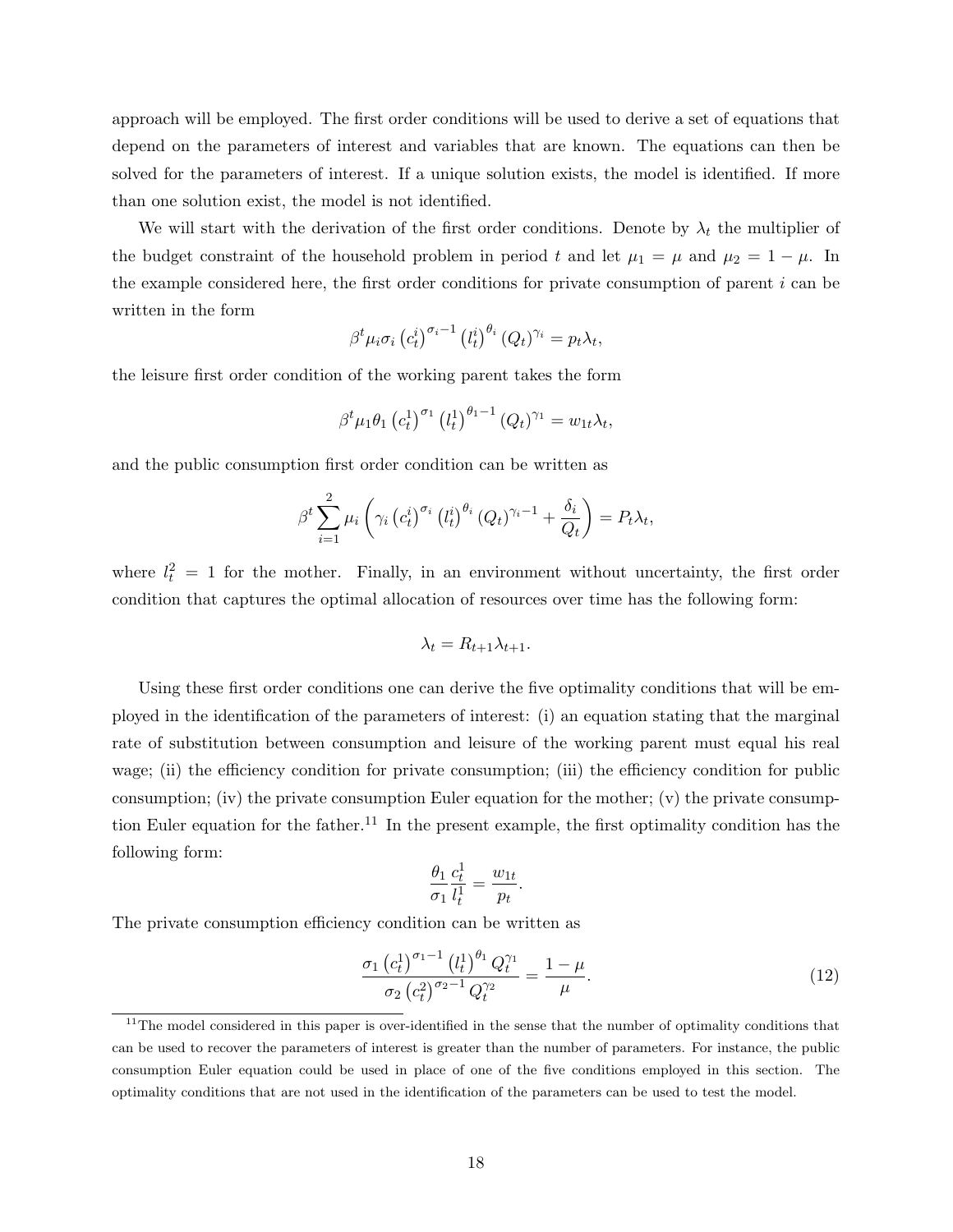Using the first order conditions for public and private consumption, the public consumption efficiency condition can be written as follows:

$$
\frac{\gamma_1}{\sigma_1} \frac{c_t^1}{Q_t} + \frac{\delta_1}{\sigma_1} \frac{1}{(c_t^1)^{\sigma_1 - 1} (l_t^1)^{\theta_1} Q_t^{\gamma_1 + 1}} + \frac{\gamma_2}{\sigma_2} \frac{c_t^2}{Q_t} + \frac{\delta_2}{\sigma_2} \frac{1}{(c_t^2)^{\sigma_2 - 1} Q_t^{\gamma_2 + 1}} = \frac{P_t}{p_t}.
$$

Finally, the father's private consumption Euler equation takes the form

$$
\beta R_{t+1} \frac{p_t}{p_{t+1}} \left(\frac{c_{t+1}^1}{c_t^1}\right)^{\sigma_1-1} \left(\frac{l_{t+1}^1}{l_t^1}\right)^{\theta_1} \left(\frac{Q_{t+1}}{Q_t}\right)^{\gamma_1} = 1,
$$

whereas the mother's can be written as follows:

$$
\beta R_{t+1} \frac{p_t}{p_{t+1}} \left(\frac{c_{t+1}^2}{c_t^2}\right)^{\sigma_2 - 1} \left(\frac{Q_{t+1}}{Q_t}\right)^{\gamma_2} = 1.
$$

We will now discuss how the parameters of the non-separable part of the father's preferences  $\sigma_1$ ,  $\theta_1$ , and  $\gamma_1$  can be recovered by using his private consumption Euler equation. The Euler equations depend on private consumption which is not observed. However, one can use the optimality condition that relates the marginal rate of substitution of the father to his real wage to derive the father's private consumption as a function of own leisure and own real wage, i.e.

$$
c_t^1 = \frac{\sigma_1}{\theta_1} \frac{w_{1t}}{p_t} l_t^1.
$$

In each period the sum of individual private consumption must equal total household private consumption  $C_t$ , which is observed. As a consequence, the mother's private consumption can also be written as a function of variables that are observed, i.e.

$$
c_t^2 = C_t - \frac{\sigma_1}{\theta_1} \frac{w_{1t}}{p_t} l_t^1.
$$

The private consumption Euler equation of the father can now be written in terms of variables that are observed by substituting out individual consumption. After the substitution, this intertemporal optimality condition becomes

$$
\beta R_{t+1} \left(\frac{p_t}{p_{t+1}}\right)^{\sigma_1} \left(\frac{w_{1t+1}}{w_{1t}}\right)^{\sigma_1-1} \left(\frac{l_{t+1}^1}{l_t^1}\right)^{\sigma_1+\theta_1-1} \left(\frac{Q_{t+1}}{Q_t}\right)^{\gamma_1} = 1.
$$

By taking the logarithm of both sides, it can be rewritten in the following simpler form:

$$
\Delta \ln Q_{t+1} + \rho_1^1 \Delta \ln l_{t+1}^1 = -\rho_2^1 \Delta \ln w_{1t+1} - \rho_3^1 \ln \left( \frac{p_t}{p_{t+1}} \right) - \rho_4^1 \ln (R_{t+1}) - \rho_4^1 \ln \beta. \tag{13}
$$

where  $\rho_1^1 = \frac{\sigma_1 + \theta_1 - 1}{\gamma_1}$  $\frac{\theta_1 - 1}{\gamma_1}, \ \rho_2^1 = \frac{\sigma_1 - 1}{\gamma_1}$  $\frac{1-1}{\gamma_1}, \rho_3^1 = \frac{\sigma_1}{\gamma_1}$  $\frac{\sigma_1}{\gamma_1}$ , and  $\rho_4^1 = \frac{1}{\gamma_1}$  $\frac{1}{\gamma_1}$ . Two features of this optimality condition are worth a discussion. First, this equation depends on five unknown parameters  $\rho_1^1$ ,  $\rho_2^1$ ,  $\rho_3^1$ ,  $\rho_4^1$ , and  $β$ , and observed variables. Second, in an environment with uncertainty one needs this equation plus four additional moment conditions to identify the five parameters. The standard approach in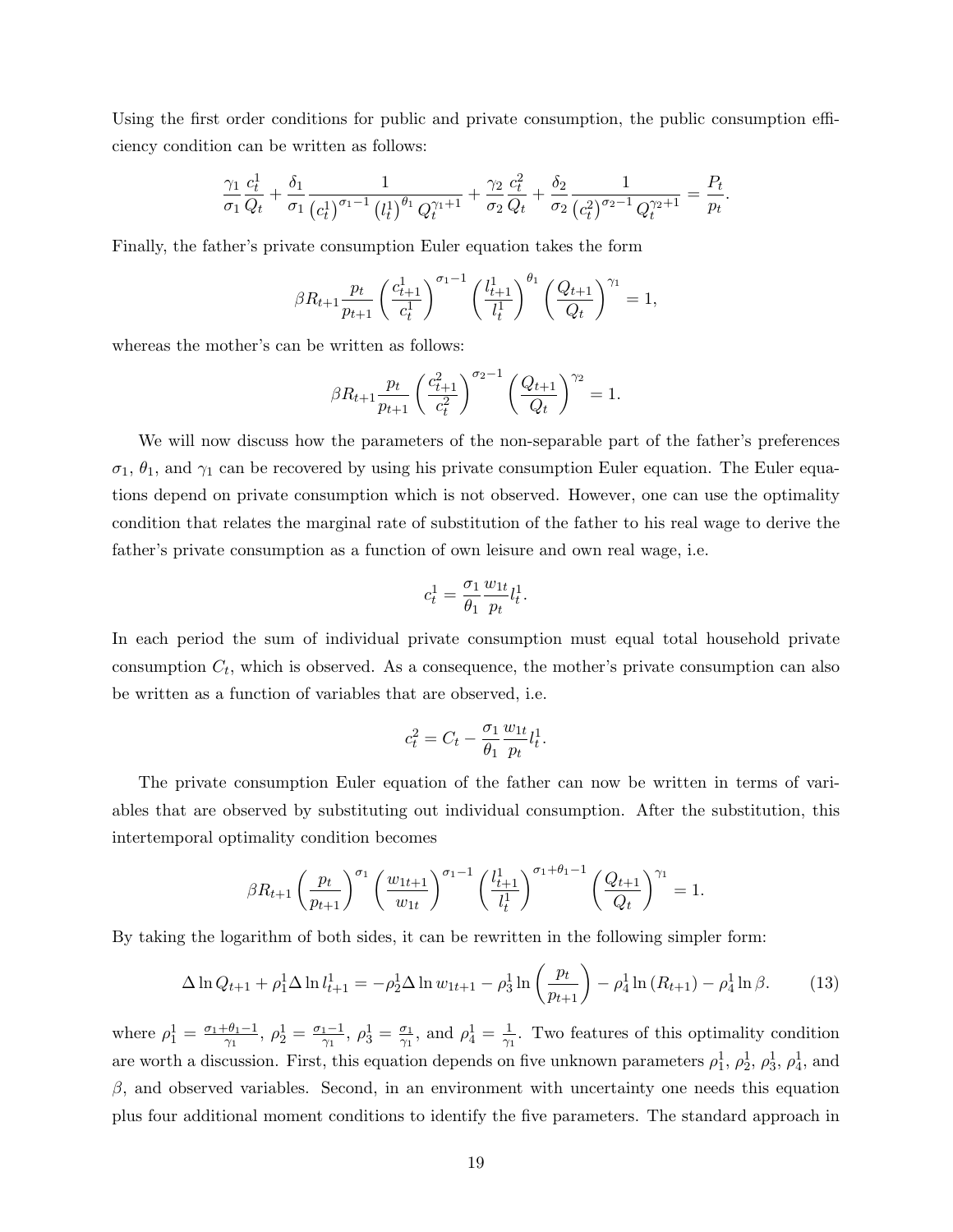the estimation of parameters contained in Euler equations is to use lagged variables to construct the four additional moment conditions. With the goal of providing some insight on the variation required in the data to identify these parameters, instead of considering the standard case with uncertainty we will discuss the case of no uncertainty.

Consider a change in the amount of resources allocated to period  $t, \bar{Y}_t$ , generated for instance by a variation in the father's wage in period  $t' \neq t$ ,  $t+1$ . The household will respond to this variation by changing how the father's leisure, the father's private consumption, and public consumption evolve between t and  $t + 1$ . This intertemporal change depends on the father's taste for leisure and private consumption relative to his taste for public consumption, which is described by  $\rho_1^1$ . It can be determined by differentiating the father's private consumption Euler equation (13) with respect to  $\bar{Y}_t$  and it can be described using the following equation:

$$
\Delta \ln Q_{\bar{Y}_t,t+1} + \rho_1^1 \Delta \ln l_{\bar{Y}_t,t+1}^1 = 0,
$$

where  $Q_{\bar{Y}_t,t+1}$  and  $l^i_{\bar{Y}_t,t+1}$  are the partial derivatives of public consumption and leisure with respect to  $\bar{Y}_t$ . This implies that one can recover the father's taste for leisure and private consumption relative to his taste for public consumption by simply observing the intertemporal change in father's leisure and public consumption in response to a change in resources available in a given period, i.e.

$$
\rho_1^1 = -\frac{\Delta \ln Q_{\bar{Y}_t,t+1}}{\Delta \ln l_{\bar{Y}_t,t+1}^1}.
$$

Now that the relative taste parameter  $\rho_1^1$  is known, it is straightforward to identify the parameter  $\rho_3^1$  which provides information on the father's taste for private consumption relative to his taste for public consumption. Consider a change in the price of private consumption at  $t$ . The household varies the father's leisure and public consumption according to the following optimality condition:

$$
\Delta \ln Q_{p_t, t+1} + \rho_1^1 \Delta \ln l_{p_t, t+1}^1 = -\rho_3^1 \frac{1}{p_t}.
$$

As a consequence,  $\rho_3^1$  can be recovered if one observes a change in  $p_t$  and the corresponding change in leisure and public consumption. Specifically,

$$
\rho_3^1 = -p_t \left( \Delta \ln Q_{p_t,t+1} + \rho_1^1 \Delta \ln l_{p_t,t+1}^1 \right).
$$

Finally one can recover the parameter  $\rho_2^1$ , which provides different information on the father's taste for private consumption relative to his taste for public consumption, if variation in the father's wage in period  $t$  is observed. The effect of this variation on the father's leisure and public consumption can be determined by differentiating the father's private consumption Euler equation with respect to his wage. The following equation describes the effect:

$$
\Delta \ln Q_{w_{1t},t+1} + \rho_1^1 \Delta \ln l_{w_{1t},t+1}^1 = \rho_2^1 \frac{1}{w_{1t}}.
$$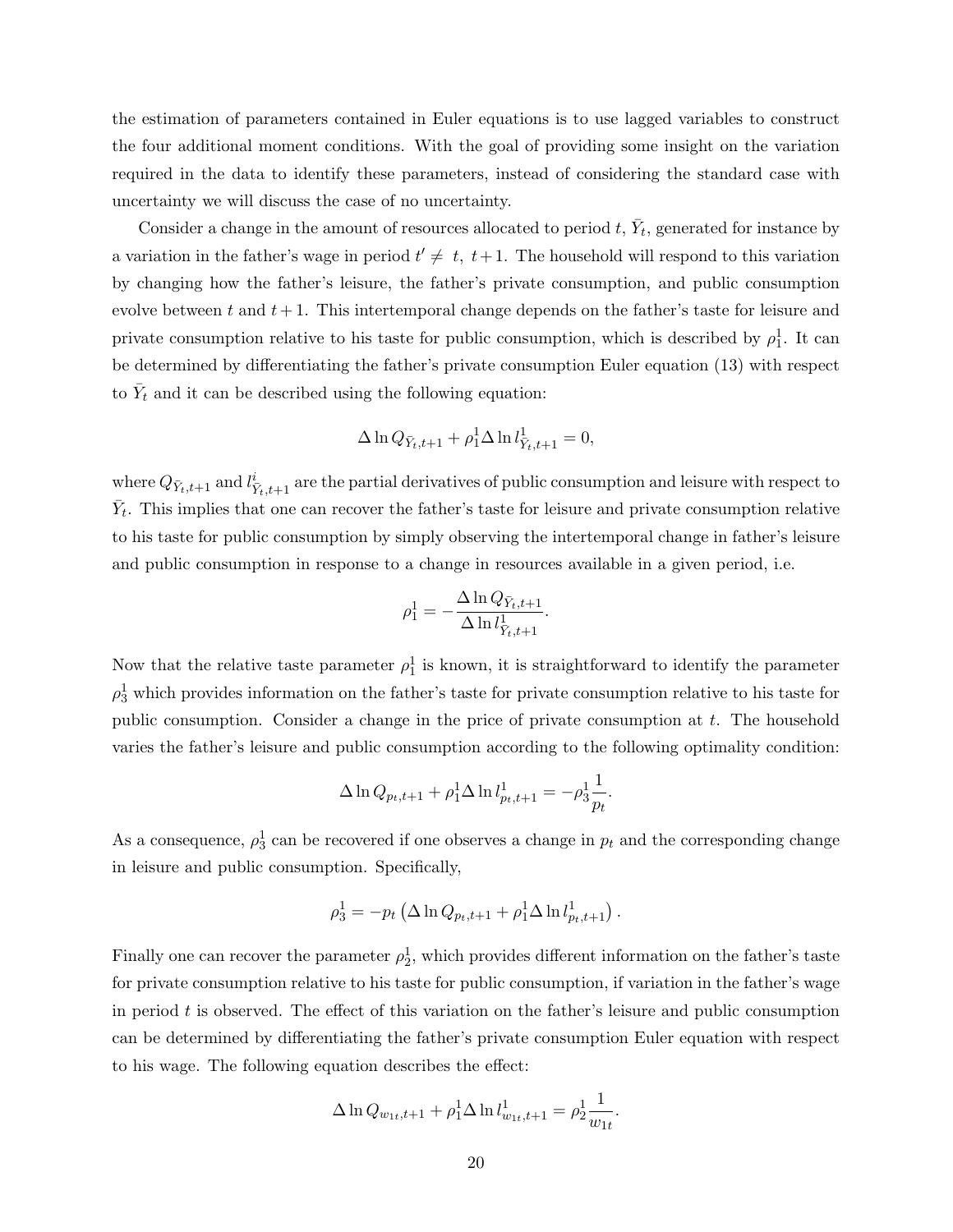The parameter  $\rho_2^1$  is therefore equal to

$$
\rho_2^1 = w_{1t} \left( \Delta \ln Q_{w_{1t}, t+1} + \rho_1^1 \Delta \ln l_{w_{1t}, t+1}^1 \right).
$$

Now that the reduced form parameters  $\rho_1^1$ ,  $\rho_2^1$ , and  $\rho_3^1$  are known, it is straightforward to recover the father's preference parameters for the non-separable part of his utility function. They are equal to the following functions of the reduced form parameters:

$$
\sigma_1 = \frac{\rho_3^1}{\rho_3^1 - \rho_2^1}, \quad \theta_1 = \frac{\rho_1^1 - \rho_2^1}{\rho_3^1 - \rho_2^1}, \quad \gamma_1 = \frac{1}{\rho_3^1 - \rho_2^1}.
$$

Since  $\gamma_1$  has been recovered, the reduced-form parameter  $\rho_4^1$  is also known. The discount factor can then be identified by solving the private consumption Euler equation for  $\beta$ .

The father's private consumption can also be recovered since it only depends on the parameters  $\sigma_1$  and  $\theta_1$ . As a consequence, the mother's private consumption is also identified. It should be remarked that individual consumption can be identified only because of the particular functional form chosen for the utility functions. In general, individual consumption can be identified only up to an additive constant. In the example considered here, the constant is assumed to be zero.

We will now describe how the mother's preference parameters for private consumption and the non-separable part of her preferences for public consumption can be recovered using her private consumption Euler equation. Her taste for leisure, however, cannot be identified since no variation in her labor supply is observed. Since the mother's private consumption is now known, there is no need to substitute out private consumption from her Euler equation, which can be written in the form

$$
\Delta \ln Q_{t+1} + \rho_1^2 \Delta \ln c_{t+1}^2 = -\rho_2^2 \ln \left( R_{t+1} \frac{p_t}{p_{t+1}} \right) - \rho_2^2 \ln \beta,
$$

where  $\rho_1^2 = \frac{\sigma_2 - 1}{\gamma_2}$  $\frac{2-1}{\gamma_2}$  and  $\rho_2^2 = \frac{1}{\gamma_2}$  $\frac{1}{\gamma_2}$ . The identification of the mother's preference parameters can be achieved using the logic used for the father. Consider a change in the resources available in period t generated by a variation in one of the exogenous variables in period  $t' \neq t$ ,  $t + 1$ . This change modifies how the household allocates resources between t and  $t + 1$ . The corresponding intertemporal change for the mother can be described by differentiating her private consumption Euler equation with respect to  $\bar{Y}_t$ , i.e.

$$
\Delta \ln Q_{\bar{Y}_t,t+1} + \rho_1^2 \Delta \ln c_{\bar{Y}_t,t+1}^2 = 0.
$$

This type of variation enables one to recover the mother's taste for private consumption relative to her taste for public consumption  $\rho_1^2$ , i.e.

$$
\rho_1^2 = -\frac{\Delta \ln Q_{\bar{Y}_t,t+1}}{\Delta \ln c_{\bar{Y}_t,t+1}^2},
$$

The inverse of the taste for public consumption  $\rho_2^2$  can now be recovered if variation in the price of private consumption at t and the corresponding changes in intertemporal decisions are observed.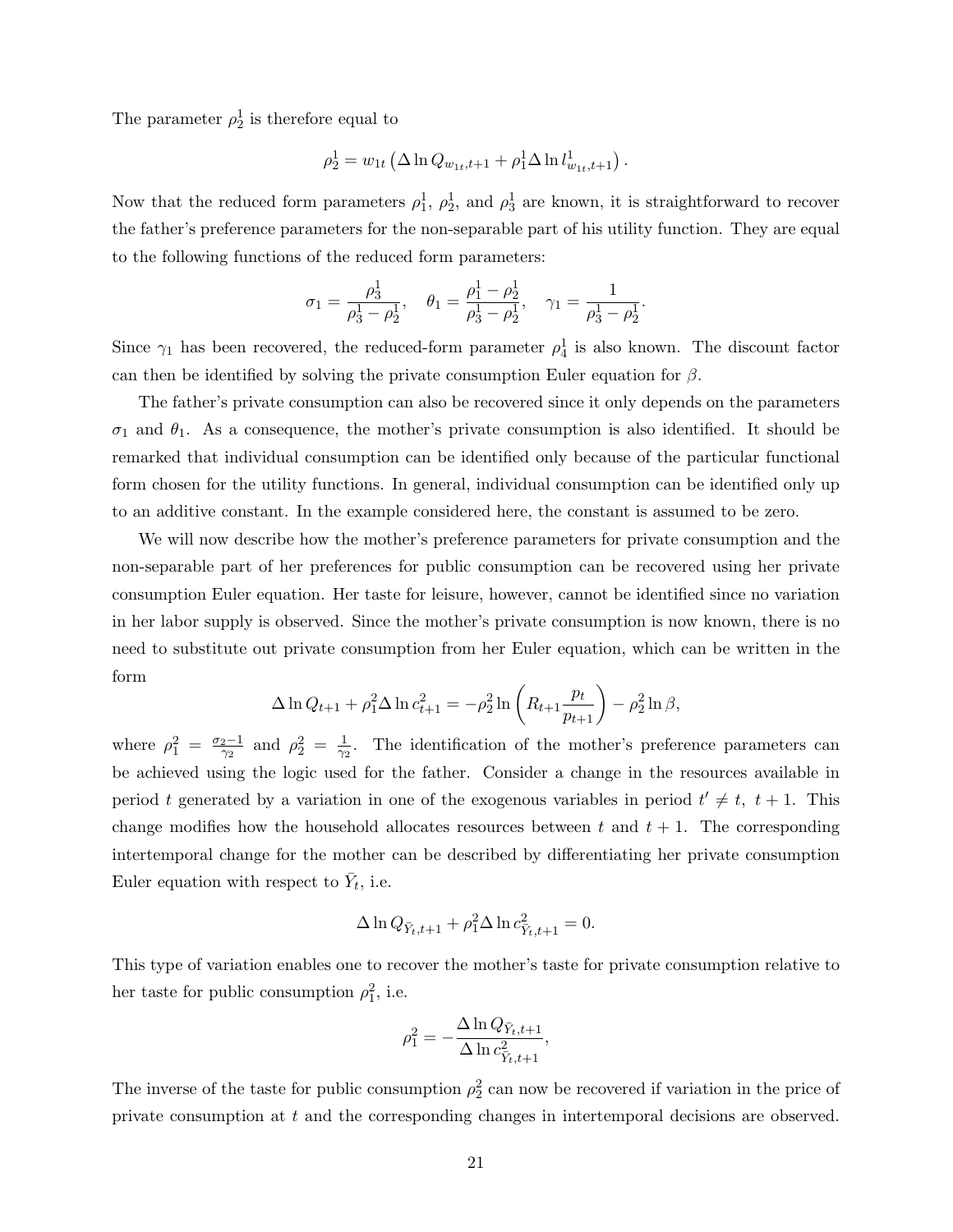These changes are described by the following equation:

$$
\Delta \ln Q_{p_t, t+1} + \rho_1^2 \Delta \ln c_{p_t, t+1}^2 = -\rho_2^2 \frac{1}{p_t}.
$$

which implies that

$$
\rho_2^2 = -p_t \left( \Delta \ln Q_{p_t,t+1} + \rho_1^2 \Delta \ln c_{p_t,t+1}^2 \right).
$$

Finally, the mother's preference parameters for private and public consumption can be recovered using the information on the reduced-form parameters  $\rho_1^2$  and  $\rho_2^2$ . Specifically,

$$
\sigma_2 = \frac{\rho_1^2 + \rho_2^2}{\rho_2^2}, \quad \gamma_2 = \frac{1}{\rho_2^2}.
$$

Only three of the parameters of interest remain to be identified: the decision power parameter  $\mu$  and the parameters that describe the separable part of the individual preferences for public consumption  $\delta_1$  and  $\delta_2$ . Intuitively, one should expect that these parameters cannot be identified by simply using the private consumption Euler equations, since they provide no information on the individual decision power and on the separable part of the preferences for the public good. Some additional restrictions imposed by the model on individual behavior must be employed to identify the remaining parameters.

The decision power parameter can be recovered using the private consumption efficiency condition (12). In this equation all the parameters and variables are known except  $\mu$ . One can therefore identify the individual decision power by solving this equation for  $\mu$ . The parameters  $\delta_1$  and  $\delta_2$  can be recovered using the public consumption efficiency condition in two different periods. The public consumption efficiency condition at t and  $t + 1$  can be written in the following form:

$$
A_t^1 + \delta_1 B_t^1 + A_t^2 + \delta_2 B_t^2 = \frac{P_t}{p_t},
$$

and

$$
A_{t+1}^1 + \delta_1 B_{t+1}^1 + A_{t+1}^2 + \delta_2 B_{t+1}^2 = \frac{P_{t+1}}{p_{t+1}}.
$$

where  $A_t^i$ ,  $B_t^i$ ,  $A_{t+1}^i$  and  $B_{t+1}^i$  are functions of known parameters and observed variables. The parameters that characterize the separable part of the individual preferences for public consumption can therefore be recovered by solving these two equations for  $\delta_1$  and  $\delta_2$ . They can be written in the form

$$
\delta_1 = \frac{B_t^2 A_{t+1}^1 + B_t^2 A_{t+1}^2 - A_t^1 B_{t+1}^2 - A_t^2 B_{t+1}^2 - B_t^2 P_{t+1} + P_t B_{t+1}^2}{B_t^1 B_{t+1}^2 - B_{t+1}^1 B_t^2}
$$

,

and

$$
\delta_2 = \frac{B_t^1 A_{t+1}^1 + B_t^1 A_{t+1}^2 - B_{t+1}^1 A_t^1 - B_{t+1}^1 A_t^2 + B_{t+1}^1 P_t - B_t^1 P_{t+1}}{B_{t+1}^1 B_t^2 - B_t^1 B_{t+1}^2}.
$$

The results presented in this section suggest that the parents' preferences for expenditure on children can be identified even if only one parent works and the individual preferences are nonseparable in public consumption. The information on preferences for expenditure on children can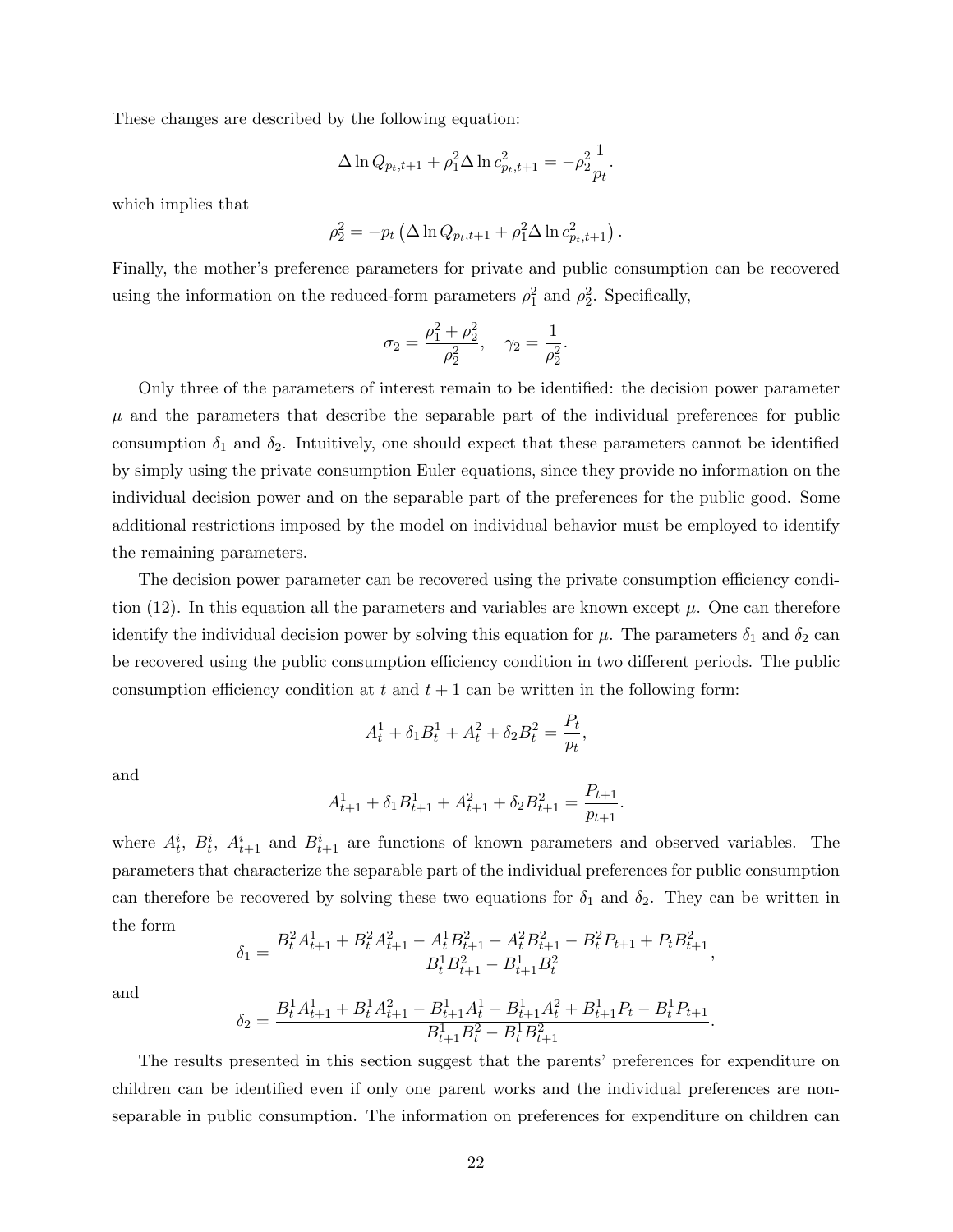be used to predict how much parents in different income quartiles will invest in their children. Policies that attempt to improve the cognitive and non-cognitive abilities of children living in deprived environments can then be designed to reflect potential differences in early investments across income quartiles.

# 5 A General Identification Result

The identification result presented in the previous section will be extended to the general set of utility functions described in section ??. Identification is achieved in four steps. In the first step, individual consumption is derived as a function of observed variables using the optimality condition that relates the individual marginal rate of substitution between consumption and leisure to own real wage. In the second step, individual consumption is substituted out of the individual marginal utilities using the consumption function obtained in the first step. In the third step, intra-period and intertemporal optimality conditions are derived using the reduced-form marginal utilities obtained in the second step. It is then shown that the reduced-form marginal utilities and individual decision power can be identified using this set of conditions. In the last step, the individual utilities are recovered exploiting the information on the reduced-form marginal utility functions.

Suppose that in each period at least one agent chooses to supply a positive amount of labor. Without loss of generality, it will be assumed that agent 1 satisfies this restriction. Under this assumption, the first order conditions at t for the intertemporal collective model imply that agent 1's marginal rate of substitution between private consumption and leisure must equal the real wage, i.e.,

$$
\frac{u_l^1(c_t^1, 1 - h_t^1, Q_t)}{u_c^1(c_t^1, 1 - h_t^1, Q_t)} = q(c_t^1, h_t^1, Q_t) = \bar{w}_{1t},
$$

where  $\bar{w}_{1t} = \frac{w_{1t}}{w_{1t}}$  $\frac{\partial^2 \mathbf{h}}{\partial t}$ . If the inverse function of q is well-defined, agent 1's consumption can be written as the following unknown function of individual labor supply, public consumption, and real wage: $12$ 

$$
c_t^1 = g\left(\bar{w}_{1t}, h_t^1, Q_t\right).
$$

Since household private consumption is observed and in each period  $C_t = c_t^1 + c_t^2$ , agent 2's private consumption can also be written as a function of observed variables as follows:

$$
c_t^2 = C_t - g\left(\bar{w}_{1t}, h_t^1, Q_t\right).
$$

$$
u_{lc}^{1}(c_{t}^{1}, 1-h_{t}^{1}, Q_{t}) u_{c}^{1}(c_{t}^{1}, 1-h_{t}^{1}, Q_{t}) - u_{cc}^{1}(c_{t}^{1}, 1-h_{t}^{1}, Q_{t}) u_{l}^{1}(c_{t}^{1}, 1-h_{t}^{1}, Q_{t}) \neq 0.
$$
\n
$$
(14)
$$

The function g corresponds to the m-consumption function introduced by Browning (1998).

<sup>&</sup>lt;sup>12</sup>The consumption function g is well-defined if the marginal rate of substitution q is strictly increasing in consumption, which is a standard assumption in the labor literature. More formally, lemma 1 in the appendix shows that  $q$  is well-defined if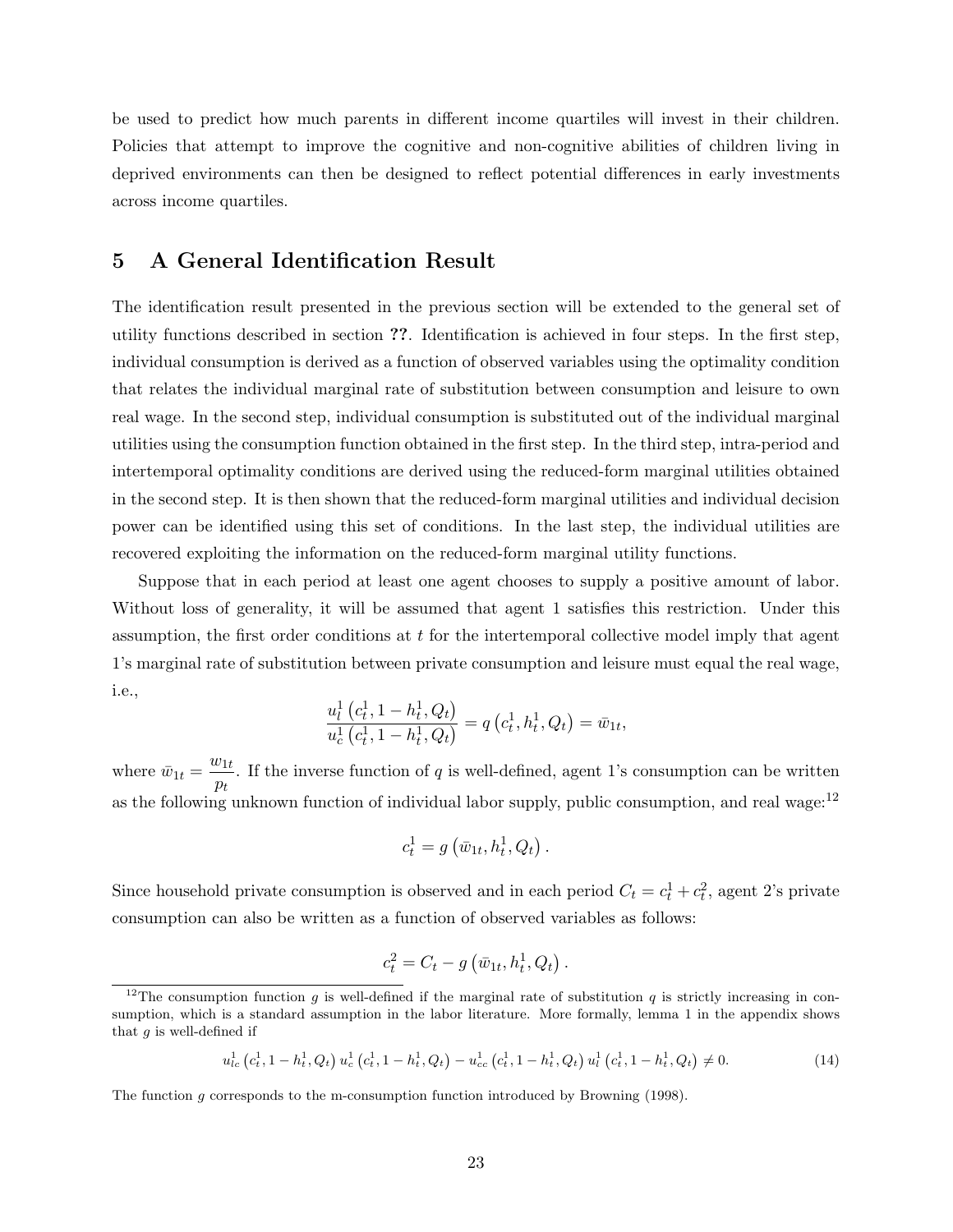Using the function  $g$ , the unobserved individual private consumption can be substituted out of the marginal utilities that define the intratemporal and intertemporal optimality conditions. Denote with  $f_k^1$  and  $f_k^2$  the reduced-form marginal utilities with respect to good k for agent 1 and 2 obtained with this substitution. Then  $f_k^1$  and  $f_k^2$  can be defined as follows:

$$
f_k^1(\bar{w}_{1t}, h_t^1, Q_t) = u_k^1(g(\bar{w}_{1t}, h_t^1, Q_t), 1 - h_t^1, Q_t) \quad k = c, l, Q,
$$
\n(15)

$$
f_{k}^{2}\left(C_{t},\bar{w}_{1t},h_{t}^{1},h_{t}^{2},Q_{t}\right)=u_{k}^{2}\left(C_{t}-g\left(\bar{w}_{1t},h_{t}^{1},Q_{t}\right),1-h_{t}^{2},Q_{t}\right) \quad k=c,l,Q.
$$
 (16)

An example for  $f_k^1$  and  $f_k^2$  can be easily derived using the parametric specification assumed in the previous section. For instance, in that case the father's reduced-form marginal utility for private consumption is characterized by the reduced form parameters  $\alpha_1 = \sigma_1 - 1$ ,  $\alpha_2 = \sigma_1 + \theta_1 - 1$ ,  $\alpha_3=\sigma_1\left(\frac{\sigma_1}{\theta_1}\right)$  $\overline{\theta_1}$  $a_1^{\alpha_1}$ , and by the preference parameter  $\gamma_1$ .

The reduced-form marginal utilities can be used to rewrite the individual private consumption Euler equations in terms of observed variables. To that end, the assumption that agent 1 supplies a positive amount of labor must be fulfilled for two consecutive periods. Under this restriction, the intertemporal optimality conditions can be written as follows:

$$
f_c^1(\bar{w}_{1t}, h_t^1, Q_t) = \beta E_t \left[ f_c^1(\bar{w}_{1t+1}, h_{t+1}^1, Q_t) R_{t+1} \frac{p_t}{p_{t+1}} \right],
$$
  

$$
f_c^2(C_t, \bar{w}_{1t}, h_t^1, h_t^2, Q_t) = \beta E_t \left[ f_c^2(C_{t+1}, \bar{w}_{1t+1}, h_{t+1}^1, h_{t+1}^2, Q_t) R_{t+1} \frac{p_t}{p_{t+1}} \right].
$$

Since household private consumption, public consumption, individual labor supply, individual wages, and the interest rate are observed, the reduced-form marginal utilities  $f_c^1$  and  $f_c^2$ , and the discount factor  $\beta$  can be identified using the private consumption Euler equations and methods that have been developed for the identification of Euler equations.<sup>13</sup>

The remaining reduced-form marginal utilities can be identified using the intra-period optimality conditions and the public consumption Euler equation. Observe that agent 1's marginal rate of substitution between private consumption and leisure must be equal to the real wage even if individual consumption is substituted out using the consumption function g. This implies that

$$
\frac{u_l^1\left(g\left(\bar{w}_{1t}, h_t^1, Q_t\right), 1 - h_t^1, Q_t\right)}{u_c^1\left(g\left(\bar{w}_{1t}, h_t^1, Q_t\right), 1 - h_t^1, Q_t\right)} = \frac{f_l^1\left(\bar{w}_{1t}, h_t^1, Q_t\right)}{f_c^1\left(\bar{w}_{1t}, h_t^1, Q_t\right)} = \bar{w}_{1t}
$$

.

Now consider a realization of the exogenous variables  $p_t$ ,  $P_t$ ,  $w_{1t}$ ,  $w_{2t}$ , and of the amount of resources  $\bar{Y}_t$ , which are all observed.<sup>14</sup> Conditional on this realization, the household members choose the

<sup>&</sup>lt;sup>13</sup>As mentioned in the introduction, in principle the Euler equations can be identified non-parametrically. However, until a paper on non-parametric identification of Euler equations is written the identification result of this paper relies on parametric methods of identification of Euler equations.

<sup>&</sup>lt;sup>14</sup>Note that  $\bar{Y}_t$  is not exogenous but it depends on all exogenous variables in each period. It can therefore be varied by changing one of the exogenous variables at  $t' \neq t$ . In the remainder of the section, it will therefore be treated as an exogenous variable.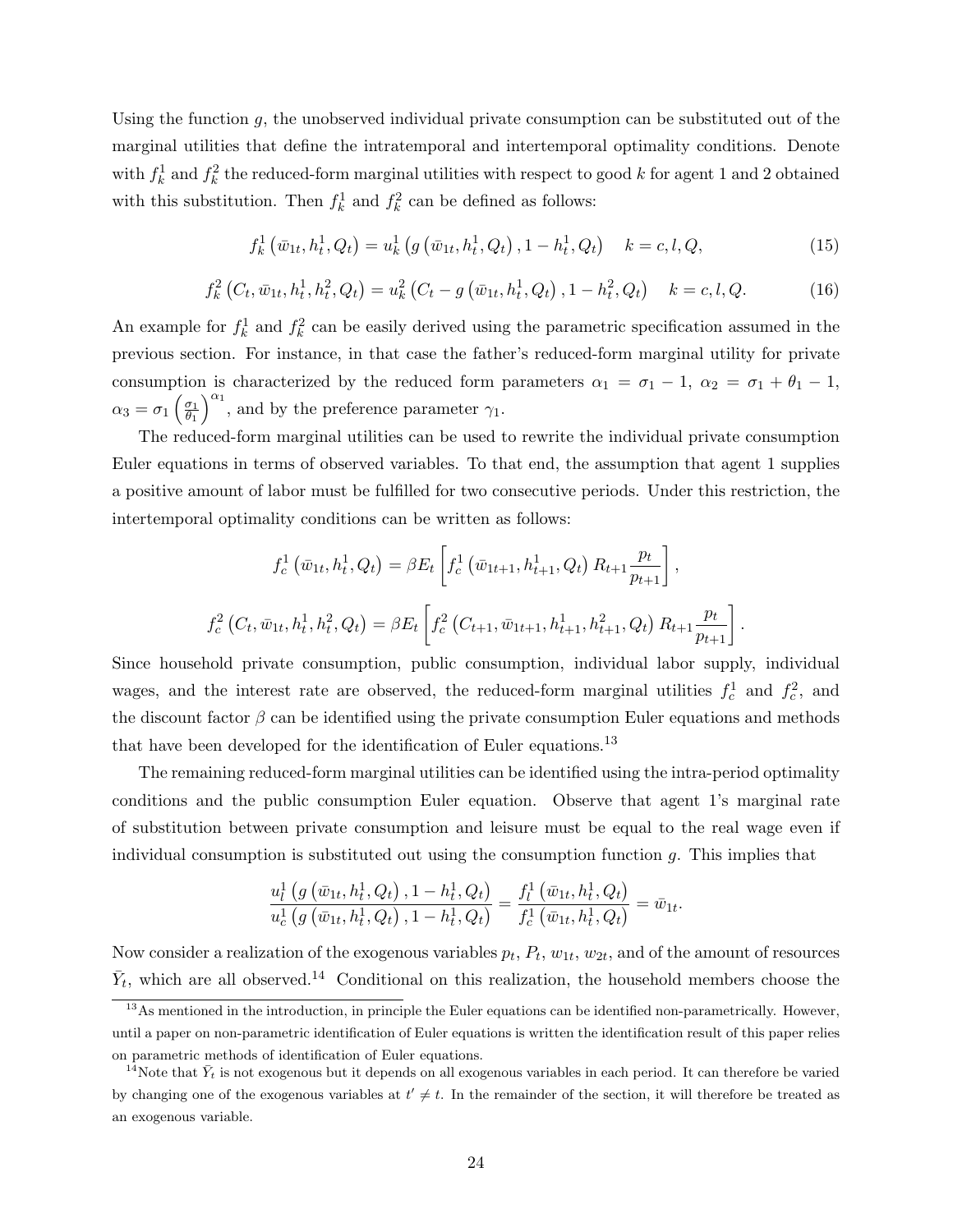optimal amount of  $C_t$ ,  $Q_t$ ,  $h_t^1$ , and  $h_t^2$ , which are also observed. For the observed  $\bar{w}_{1t}$ ,  $h_t^1$ ,  $Q_t$ , the function  $f_c^1(\bar{w}_{1t}, h_t^1, Q_t)$  is known from the private consumption Euler equations. Consequently, one can recover  $f_l^1(\bar{w}_{1t}, h_t^1, Q_t)$  for the observed  $\bar{w}_{1t}, h_t^1$ , and  $Q_t$  by setting it equal to  $\bar{w}_{1t} f_c^1(\bar{w}_{1t}, h_t^1, Q_t)$ . By using the same argument for every realization of  $p_t$ ,  $P_t$ ,  $w_{1t}$ ,  $w_{2t}$ , and  $\bar{Y}_t$ , the entire function  $f_l^1$ can be identified.

The individual decision power can be identified using a similar idea. The private consumption efficiency condition can be written using the reduced-form marginal utilities in the following form:

$$
\frac{f_c^1(\bar{w}_{1t}, h_t^1, Q_t)}{f_c^2(C_t, \bar{w}_{1t}, h_t^1, h_t^2, Q_t)} = \frac{1 - \mu}{\mu}.
$$

For every realization of  $p_t$ ,  $P_t$ ,  $w_{1t}$ ,  $w_{2t}$ , and  $\bar{Y}_t$ , the functions  $f_c^1$  and  $f_c^2$  are known from the Euler equations. The relative decision power  $\mu$  is therefore also identified.

The reduced-form marginal utilities of public consumption can be recovered using the public consumption Euler equation and the public consumption efficiency condition. To understand how these functions can be recovered, note that the public consumption Euler equation can be written in the form

$$
f_Q^1(\bar{w}_{1t}, h_t^1, Q_t) + \frac{1-\mu}{\mu} f_Q^2(C_t, \bar{w}_{1t}, h_t^1, h_t^2, Q_t) =
$$
  

$$
\beta E_t \left[ \left( f_Q^1(\bar{w}_{1t+1}, h_{t+1}^1, Q_{t+1}) + \frac{1-\mu}{\mu} f_Q^2(C_{t+1}, \bar{w}_{1t+1}, h_{t+1}^1, h_{t+1}^2, Q_{t+1}) \right) R_{t+1} \frac{P_t}{P_{t+1}} \right],
$$

where  $\mu$  and  $\beta$  are known from the private consumption efficiency condition and Euler equations. The public consumption Euler equation enables one to recover the following function:

$$
G\left(C_t, \bar{w}_{1t}, h_t^1, h_t^2, Q_t\right) = f_Q^1\left(\bar{w}_{1t}, h_t^1, Q_t\right) + \frac{1-\mu}{\mu} f_Q^2\left(C_t, \bar{w}_{1t}, h_t^1, h_t^2, Q_t\right). \tag{17}
$$

Household decisions must also satisfied the following public consumption efficiency condition:

$$
\frac{f_Q^1(\bar{w}_{1t}, h_t^1, Q_t)}{f_c^1(\bar{w}_{1t}, h_t^1, Q_t)} + \frac{f_Q^2(C_t, \bar{w}_{1t}, h_t^1, h_t^2, Q_t)}{f_c^2(C_t, \bar{w}_{1t}, h_t^1, h_t^2, Q_t)} = \frac{P_t}{p_t}.
$$
\n(18)

Note that for every realization of  $p_t$ ,  $P_t$ ,  $w_{1t}$ ,  $w_{2t}$ , and  $\bar{Y}_t$  the functions  $f_c^1$  and  $f_c^2$ , and the decision power parameter  $\mu$  are known. The reduced-form marginal utilities for public consumption can therefore be identified by solving equations (17) and (18) for  $f_Q^1$  and  $f_Q^2$  for every realization of  $p_t$ ,  $P_t$ ,  $w_{1t}$ ,  $w_{2t}$ , and  $\bar{Y}_t$ .

Under the additional assumption that agent 2 chooses to supply a positive amount of labor, agent 2's reduced-form marginal utility of leisure can also be identified by equating her marginal rate of substitution between private consumption and leisure to the real wage, i.e.,

$$
\frac{f_l^2\left(C_t, \bar{w}_{1t}, h_t^1, h_t^2, Q_t\right)}{f_c^2\left(C_t, \bar{w}_{1t}, h_t^1, h_t^2, Q_t\right)} = \bar{w}_{2t}.
$$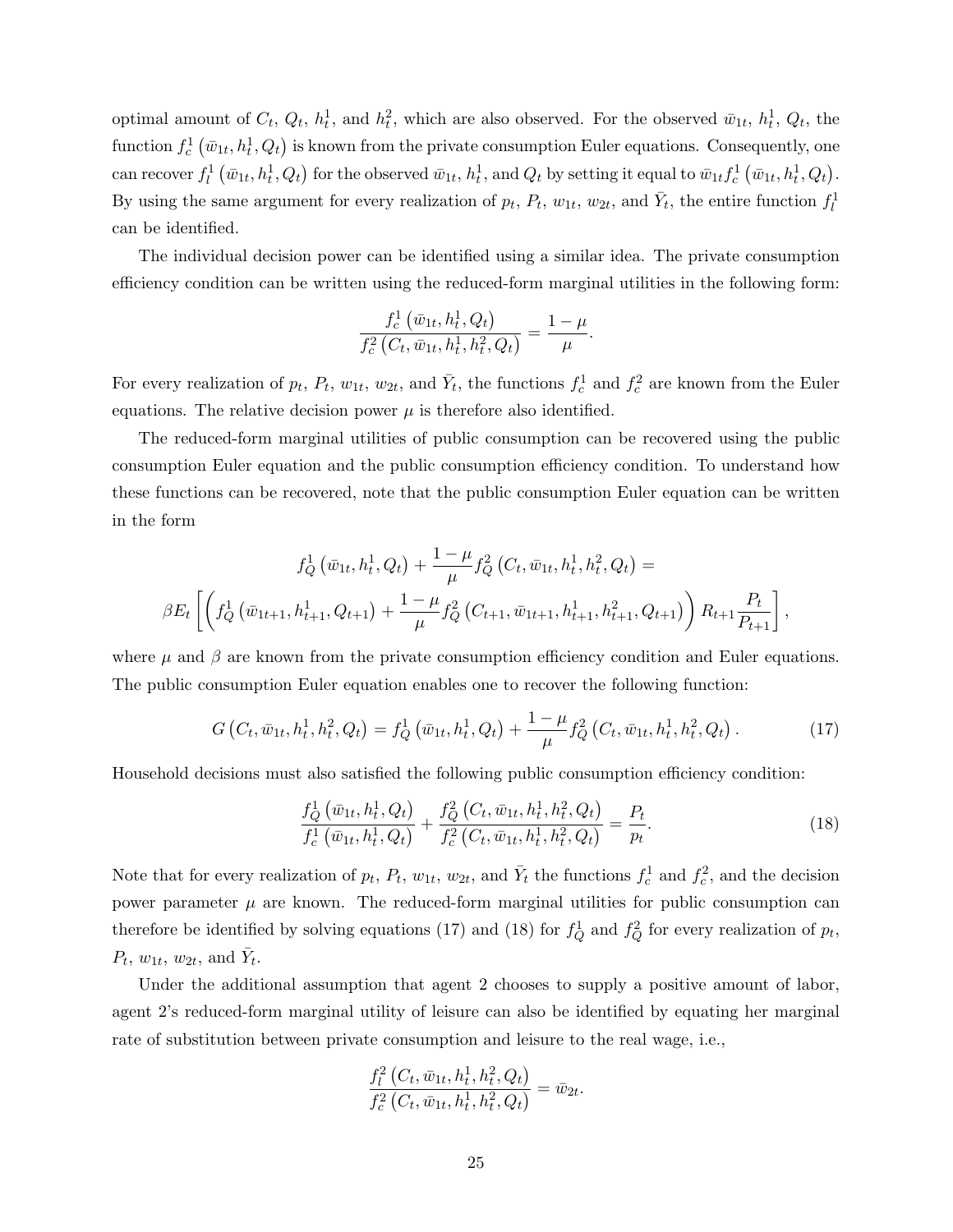The function  $f_c^2$  is known from the Euler equations for every realization of the exogenous variables  $p_t$ ,  $P_t$ ,  $w_{1t}$ ,  $w_{2t}$ , and  $\bar{Y}_t$ . Thus,  $f_l^2$  can be identified by setting it equal to  $\bar{w}_{2t} f_c^2$ .

All the reduced-form marginal utilities are therefore identified. However, the information on individual preferences is contained in the original marginal utilities. The following proposition shows that the original marginal utilities are identified if the reduced-form marginal utilities are known and variation in all the exogenous variables is observed.

**Proposition 1** If both agents supply a positive amount of labor and either  $u^1$  or  $u^2$  satisfies the invertibility condition (14), the marginal utilities  $u_c^1$ ,  $u_c^2$ ,  $u_l^1$ ,  $u_l^2$ ,  $u_Q^1$ ,  $u_Q^2$ , the decision power  $\mu$ , and the consumption function g are identified up to the additive constant of g.

If only agent 1 supplies a positive amount of labor and  $u^1$  satisfies the invertibility condition  $(14)$ , all the marginal utilities are identified except the marginal utility of leisure for the spouse that does not work. Moreover,  $\mu$  and  $q$  are identified up to the additive constant of  $q$ .

#### **Proof.** In the appendix.  $\blacksquare$

To provide the intuition underlying proposition 1, note that if the function  $g(\bar{w}_1, h^1, Q)$  is known the original marginal utilities can be easily identified by means of equations (15) and (16). We will now discuss how  $g(\bar{w}_1, h^1, Q)$  can be recovered using variation in variables that are observed in the data. Since some insight for the case of a household with only one worker was provided in the previous section, here we will consider the case of a household in which both parents work. Equation (16) implies that for every realization of the exogenous variables agent 2's reduced-form marginal utilities of private and public consumption must satisfy the following identities:

$$
f_c^2(C, \bar{w}_1, h^1, h^2, Q) = u_c^2(C - g(\bar{w}_1, h^1, Q), 1 - h^2, Q).
$$
 (19)

and

$$
f_Q^2(C, \bar{w}_1, h^1, h^2, Q) = u_Q^2(C - g(\bar{w}_1, h^1, Q), 1 - h^2, Q). \tag{20}
$$

Consider variations in the exogenous variables that generate a group of households with identical  $\bar{w}_1$ ,  $h_1$ ,  $h_2$ , and Q but different C. This group of households enables one to recover  $u_{c,c}^2$ , i.e. how agent 2's marginal utility of private consumption varies with agent 2's private consumption holding everything else constant. To see this observe that  $f_c^2$  is known, which implies that it is known how  $f_c^2$  varies with C if  $\bar{w}_1$ ,  $h_1$ ,  $h_2$ , and Q are held constant. Since (19) is satisfied for every feasible C, how  $u_c^2$  varies with C holding  $\bar{w}_1$ ,  $h_1$ ,  $h_2$ , and Q constant must be equivalent to how  $f_c^2$  varies with C if  $\bar{w}_1$ ,  $h_1$ ,  $h_2$ , and Q are held constant. Finally, how  $u_c^2$  varies with C holding  $\bar{w}_1$ ,  $h_1$ ,  $h_2$ , and Q constant corresponds to  $u_{cc}^2$ . Consequently,  $u_{cc}^2 = f_{cc}^2$ . The same argument applied to equation (20) implies that  $u_{Qc}^2 = f_{Qc}^2$ .

Consider now changes in the exogenous variables that generate the group of households for which C,  $\bar{w}_1$ ,  $h_2$ , and Q are constant, but  $h_1$  varies. This group of households provides joint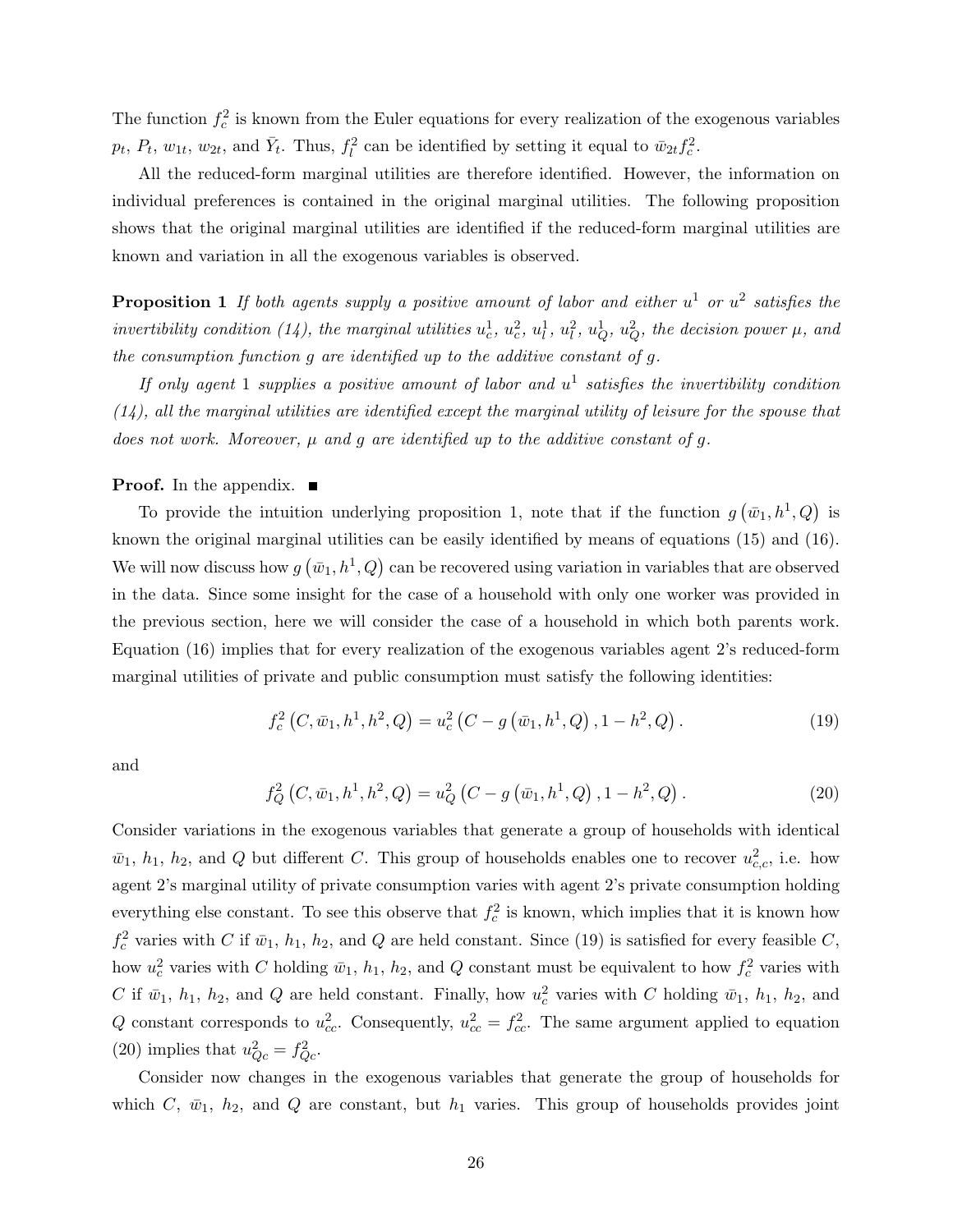information on  $u_{cc}^2$  and  $g_{h_1}$ . To explain this note that it is known how  $f_c^2$  varies with  $h_1$  if C,  $\bar{w}_1$ ,  $h_2$ , and Q are held constant. By (19), how  $u_c^2$  varies with  $h^1$  holding C,  $\bar{w}_1$ ,  $h_2$ , and Q constant must be equivalent to how  $f_c^2$  varies with  $h_1$  if  $C$ ,  $\bar{w}_1$ ,  $h_2$ , and  $Q$  are held constant. Finally, observe that by varying  $h^1$  on the right hand side of (19), one obtains information on  $u_{cc}^2g_{h_1}$ . This implies that  $u_{cc}^2 g_{h_1} = -f_{ch_1}^2$ .

Consider the variation in the exogenous variables that generates the group of households for which C,  $h_1$ ,  $h_2$ , and Q are constant, but  $\bar{w}_1$  varies. Using the argument employed for the previous group of households, it can be shown that  $u_{cc}^2 g_{\bar{w}_1} = -f_{c\bar{w}_1}^2$ . Consider the variation in  $p_t$ ,  $P_t$ ,  $w_{1t}$ ,  $w_{2t}$ , and  $\bar{Y}_t$  that generates the group of households for which  $C$ ,  $h_1$ ,  $h_2$ , and  $\bar{w}_1$  are constant, but  $Q$  varies. The logic employed for the previous two groups of households indicates that  $-u_{cc}^2 g_Q + u_{cQ}^2 = f_{c\bar{w}_1}^2$ .

All the information required to identify how  $g(\bar{w}^1, h^1, Q)$  varies with  $\bar{w}_1$ ,  $h_1$ , and Q is now known. Using the first and second group of households one obtains that  $g_{h_1} = -f_{ch_1}^2/f_{cc}^2$ . The first and third group of households imply that  $g_{\bar{w}_1} = -f_{c\bar{w}_1}^2/f_{cc}^2$ . Using the first and fourth group of households it can be shown that  $g_Q = \left(\frac{f_{Qc}^2 - f_{c\bar{w}_1}^2}{f_{cc}^2 - f_{c\bar{w}_1}^2}\right) / f_{cc}^2$ . Finally, since it is known how  $g(\bar{w}^1, h^1, Q)$  varies with  $\bar{w}_1$ ,  $h_1$ , and  $Q$ , the function g is known up to an additive constant. It is then straightforward to recover the original marginal utilities using the reduced-form marginal utilities and g.

An implication of Proposition 1 is that the individual preferences over private consumption, public consumption, and leisure can be identified. This leads to the following corollary.

Corollary 1 If both parents work, the individual preferences over public consumption, private consumption, and leisure are identified up to an additive constant.

If only one parent works, the individual preferences over public and private consumption for both parents and the preferences over leisure for the working parent are identified up to an additive constant.

This Corollary indicates that the preferences for expenditure on children of the mother and father can be identified even if only one of them supplies a positive amount of labor hours. This result should help researchers in predicting which of different policies designed to improve the cognitive and non-cognitive abilities of children will be the most effective.

The implementation of the identification method proposed in this paper requires a longitudinal dataset that contains information on leisure, public consumption, private consumption, and wages. A dataset with these features is the CEX, which is a longitudinal dataset with information on all the required variables. Individual labor supply and wages are observed. Detailed data on expenditure on different consumption items are collected. Moreover, the expenditure data include information on the main components of children expenditure, namely expenditure on children clothing, children shoes, school books, and other educational expenses. All these variables are observed for four consecutive quarters. A drawback of the CEX is that food consumption is only measured at the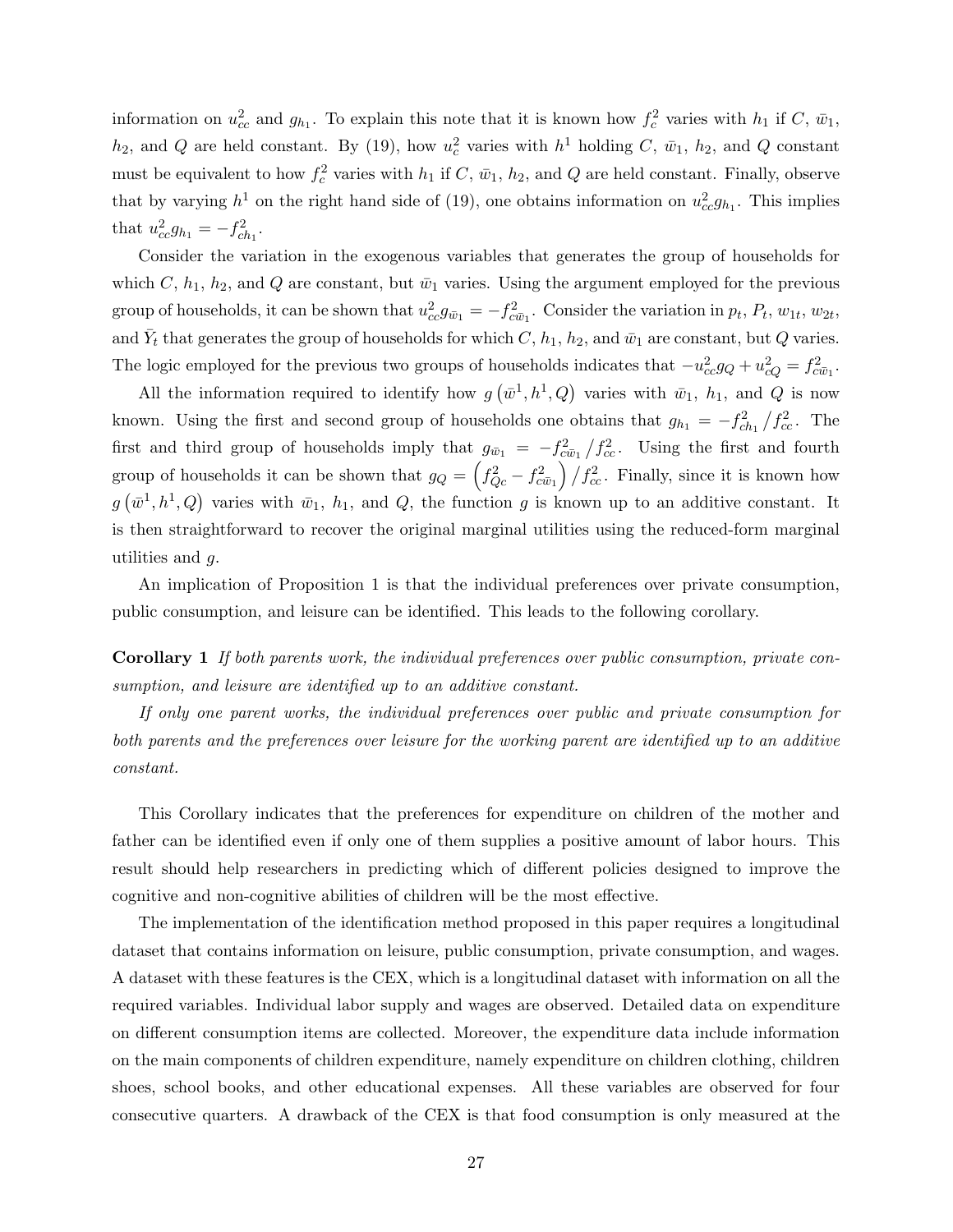household level. It is therefore not possible to determine which fraction is consumed by children, which represents public consumption. As a partial solution, the econometrician can either assume that food consumption is separable from other consumption goods and leisure or she can impute the fraction of food items consumed by children using information on the type of goods purchased by the household and the family structure.

This section shows that individual preferences can be identified without assuming a particular utility function. In the following sections, specific utility functions will be used jointly with the identification result presented in this section to estimate the key parameters of the intertemporal collective model.

# 6 Empirical Implementation

The next two subsections will outline the preference and heterogeneity assumptions used in the estimation of individual preferences and the class of measurement errors that are allowed.

#### 6.1 Preferences

The empirical analysis will focus on the estimation of individual preferences for private consumption and leisure. The implicit assumption is that private consumption and leisure are strongly separable from public consumption. Since this assumption is more realistic for the group of households with no children, the estimation will be performed using this restricted sample.

The possible choice to characterize individual preferences is the Cobb-Douglous utility function  $\left[ \left( c^{i} \right)^{\sigma_{i}} \left( T-h^{i} \right)^{1-\sigma_{i}} \right]^{1-\rho_{i}}$  $\frac{1}{1-\rho_i}$ . With this utility function, the implementation of the identification method developed in this paper is straightforward. Unfortunately, the Cobb-Douglas utility function imposes strong restrictions on the relationship between consumption and leisure, as the share of resources allocated to each good must be constant. The data do not support this restriction, as the share of resources allocated to consumption increases with income. In the PSID, a regression of the share of consumption on income generates a coefficeint of 0.23 with a standard error of 0.10. To allow for a more general pattern between the share of consumption and resources, we adopt the following more flexible utility:

$$
u^{i}(c^{i},h^{i}) = \left[\frac{(c^{i})^{1+\eta_{i}}}{1+\eta_{i}} - \theta_{i}\frac{(h^{i})^{1+\gamma_{i}}}{1+\gamma_{i}}\right]^{1+\rho_{i}},
$$

with  $\rho_i < 0$ ,  $\eta_i < 0$ ,  $\gamma_i > 0$ , and  $\theta_i > 0$ . Since the pioneering work by ?), ?), and ?), the utility function inside the square brackets has been used extensively in labor economics to allow for a flexible relationship between consumption and leisure or, analogously, between consumption and labor supply. By applying the power  $1 + \rho_i$ , the utility function is generalized to allow for nonseparabilities between consumption and leisure and a richer intertemporal response to change in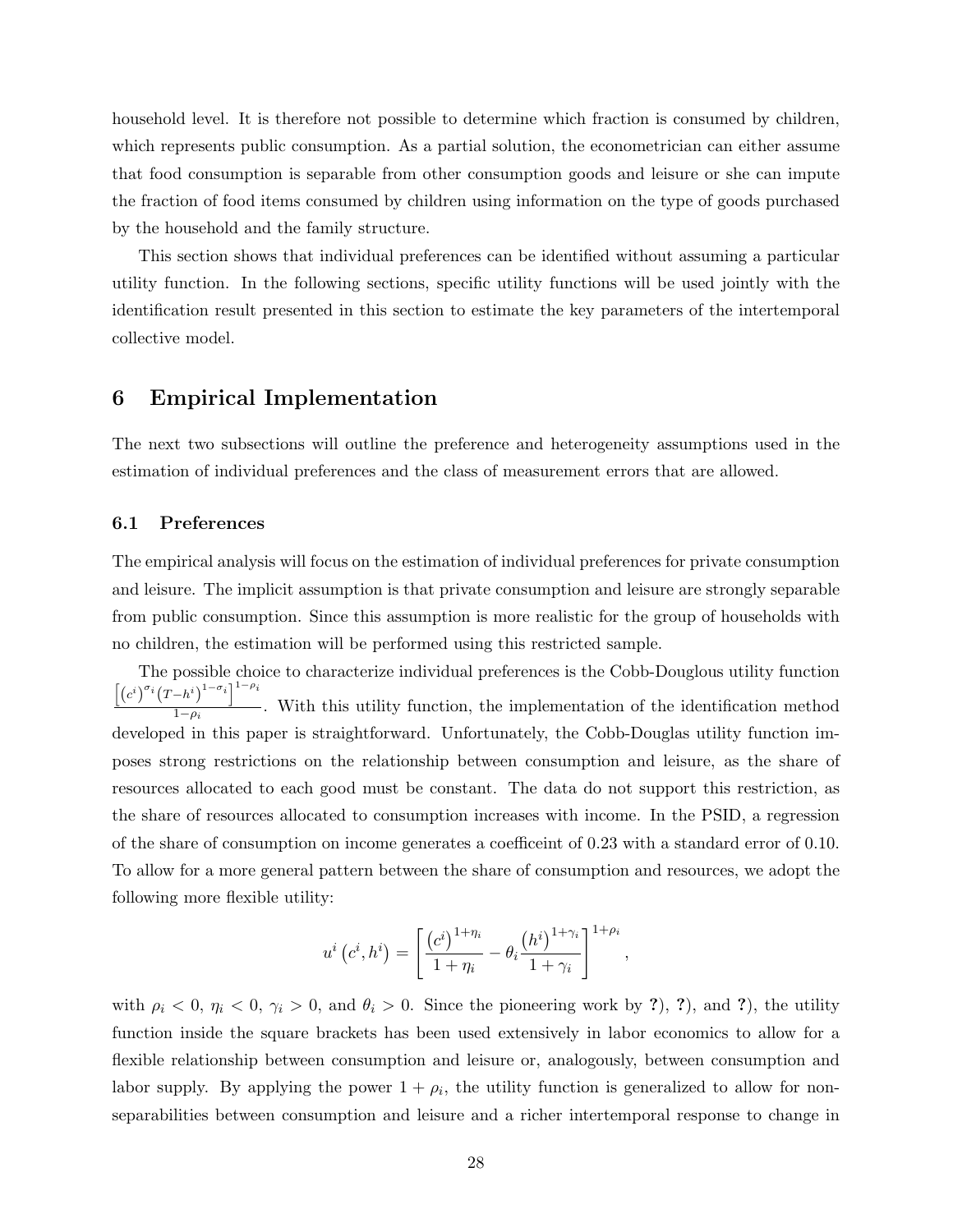prices (?), Ziliak and Kniesner (2005) and Keane (2011)). As pointed out by ?) and the rest of the section will clarify, there is a clear distinction between the parameters  $\eta_i$ ,  $\gamma_i$ , and  $\theta_i$  and the parameter  $\rho_i$ . The first set can be identified using only the equation that relates the marginal rate of substitution between consumption and hours of work, whereas the identification of  $\rho_i$  requires panel data and Euler equations.

In the estimation, we allow for unobservable heterogeneity through the labor taste parameter  $\theta_i$ . Specifically, we assume that  $\theta_i = \exp{\{\delta_i + \epsilon_i\}}$ .

#### 6.2 Estimation for Singles

For singles, we can estimate the model's parameters using both standard methods and our identification result. We can therefore evaluate its performance using this subsample. The estimation is executed in two steps following ?). In the first step, we estimate the parameters  $\eta_i < 0$ ,  $\gamma_i > 0$ , and  $\theta_i > 0$  using the relationship between the marginal rate of substitution between consumption and leisure and the ratio of their prices. In the second step, we estimate the intertemporal parameter  $\rho_i$  using the standard Euler equation. We then implement the second step using our identification result. We first use the parameters estimated in the first step to derive the consumption function  $c^1 = g(\bar{w}^1, h^1)$  which, under the assumption of this section, takes the following form

$$
g\left(\bar{w}^1,h^1\right) = \left(\frac{\theta_1}{\bar{w}_t^1}\right)^{\frac{1}{\eta}} \left(h_t^1\right)^{\frac{\gamma}{\eta}}.
$$

We then estimate  $\rho_i$  using the reduced-form Euler equation obtained using  $g(\bar{w}^1, h^1)$ . We then compare the estimates of  $\rho_i$  obtained using the two alternative approches.

First step. The first order conditions of a single individual imply the following relationship between the marginal rate of substitution between consumption and hours of work and the individual's wage:

$$
\left(c^{i}\right)^{\eta_{i}} = \frac{\theta_{i}\left(h^{i}\right)^{\gamma_{i}}}{\bar{\omega}^{1}}.
$$

By taking logs and replacing  $\theta_i = \exp{\{\delta_i + \epsilon_i\}}$ , we have,

$$
\ln h^{i} = -\frac{1}{\gamma_{i}} \ln \delta_{i} + \frac{1}{\gamma_{i}} \ln \bar{w}^{1*} + \frac{\eta_{i}}{\gamma_{i}} \ln c^{i} + \epsilon_{i}.
$$

In the previous equation, the effect of the intertemporal aspects of the individual decisions on labor supply are accounted for by consumption. This variable incorporates all the past and future variables that influence the decision process. Because of this,  $\ln c^i$  is endogenous. We do not have human capital accumulation in the model. But in the empirical part, we allow for the possibility that wages are affected by it, by treating  $\ln \bar{w}^{1*}$  as endogenous. We account for the endogeneity of these two variables by employing the strategy proposed by ?) and use the following two sets of instruments instruments. The first set is composed of two measures of individual earning potential. For those that are employed hourly, the first alternative measure is represented by the reported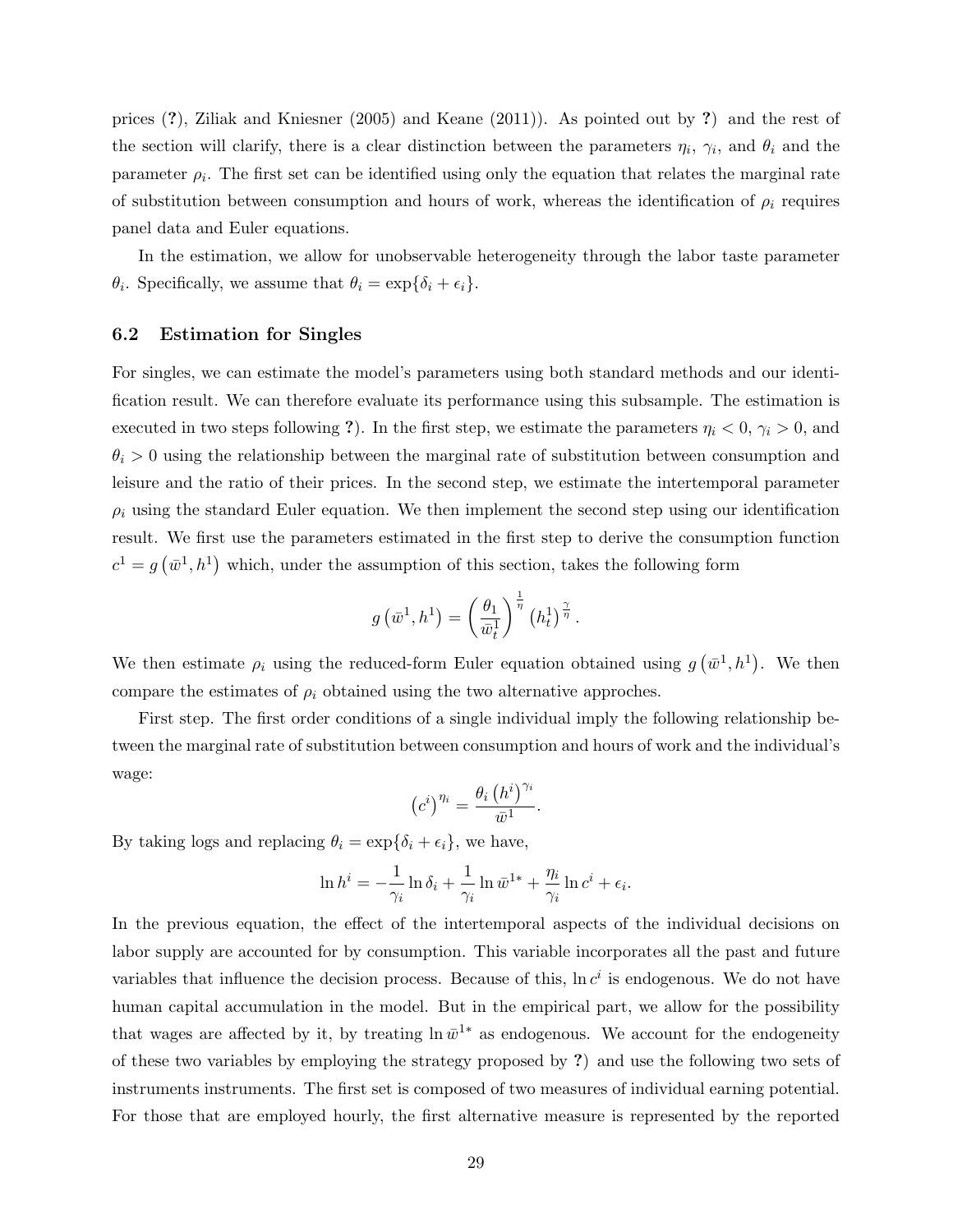hourly wages, whereas for those that are not employed hourly, the first alternative wage measure is constructed as total labor earnings divided by 40 hours a week times 52 weeks. The second alternative wage measure is an individual-specific permanent component of the wage obtained by regressing the observed wage on individual and year fixed effects. The second set of instruments includes the following demographic variables: age, age squared, year fixed effects, gender and race dummies, number of children, and a disability dummy.

Second step. The intertemporal parameter  $\rho_i$  can now be estimated using Euler equations. Using the standard approach, the Euler equation can be written as follows:

$$
E\left[\beta R_{i,t+1}\left(\frac{X_{i,t+1}}{X_{i,t}}\right)^{\rho_i}\left(\frac{c_{i,t+1}}{c_{i,t}}\right)^{\eta_i}\right] = 1,
$$

where  $X_{i,\tau} = \frac{(c_{\tau}^{i})^{1+\eta_{i}}}{1+\eta_{i}}$  $\frac{\left(\frac{i}{\tau}\right)^{1+\eta_i}}{1+\eta_i} - \theta_i \frac{\left(h_\tau^i\right)^{1+\gamma_i}}{1+\gamma_i}$  $\frac{\tau}{1+\gamma_i}$ . Its estimation requires knowledge of the variable  $X_{i,\tau}$  for  $\tau = t, t + 1$ , which is not observed in the data. We can, however construct it using the first step estimates and an idea developed in ?). Note that

$$
\theta_i = \exp\{\delta_i + \epsilon_i\} = \exp\{\gamma_i \ln h^i - \ln \bar{w}^{1*} - \eta_i \ln c^i\}.
$$

We can therefore estimate  $\theta_i$  using consumption, hours, wages, and the estimates for  $\delta_i$  and  $\gamma_i$ obtained in the first step. With the estimated  $\theta_i$ , we can then construct the variable  $X_{i,\tau}$  and, since consumption is observed for singles, estimate the Euler equation using standard methods.

The intertemporal parameter  $\rho_i$  can also be implemented using the identification result and the consumption function  $c^1 = g(\bar{w}^1, h^1) = \begin{pmatrix} \theta_1 \\ \frac{-1}{\sqrt{a^1}} \end{pmatrix}$  $\bar{w}_1^1$  $\int_{0}^{\frac{1}{n_1}} (h_1^1)^{\frac{\gamma_1}{\eta_1}}$ . To that end, we first estimate  $\theta_i$ using the approach described above. We can then construct the variable  $X_{i,\tau}$  and the consumption function and estimate the following transformed Euler equation:

$$
E\left[\beta R_{i,t+1}\left(\frac{X_{i,t+1}}{X_{i,t}}\right)^{\rho_i}\left(\frac{g\left(\bar{w}_{t+1}^1, h_{t+1}^1\right)}{g\left(\bar{w}_t^1, h_t^1\right)}\right)^{\eta_i}\right] = 1,
$$
  
where  $X_{i,\tau} = \frac{g\left(\bar{w}_\tau^1, h_\tau^1\right)^{1+\eta_i}}{1+\eta_i} - \theta_i \frac{\left(h_\tau^i\right)^{1+\gamma_i}}{1+\gamma_i}.$ 

Results. The estimation results for men and women obtained using the standard method are presented in the first two columns of Table ??. All standard errors are bootstrapped using ... at the household level. For single men, we find that the estimated power coefficient on consumption  $\eta$  is equal to  $-1.88$ , with a standard error of 0.4 and the estimated power coefficient on hours of work  $\gamma$  is equal to 0.62 with a standard error of 0.77. Their labor taste parameter  $\theta$  is equal to  $5.51 \times 10^{-9}$  with a standard error of 0.45. The estimated power parameters on consumption and hours are equal, respectively, to −2.15 with a standard error of 0.36 and to 0.36 with a standard error of 0.51. Their labor taste parameter is equal to  $3.58 \times 10^{-9}$  with a standard error of  $1.75 \times 10^{-7}$ and their intertemporal parameter is estimated to be 1.02 with a standard error of 0.12.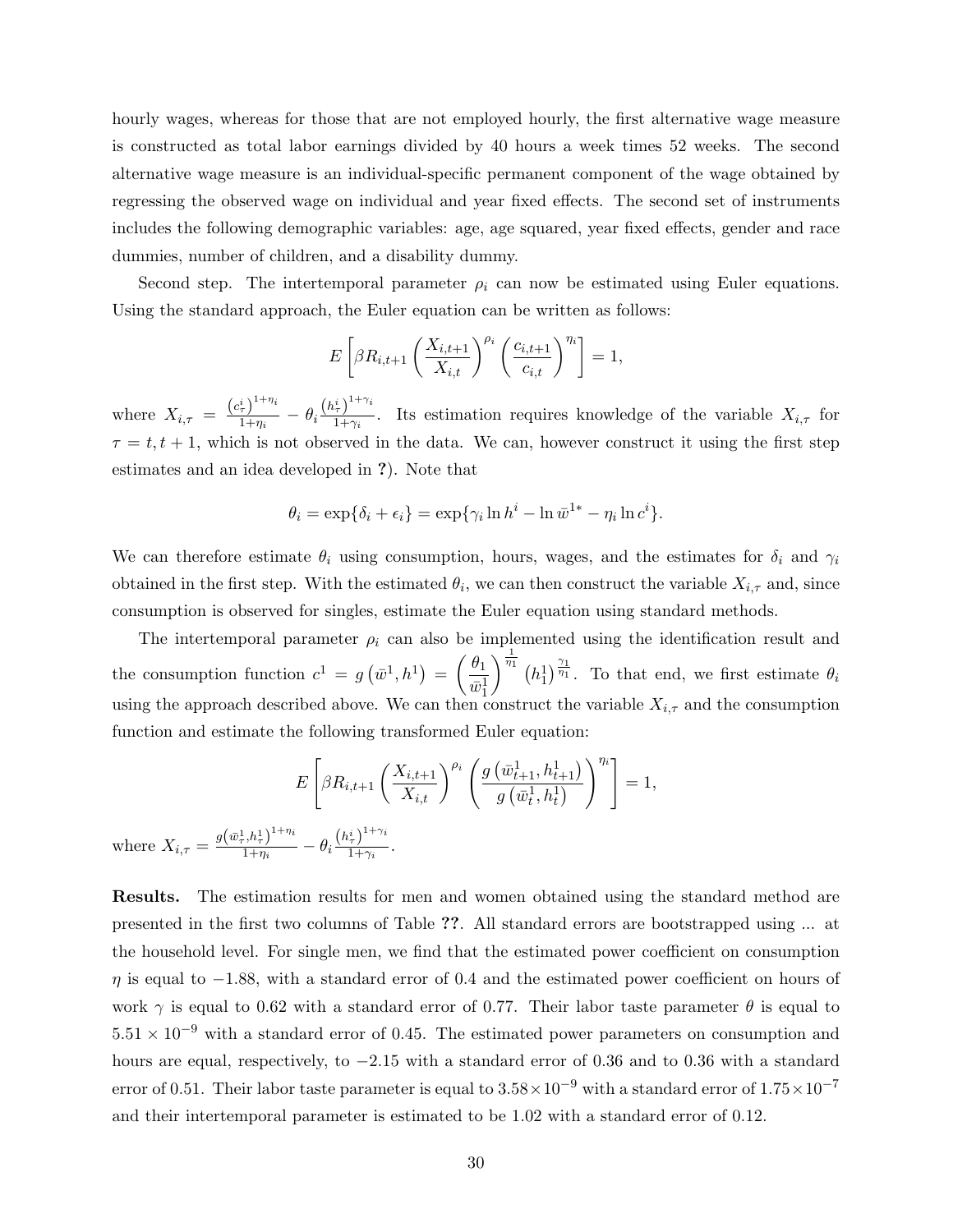The intertemporal parameter for single men and women can be estimated using both the standard and the identification method derived in this paper. With the standard method, we estimate the Euler equation using the observed individual consumption, whereas with the identification method we estimated the Euler equation after having replaced individual consumption with the consumption function  $g(\bar{w}^i, h^i)$ . For single men, the intertemporal parameter  $\sigma$  is estimated to be 1.26 with standard errors equal to 0.14 using the standard method and 1.31 with standard errors equal to 0.23 using the identification method. The estimated parameter is therefore similar in size and statistically indistinguishable using the two methods. The main consequence of using the identification method is an increase in standard errors, which should be expected. For single women, we also find that the two methods produce statistically indistinguishable estimates. Using the standard method their intertemporal parameter is estimated to be 1.02 with a standard error of 0.12, while the identification method produces an estimate that is equal to 1.05 with a standard error of 0.14.

#### 6.3 Estimation for Couples

To estimate the parameters of interests for couple, we have to consider that only total household consumption is observed. We do this by estimating the parameters in three steps.

For this utility function, it is straightforward to show that the consumption function  $g(\bar{w}^1, h^1)$ corresponding to these preferences can be written in the following form:

$$
g\left(\bar{w}^1,h^1\right) = \left(\frac{\theta_1}{\bar{w}_t^1}\right)^{\frac{1}{\eta}} \left(h_t^1\right)^{\frac{\gamma}{\eta}}.
$$

heterogeneity. A subscript h will be used to denote an observation for household  $h$ .

The main idea underlying the identification of individual preferences is that individual consumption can be written as a function of individual labor supply and own wage. In particular, given the functional form assumed for the utility functions, individual consumption and the individual value of leisure,  $\bar{w}_t^1(T-h_t^1)$ , should be linearly related and therefore perfectly correlated. This implication of the model can be tested using the sample of singles, since their individual consumption is observed. In the CEX, the correlation is 0.30 for single females and 0.26 for single males. This indicates that there is a positive relationship between individual consumption and value of leisure as predicted by the model. But it also suggests that there is additional heterogeneity characterizing the function g. A potential interpretation of this finding is that, for a given  $T - h^i$ , the perceived value of leisure varies with age, education and seasonal dummies, because the available alternatives vary with these variables. This source of heterogeneity will be captured by assuming that agent i's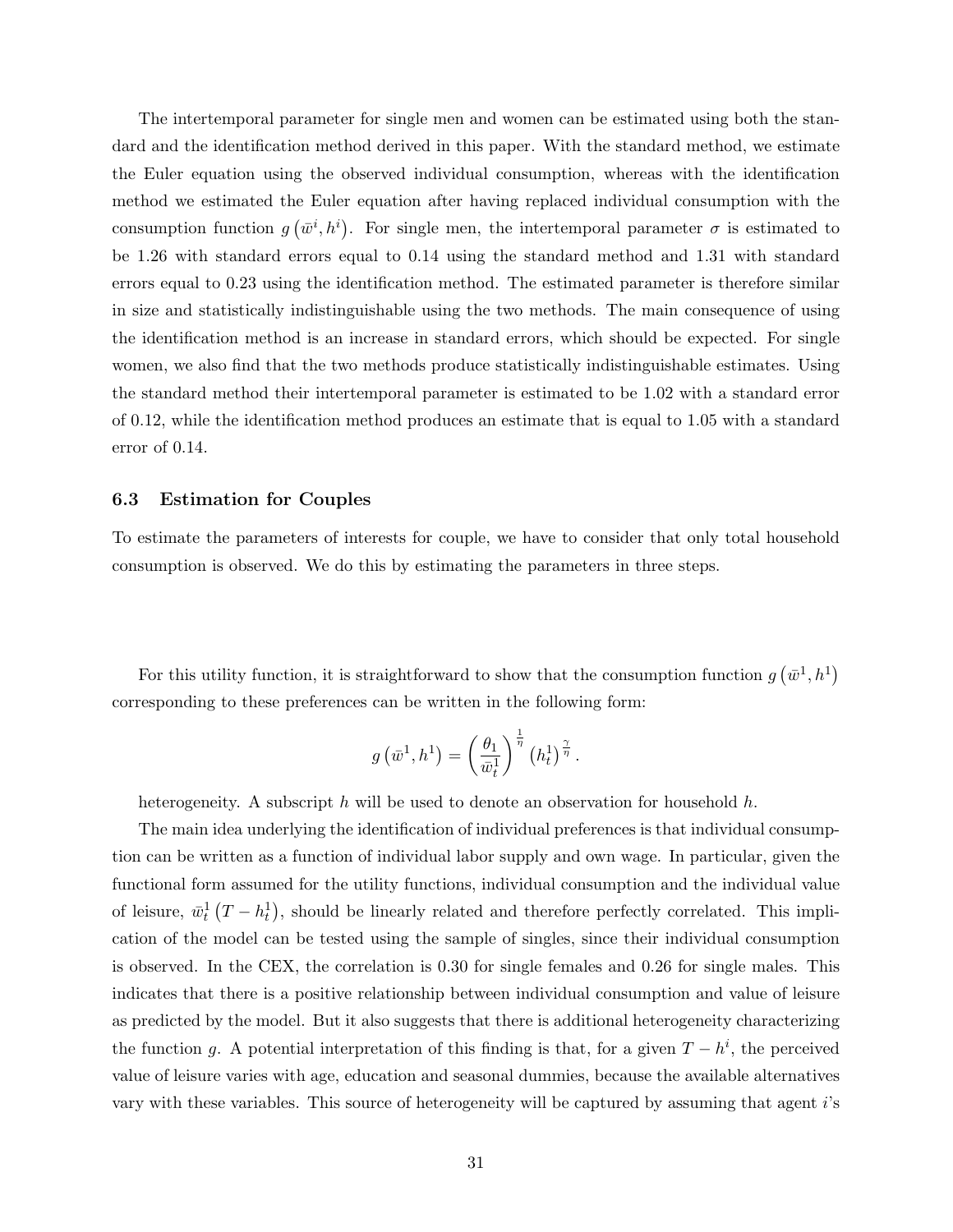utility function depends on effective leisure,  $\hat{l}^i$ , where effective leisure is defined as

$$
\hat{l}_{t,h}^i = (T - h_{t,h}^1) \exp (\alpha_i' z_{t,h}),
$$

and  $z_{t,h}$  is a vector containing the wife's and husband's age, an education dummy for the wife and for the husband, and a seasonal dummy. This implies that  $15$ 

$$
c_{t,h}^1 = g\left(\bar{w}_{t,h}^1, h_{t,h}^1, z_{t,h}\right) = \frac{\sigma_1}{\theta_1}\bar{w}_{t,h}^1\left(T - h_{t,h}^1\right) \exp\left(\alpha_i' z_{t,h}\right).
$$

As an additional source of heterogeneity, it will be assumed that the logarithm of the ratio of the Pareto weights varies across households according to an unknown distribution with mean  $\bar{l}\mu$ . This implies that  $log(\mu_h)$  can be written in the form

$$
\log(\mu_h) = \overline{l\mu} + \eta_h,
$$

where  $\eta$  is a mean-zero random variable. It is important to remark that under ex-ante efficiency the household ratio of Pareto weights cannot change over time.

Finally, to determine which class of measurement errors can be allowed in the model, we will add measurement errors in private household consumption and individual wages. It will be assumed that the measurement errors satisfy the following three conditions. First, they are additive in the logarithm of private household consumption and individual wages. Second, let  $C_{t,h}^*$  and  $w_{t,h}^{i*}$  be true private household consumption and wages for household h in period t and denote with  $C_{t,h}$  and  $w_{t,h}^i$  the observed variables. It is assumed that the true variables can be written in the following form:

$$
\log C_{t,h}^* = \log C_{t,h} + \delta_C + \epsilon_{t,h}, \quad \log w_{ht}^{i*} = \log w_{t,h}^i + \delta_{w^i} + \epsilon_{t,h},
$$

where  $\delta_C$  and  $\delta_w^i$  are two constants and  $\epsilon_{t,h}$  is a mean-zero random variable which is common to private consumption and wages.<sup>16</sup> Third, in each period t, the common component  $\epsilon_{t,h}$  are independent of the information known to the household.<sup>17</sup>

Let  $\gamma_i = \sigma_i (1 - \rho_i)$ ,  $\lambda_i = \theta_i (1 - \rho_i)$ , and  $\xi_i = (1 - \sigma_i - \theta_i) (1 - \rho_i)$ . The assumptions on preferences and household heterogeneity imply that the transformed marginal utilities for consumption have the following form:

$$
f_c^1 = \sigma_1 \left(\frac{\sigma_1}{\theta_1}\right)^{\gamma_1 - 1} \left(\bar{w}_{t,h}^1\right)^{\gamma_1 - 1} \left(T - h_{t,h}^1\right)^{\gamma_1 + \lambda_1 - 1} (Q_{t,h})^{\xi_1} e^{\left((\gamma_1 + \lambda_1 - 1)\alpha_1 z_{t,h}\right)} e^{(\gamma_1 - 1)(\delta_{w_1} + \epsilon_{t,h})}
$$

<sup>15</sup>An alternative interpretation of the low correlation between consumption and value of leisure is that the assumption on preferences is restrictive.

<sup>&</sup>lt;sup>16</sup>Under the standard assumption that measurement errors have zero mean, the constants  $\delta_C$  and  $\delta_{w^i}$  must be equal to zero and the consumption and wage measurement errors must be identical.

<sup>&</sup>lt;sup>17</sup>Preferences will also be estimated for single agents. In married households two respondents provide information on consumption and wages, whereas in single households only one respondent is present at the interview. To take this into account, in the estimation of preferences for singles we will also allow for measurement errors  $\varepsilon_{C,t,h}^s$  and  $\varepsilon_{w,t,h}^s$  that are specific to singles.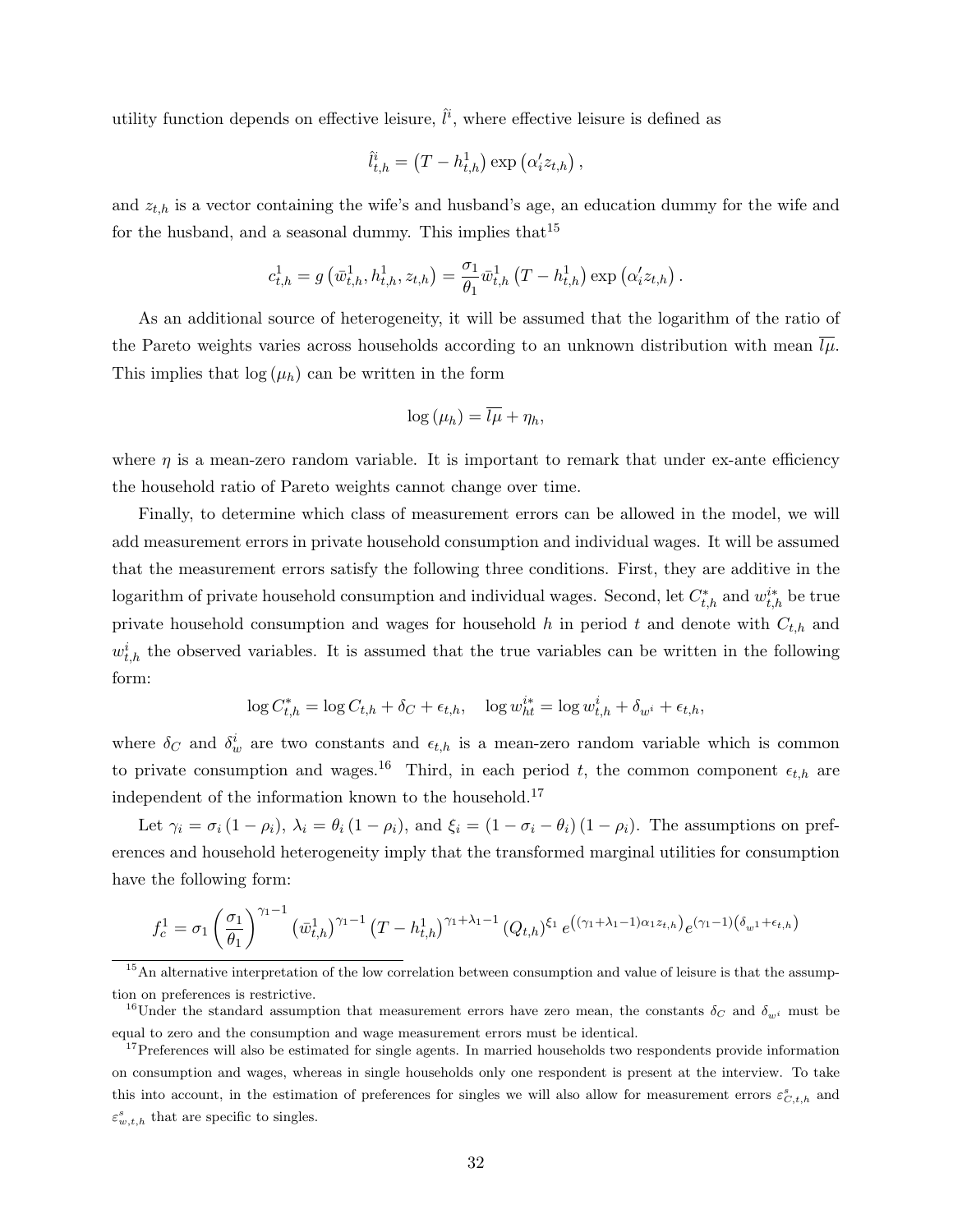$$
f_c^2 = \sigma_2 \left( C_{t,h} e^{\left( \delta_C + \epsilon_{t,h} \right)} - \frac{\sigma_1}{\theta_1} \bar{w}_{t,h}^1 e^{\left( \delta_{w_1} + \epsilon_{t,h} \right)} \left( T - h_{t,h}^1 \right) e^{\alpha_1 z_{t,h}} \right)^{\gamma_2 - 1} \left( T - h_{t,h}^2 \right)^{\lambda_2} (Q_{t,h})^{\xi_2} e^{\alpha_2 \lambda_2 z_{t,h}}.
$$

Hence, if one defines  $\hat{\phi} = \frac{\sigma_1 \exp(\delta_{w_1})}{\sigma_1 \exp(\delta_{w_1})}$  $\frac{\partial_1 \exp(\delta w \nu)}{\partial_1 \exp(\delta C)}$ , the individual Euler equations (5) can be written in the following form:

$$
\beta_1 E_t \left[ \left( \frac{\bar{w}_{t+1,h}^1}{\bar{w}_{t,h}^1} \right)^{\gamma_1 - 1} \left( \frac{T - h_{t+1,h}^1}{T - h_{t,h}^1} \right)^{\gamma_1 + \lambda_1 - 1} \left( \frac{Q_{t+1,h}}{Q_{t,h}} \right)^{\xi_1} e^{(\gamma_1 + \lambda_1 - 1)\alpha_1 (z_{t+1,h} - z_{t,h})} R_{t+1,h} \frac{p_t}{p_{t+1}} \right] =
$$
  

$$
\frac{e^{(\gamma_1 - 1)(\delta_{w^1} + \epsilon_{t,h})}}{E_t \left[ e^{(\gamma_1 - 1)(\delta_{w^1} + \epsilon_{t+1,h})} \right]}.
$$

The individual Euler equations (5) can be written in the following form:

$$
\beta_2 E_t \left[ \left( \frac{C_{t+1,h} - \hat{\phi}\bar{w}_{t+1,h}^1 \left(T - h_{t+1,h}^1\right) e^{\alpha_1 z_{t+1,h}}}{C_{t,h} - \hat{\phi}\bar{w}_{t,h}^1 \left(T - h_{t,h}^1\right) e^{\alpha_1 z_{t,h}}}\right)^{\gamma_2 - 1} \left( \frac{T - h_{t+1,h}^2}{T - h_{t,h}^2}\right)^{\lambda_2} \left( \frac{Q_{t+1,h}}{Q_{t,h}} \right)^{\xi_2} \times
$$

$$
e^{\alpha_2 \lambda_2 \left(z_{t+1,h} - z_{t,h}\right)} R_{t+1,h} \frac{p_t}{p_{t+1}} \right] = \frac{e^{(\gamma_2 - 1)\left(\delta_C + \epsilon_{t,h}\right)}}{E_t \left[e^{(\gamma_2 - 1)\left(\delta_C + \epsilon_{t+1,h}\right)}\right]}.
$$

Finally, if one takes the logarithm of the efficiency equation (5), this condition can be written as follows:

$$
(\gamma_1 - 1) \log \bar{w}_{t,h}^1 + (\gamma_1 + \lambda_1 - 1) \log (T - h_{t,h}^1) + (\xi_1 - \xi_2) Q_{t,h} -
$$
  

$$
(\gamma_2 - 1) \log \left( C_{t,h} - \hat{\phi} \bar{w}_{t,h}^1 (T - h_{t,h}^1) e^{\alpha_1 z_{t,h}} \right) - \lambda_2 \log (T - h_{t,h}^2) -
$$

 $(\alpha_1 (\gamma_1 + \lambda_1 - 1) + \alpha_2 \lambda_2) z_{t,h} = \overline{l\mu} + \eta_h + (\log \sigma_2 - \log \sigma_1) - (\gamma_1 - 1) \log \hat{\phi} + (\gamma_2 - \gamma_1) (\delta_C + \epsilon_{t,h}).$ 

Taking the unconditional expectation of both sides, agent 1's Euler equations become

$$
\beta_1 E\left[ \left( \frac{\bar{w}_{t+1,h}^1}{\bar{w}_{t,h}^1} \right)^{\gamma_1 - 1} \left( \frac{T - h_{t+1,h}^1}{T - h_{t,h}^1} \right)^{\gamma_1 + \lambda_1 - 1} \left( \frac{Q_{t+1,h}}{Q_{t,h}} \right)^{\xi_1} e^{(\gamma_1 + \lambda_1 - 1)\alpha_1 (z_{t+1,h} - z_{t,h})} R_{t+1,h} \frac{p_t}{p_{t+1}} \right] = 1,
$$
\n(21)

agent 2's Euler equations can be written as

$$
\beta_2 E\left[ \left( \frac{C_{t+1,h} - \hat{\phi}\bar{w}_{t+1,h}^1 \left(T - h_{t+1,h}^1\right) e^{\alpha_1 z_{t+1,h}}}{C_{t,h} - \hat{\phi}\bar{w}_{t,h}^1 \left(T - h_{t,h}^1\right) e^{\alpha_1 z_{t,h}}}\right)^{\gamma_2 - 1} \left(\frac{T - h_{t+1,h}^2}{T - h_{t,h}^2}\right)^{\lambda_2} \left(\frac{Q_{t+1,h}}{Q_{t,h}}\right)^{\xi_2} \times e^{\alpha_2 \lambda_2 \left(z_{t+1,h} - z_{t,h}\right)} R_{t+1,h} \frac{p_t}{p_{t+1}} \right] = 1, \tag{22}
$$

and the efficiency condition becomes

$$
E\left[\left(\gamma_{1}-1\right)\log\bar{w}_{t,h}^{1}+\left(\gamma_{1}+\lambda_{1}-1\right)\log\left(T-h_{t,h}^{1}\right)+\left(\xi_{1}-\xi_{2}\right)Q_{t,h}-\right]
$$
\n(23)

$$
(\gamma_2 - 1) \log \left( C_{t,h} - \hat{\phi} \bar{w}_{t,h}^1 \left( T - h_{t,h}^1 \right) e^{\alpha_1 z_{t,h}} \right) - \lambda_2 \log \left( T - h_{t,h}^2 \right) \tag{24}
$$

$$
-(\alpha_1(\gamma_1+\lambda_1-1)+\alpha_2\lambda_2) z_{t,h}]=\overline{l\mu}+(\log \sigma_2-\log \sigma_1)-(\gamma_1-1)\log \hat{\phi}+(\gamma_2-\gamma_1)\delta_C. \tag{25}
$$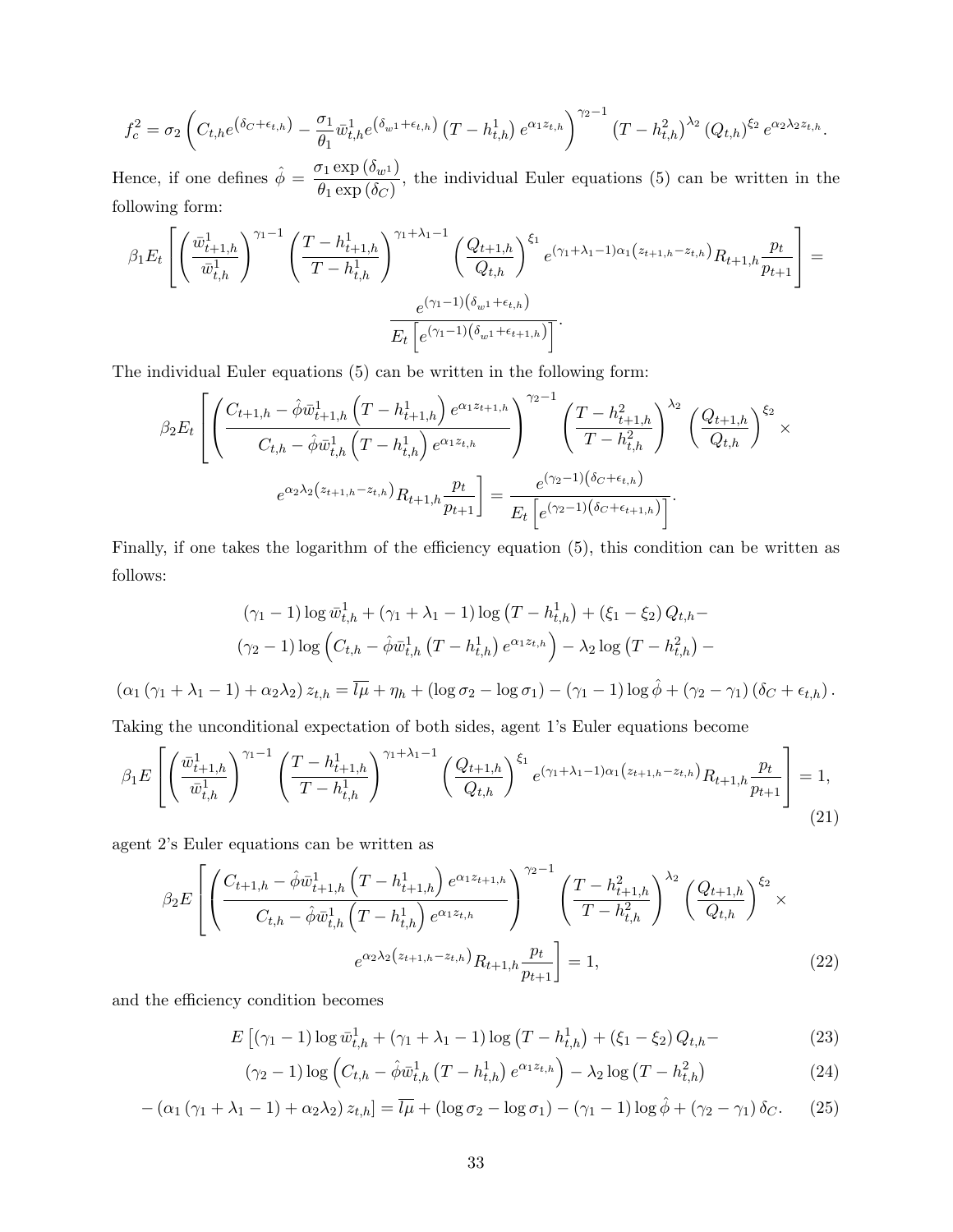Using the CEX data, the coefficients  $\gamma_i$ ,  $\lambda_i$ ,  $\hat{\phi}$ ,  $\alpha_i$ ,  $\beta_i$ , and  $\overline{l\mu} + (\log \sigma_2 - \log \sigma_1) - (\gamma_1 - 1) \log \hat{\phi} +$  $(\gamma_2 - \gamma_1) \delta_C$  will be estimated by applying the Generalized Method of Moments (GMM) to these three equations. The remaining parameters of the individual utility functions can then be recovered using the following equations:

$$
\gamma_i = \sigma_i (1 - \rho_i), \qquad \lambda_i = \theta_i (1 - \rho_i), \qquad \xi_i = (1 - \sigma_i - \theta_i) (1 - \rho_i).
$$

Finally, it is important to remark that the mean of the logarithm of the ratio of the Pareto weights  $\overline{l\mu}$  can be identified only if it is assumed that the constant  $\delta_C$  is equal to zero.

## 7 Econometric Issues

The transformed Euler equations of agent 2 cannot be log-linearized. Consequently, individual preferences will be estimated using the non-linear transformed Euler equations jointly with the efficiency condition. The non-linearities in the Euler equations imply that we can only allow for the class of measurement errors introduced in the previous section, which is a special case of the measurement errors that can be allowed in linear models. To evaluate the effect of the nonlinearities on the coefficient estimates, the sample of single households will be used. In particular, the estimation of individual preferences for single households requires only the transformed Euler equation of agent 1, which can be log-linearized. The individual preferences can therefore be estimated using a linear and a non-linear version of the model. The estimates can then be compared to examine the effect of a larger class of measurement errors.

The identification result of Proposition ?? holds only if the consumption function  $g$  is well defined. This requires that at least one household member decides to supply a positive amount of labor in two consecutive periods. In the sample of couples used in the estimation the fraction of households in which the husband supplies a positive amount of labor for the entire survey period is around 80%, whereas the fraction in which the wife works during the survey is around 70%. In spite of this, in the estimation the wive's labor supply and wage will be used to derive the consumption function  $g$  for the following two reasons. First, there is more variation in the labor supply of married women relative to married men. Second, the correlation between individual consumption and value of leisure is higher for single females relative to single males, which suggests that the correlation should be higher for married women relative to married men. All this implies that the sample used in the estimation can be composed only of households in which the wife works during the survey period. As a consequence, if the residuals of the transformed Euler equations are correlated with the labor force participation decisions of the wife, the estimation results will be affected by a selection bias.

To quantify the selection bias, we will use the sample of single households. Denote with  $D_t^1$ a dummy equal to 1 if agent 1 works in period t and let  $\zeta_{t+1}^i$  be the error term corresponding to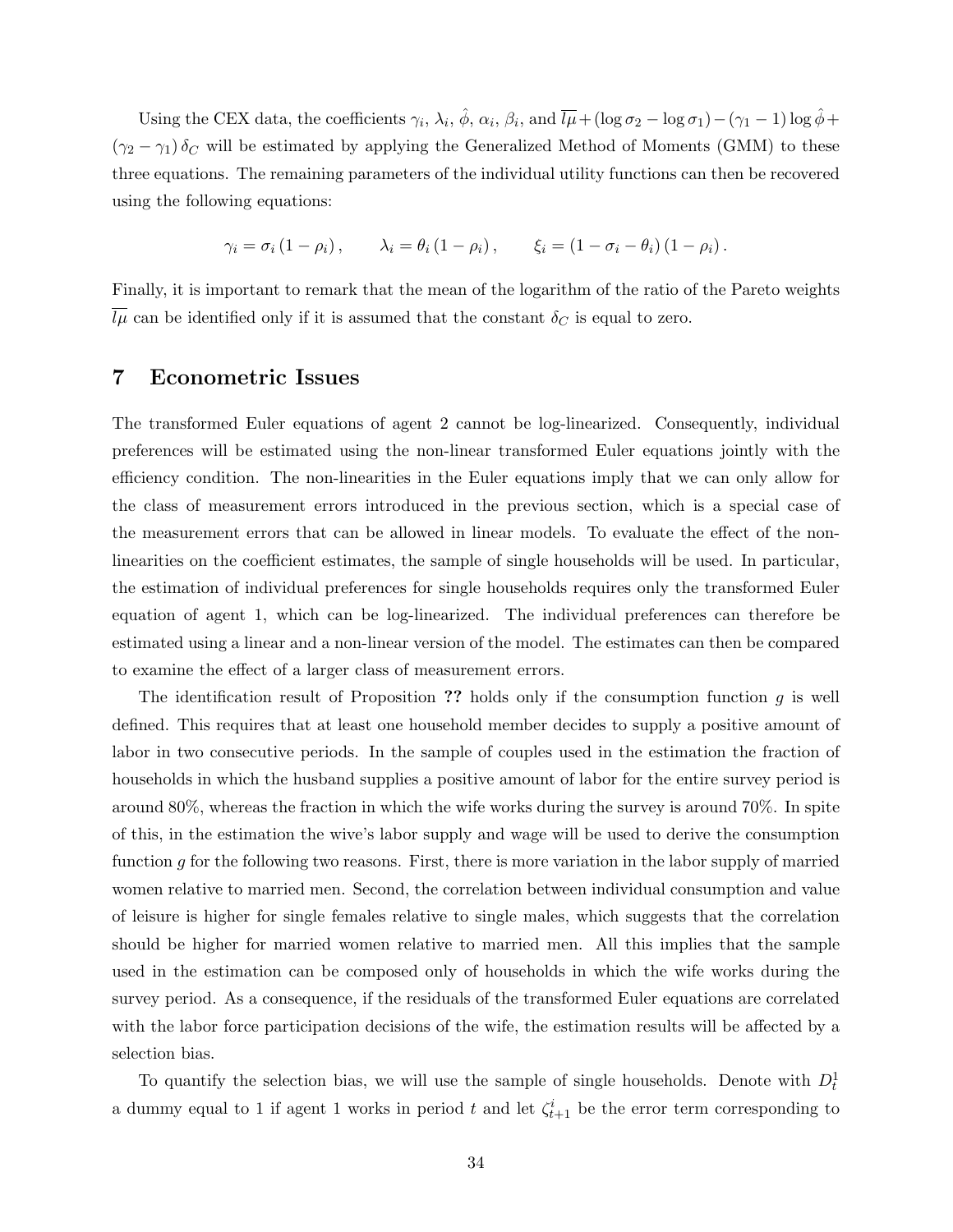the transformed Euler equations of agent i. Since individual preferences are estimated using the sample of households in which agent 1 works at t and  $t+1$ , the parameter estimates of both couples and singles are unbiased only if

$$
E\left[\zeta_{t+1}^i \, \middle| \, D_t^1 = 1, D_{t+1}^1 = 1\right] = 0,
$$

i.e. only if  $\zeta_{t+1}^i$  is independent of the participation decisions in period t and  $t + 1$ . Suppose this independence assumption is not satisfied. For both couples and singles, the labor force participation decision of agent 1 can be formulated using the model proposed in this paper. In particular, in each period t agent 1's marginal rate of substitution between leisure and consumption is equal to the real wage if  $D_t^1 = 1$ , but it is greater than the real wage if  $D_t^1 = 0$ . Under the functional form assumptions for the individual utilities, this implies that

$$
c_t^1 \leq \phi \overline{w}_t^1 T \quad \text{if } D_t^1 = 1,
$$
  

$$
c_t^1 > \phi \overline{w}_t^1 T \quad \text{if } D_t^1 = 0.
$$

It is assumed that the wage equation is determined outside the model and that it can be written as

$$
\log w_t^1 = X_t \beta + e_t,
$$

where  $X_t$  includes labor market experience, its square, and a price index that is household and region specific. The selection equations in period  $t$  can then be written in the form

$$
\log c_t^1 - \log \phi - \log T - X_t \beta \le e_t \quad \text{if } D_t^1 = 1,
$$
  

$$
\log c_t^1 - \log \phi - \log T - X_t \beta > e_t \quad \text{if } D_t^1 = 0.
$$

Suppose that  $\zeta_{t+1}^i$ ,  $e_t$ , and  $e_{t+1}$  are normally distributed with mean vector 0 and covariance matrix

$$
\left[\begin{array}{cccc} \sigma_{\zeta^i}^2 & \rho_{\zeta^i,t} & \rho_{\zeta^i,t+1} \\ 1 & \rho \\ & 1 & 1 \end{array}\right].
$$

Then, by Tunali (1986),

$$
E\left[\zeta_{t+1}^i \left| D_t^1 = 1, D_{t+1}^1 = 1 \right.\right] = \sigma_{\zeta^i} \rho_{\zeta^i, t} \zeta_t^i + \sigma_{\zeta^i} \rho_{\zeta^i, t+1} \zeta_{t+1}^i,
$$

where

$$
\xi_t = \frac{\phi(X_t \beta) \Phi\left(\frac{X_{t+1} \beta - \rho X_t \beta}{(1 - \rho^2)^{1/2}}\right)}{G(X_t \beta, X_{t+1} \beta, \rho)}, \quad \xi_{t+1} = \frac{\phi(X_{t+1} \beta) \Phi\left(\frac{X_t \beta - \rho X_{t+1} \beta}{(1 - \rho^2)^{1/2}}\right)}{G(X_t \beta, X_{t+1} \beta, \rho)},
$$

and where  $\phi$ ,  $\Phi$  and G are, respectively, the standard univariate normal density function, the standard univariate normal distribution function, and the standard bivariate normal distribution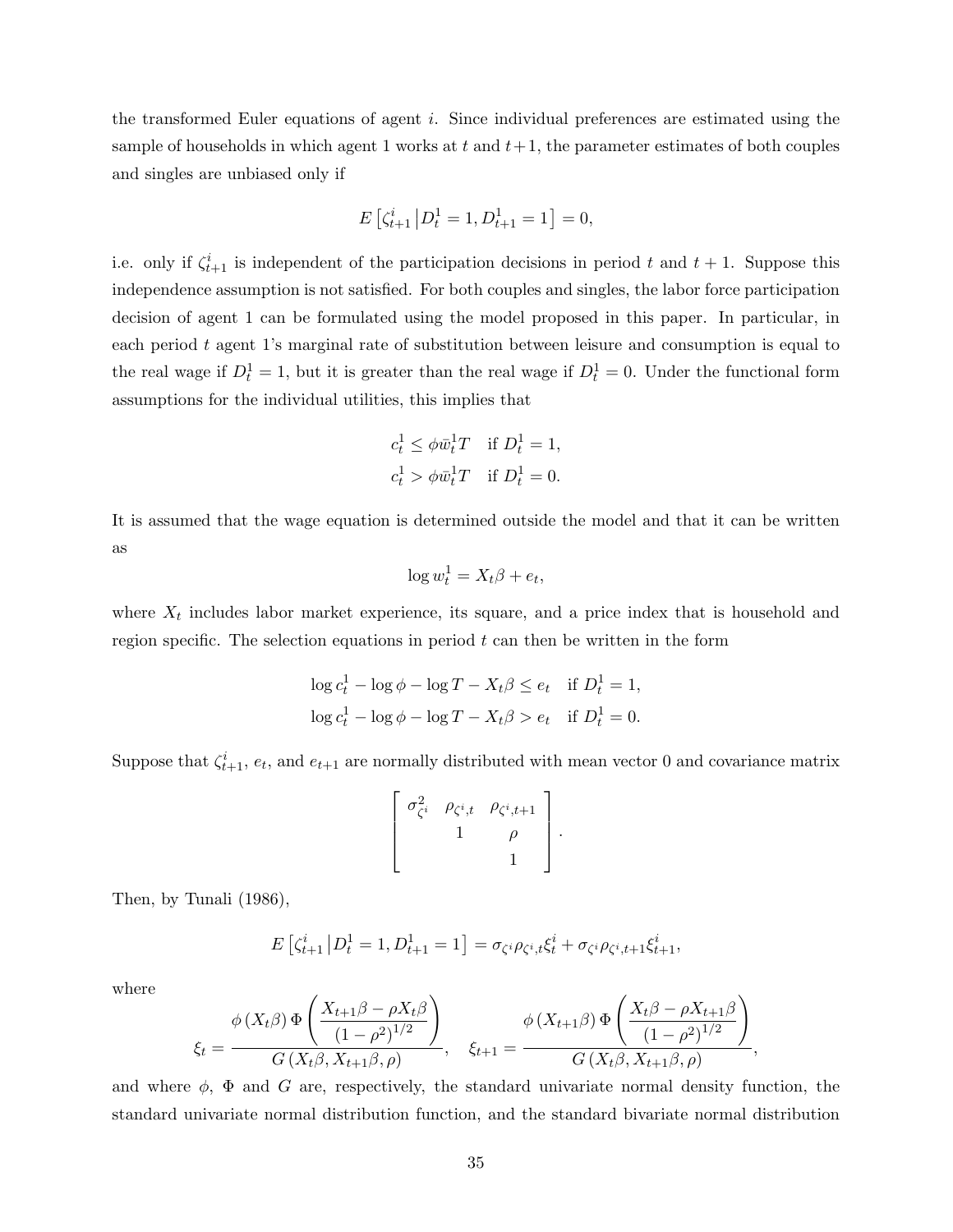function. Individual consumption is observed for singles without children. Consequently, for this group of households the individual Euler equations can be estimated jointly with the labor force participation equations to quantify the selection bias. Following Newey and McFadden (1994), the Euler equations adjusted for selection are estimated using GMM in one step by adding as moment conditions the first order conditions of the bivariate probit, which determines the probability of being in one of the four possible labor supply states defined by  $D_t^1$  and  $D_{t+1}^1$ . A similar approach could be used for couples, but stronger assumptions are required.<sup>18</sup>

The residuals of the individual Euler equations contain the expectation error implicit in these intertemporal optimality conditions. Since part of the expectation error is generated by aggregate shocks, it could be correlated across households. As suggested by Chamberlain (1984), this implies that the Euler equations can be consistently estimated only if the sample period covered by the data is long enough to contain all the stages of the business cycle. For this reason, data from 1982 to 1998 are used in the estimation.

The Euler equations and the efficiency conditions will be estimated using the continuous updating GMM. The choice of this GMM estimator is based on work by Hansen, Heaton, and Yaron (1996) and Donald and Newey (2000) indicating that the continuous updating GMM estimator has smaller bias than the more common two-step efficient GMM estimator, with and without autocorrelation. Under the assumption of rational expectations, any variable known at time  $t$  should be a valid instrument for GMM. The existence of measurement errors, however, may introduce dependence between variables known at time t and concurrent and future variables, even under rational expectations. To address this problem, only variables known at  $t-1$  are used. This requires three consecutive observations for the same household: two to compute the growth rate for consumption, leisure, and wages, and at least one additional observation to construct the instrument set. In the CEX, labor supply and labor income data are only measured in the first and last interview, which implies that only two consecutive observations are available for each household. To address this problem, the set of instruments is constructed employing lagged cohort variables, where the cohort variables are computed using 7-years intervals for the head's year of birth.

<sup>&</sup>lt;sup>18</sup>To estimate agent 1's participation equations for couples, individual consumption must be substituted out using the first order conditions for consumption, which depend on the budget constraint multiplier in the corresponding period. Using the Euler equations and an approach similar to Heckman and MaCurdy (1980) and Browning et al. (1986), the multiplier in each period can be written as a function of the multiplier at 0 and the sequence of interest rates. If a long panel is available, the participation equations can therefore be estimated jointly with the individual Euler equations and efficiency conditions by using a fixed effect estimator. Unfortunately, the panel used in this paper covers only two consecutive period, which implies that the participation equations can be estimated only if it is assumed that the initial multiplier is constant across households or by using as a proxy for the multiplier initial wealth.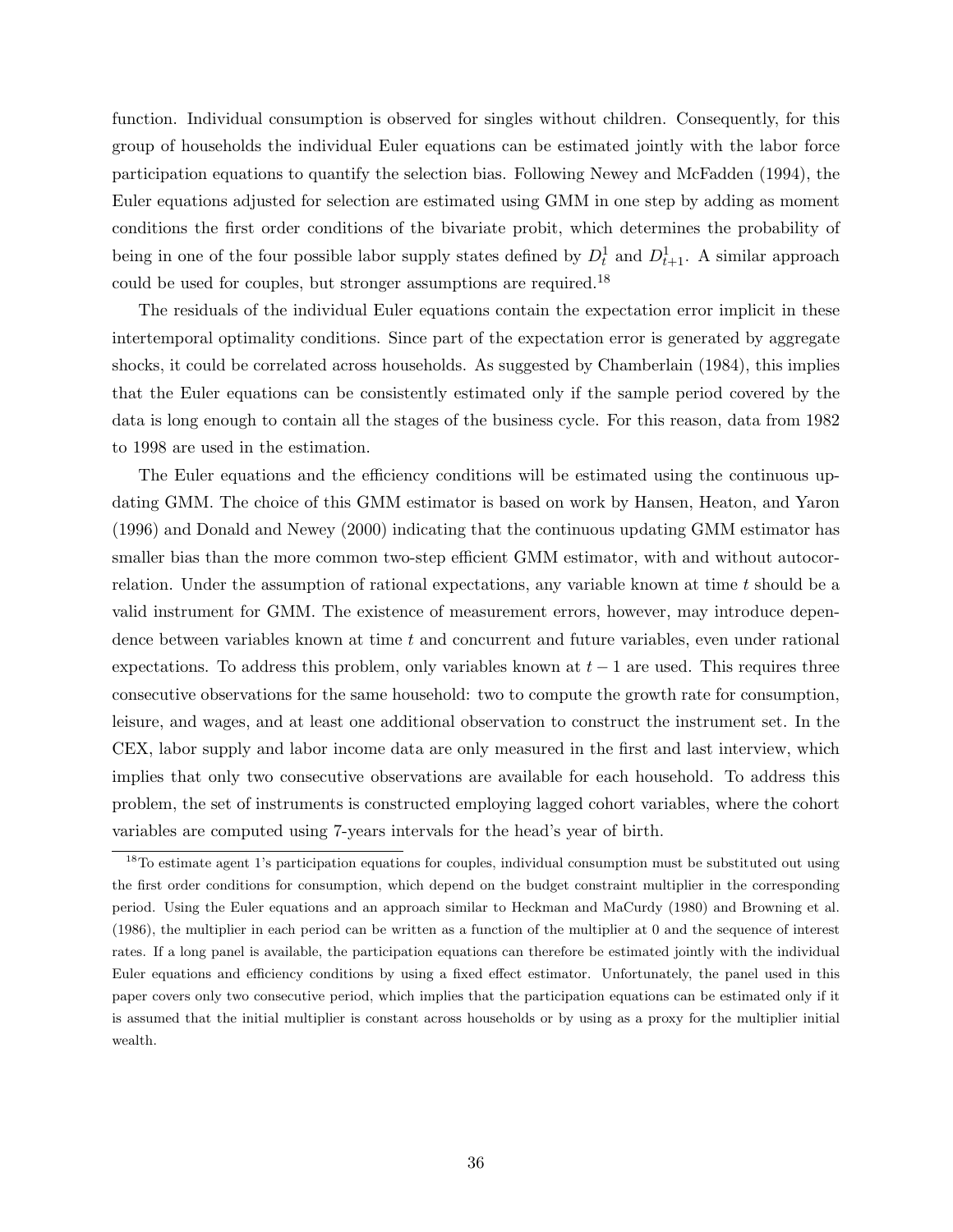# 8 CEX Data

The CEX survey is a rotating panel organized by the Bureau of Labor Statistics (BLS). Each quarter about 4,500 households, representative of the U.S. population, are interviewed: 80 percent are reinterviewed the following quarter, while the remaining 20 percent are replaced by a new randomly selected group. Each household is interviewed at most for four quarters and detailed information is collected on expenditures, income, and demographics. Following Meghir and Weber (1996) household level data for the available quarters are used in the estimation. The sample employed in this paper covers the period 1982-1998. The first two years are excluded because the data were collected with a slightly different methodology.

The CEX collects consumption data in each quarter of the survey. Labor supply and labor income data, however, are gathered only during the first and last interviews unless a member of the household reports changing his or her employment. In the second and third interviews the labor variables are set equal to the data reported in the first interview. Consequently, in the estimation I use quarterly variables computed using the first and last interviews.

Quarterly household consumption of singles is computed as the sum of food at home, food away from home, tobacco, alcohol, public and private transportation, personal care, clothing, house maintenance, heating fuel, utilities, housekeeping services, and transportation repairs, which is the definition used in Attanasio and Weber (1995). Household consumption of couples is obtained by subtracting the expenditure on goods that are clearly public consumption from the definition used for singles, namely house maintenance, heating fuel, and housekeeping services. Quarterly individual labor supply is calculated as the number of hours usually worked per week multiplied by 13 weeks. The total amount of time that an agent can divide between labor supply and leisure, T, is set equal to 1183, which is equal to 13 hours per day times 7 days a week times 13 weeks a quarter.<sup>19</sup> Quarterly leisure can then be computed as  $T$  minus quarterly labor supply. The individual hourly wage rate is determined using three variables: the amount of the last gross pay, the time period the last gross pay covered, and the number of hours usually worked per week in the corresponding period. The after-tax wage rate is computed using federal effective tax rates generated by the NBER's TAXSIM model. The gross interest rate is obtained compounding the 20-year municipal bond rate for the three quarters that separate the first interview from the last. Household consumption, individual after-tax wages, and the gross interest rate are deflated using a household specific price index. The index is calculated as a weighted average of the consumer

<sup>&</sup>lt;sup>19</sup>The 13 hours per day are computed by allocating 8 hours to sleep, 1 hour to the time required to reach the workplace, and 2 hours to exogenous household production. We also experimented with 12 and 14 hours per day. This change has a small effect on the estimation of  $\sigma$ , which can be explained by noting that, for any level of labor supply,  $T$  determines the amount of leisure. However, the main findings of the paper do not change. An alternative approach would be to use a time survey to compute  $T$  for married females and males, and for single females and males.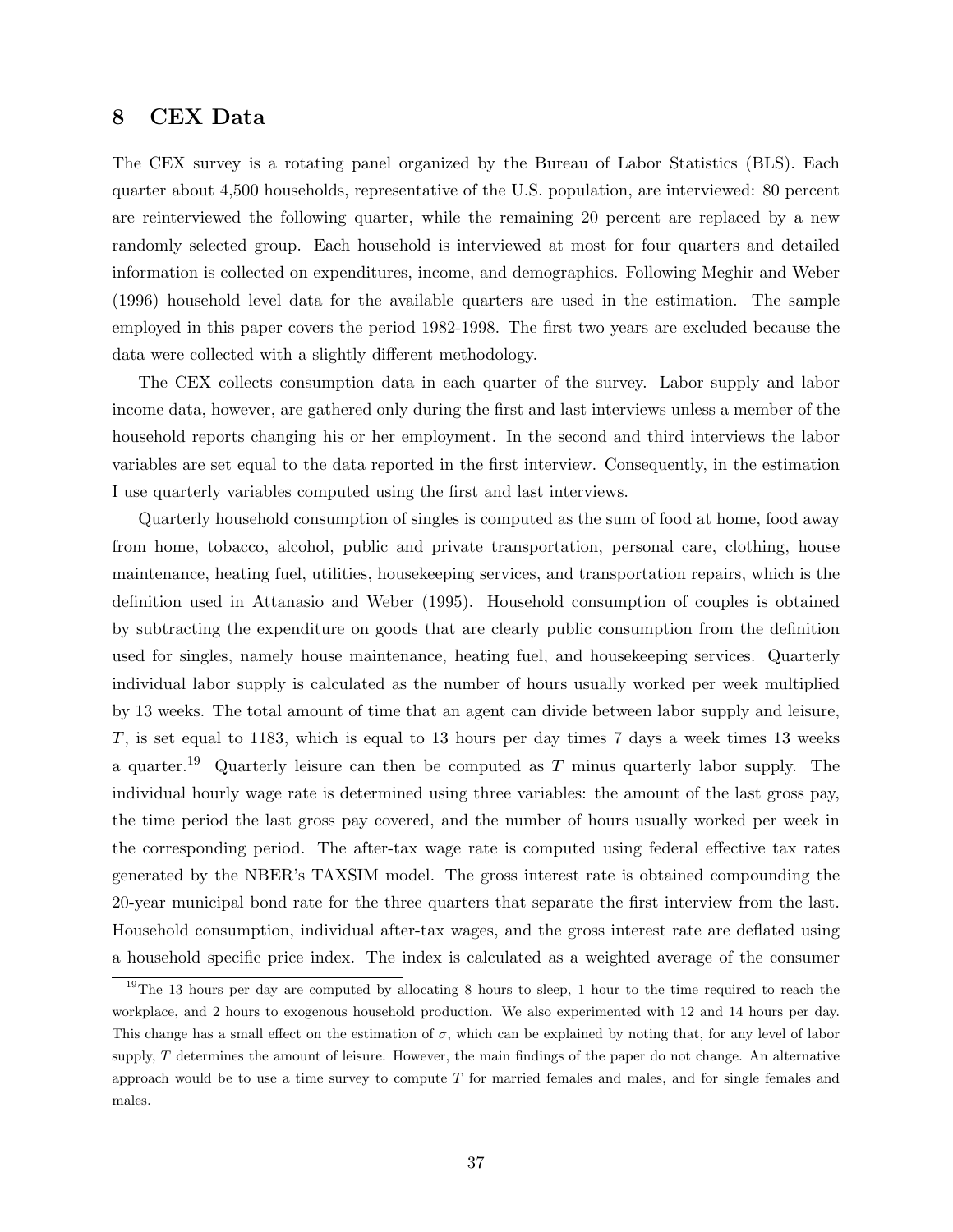price indices published by the Bureau of Labor Statistics, with weights equal to the expenditure share for the particular consumption good.

The identification result requires that at least one household member supplies a positive amount of labor in two consecutive periods. Consequently, we drop from the sample couples in which the wife does not work during at least one of the two quarters used in the estimation. For singles, we drop a household if the head does not work in one of the two quarters. Households with children and households in which the head is older than 65 and younger than 22 are also excluded. Households with missing values in one of the variables defining the individual Euler equations and efficiency condition are dropped. For couples, a household is not used in the estimation if the husband's or the wife's labor supply is lower than 20 hours, or the wife's real after-tax hourly wage is larger than 50 dollars. For singles, we drop a household if the head's labor supply is less than 20 hours or the real after-tax hourly wage is larger than 50 dollars.<sup>20</sup> Summary statistics in 1984 dollars for the main variables are reported in table 1.

Table 1: Summary Statistics

| Independent Variable                       | Mean for Singles | Mean for Couples |
|--------------------------------------------|------------------|------------------|
| Real Consumption per Quarter               | 1563.8           | 2545.1           |
| Head's Labor Supply per Week               | 42.7             | 44.4             |
| Spouse's Labor Supply per Week             |                  | 32.1             |
| Conditional Spouse's Labor Supply per Week |                  | 38.8             |
| Head's After Tax Wage per Hour             | 7.7              | 9.2              |
| Wife's Before Tax Wage per Hour            |                  | 6.6              |
| Number of Observations                     | 9464             | 5064             |
| Number of Families                         | 2366             | 1266             |
|                                            |                  |                  |

# 9 Results

To evaluate the performance of the identification result, individual preferences are initially estimated for single agents using several specifications. First, preferences are estimated using standard household consumption Euler equations and the intraperiod condition. Under the assumptions on preferences and heterogeneity of section 6, the two equations can be written as follows:

$$
E\left[\left(\frac{C_{t+1,h}}{C_{t,h}}\right)^{\gamma_1-1}\left(\frac{T-h_{t+1,h}}{T-h_{t,h}}\right)^{\lambda_1}\left(\frac{Q_{t+1,h}}{Q_{t,h}}\right)^{\xi_1}e^{\alpha\theta(z_{t+1,h}-z_{t,h})}\beta R_{t+1,h}\frac{p_{t,h}}{p_{t+1,h}}\right]=1,\qquad(26)
$$

 $^{20}$ The fraction of couples in which the wife's wage is larger than 50 dollars is around 0.5 percent. The fraction of single males and females is around 0.2 percent. The fraction of couples in which the wife works less than 20 hours is 5 percent of the sample. The fraction of singles in which the head works less than 20 hours is around 1 percent for males and around 2 percent for females.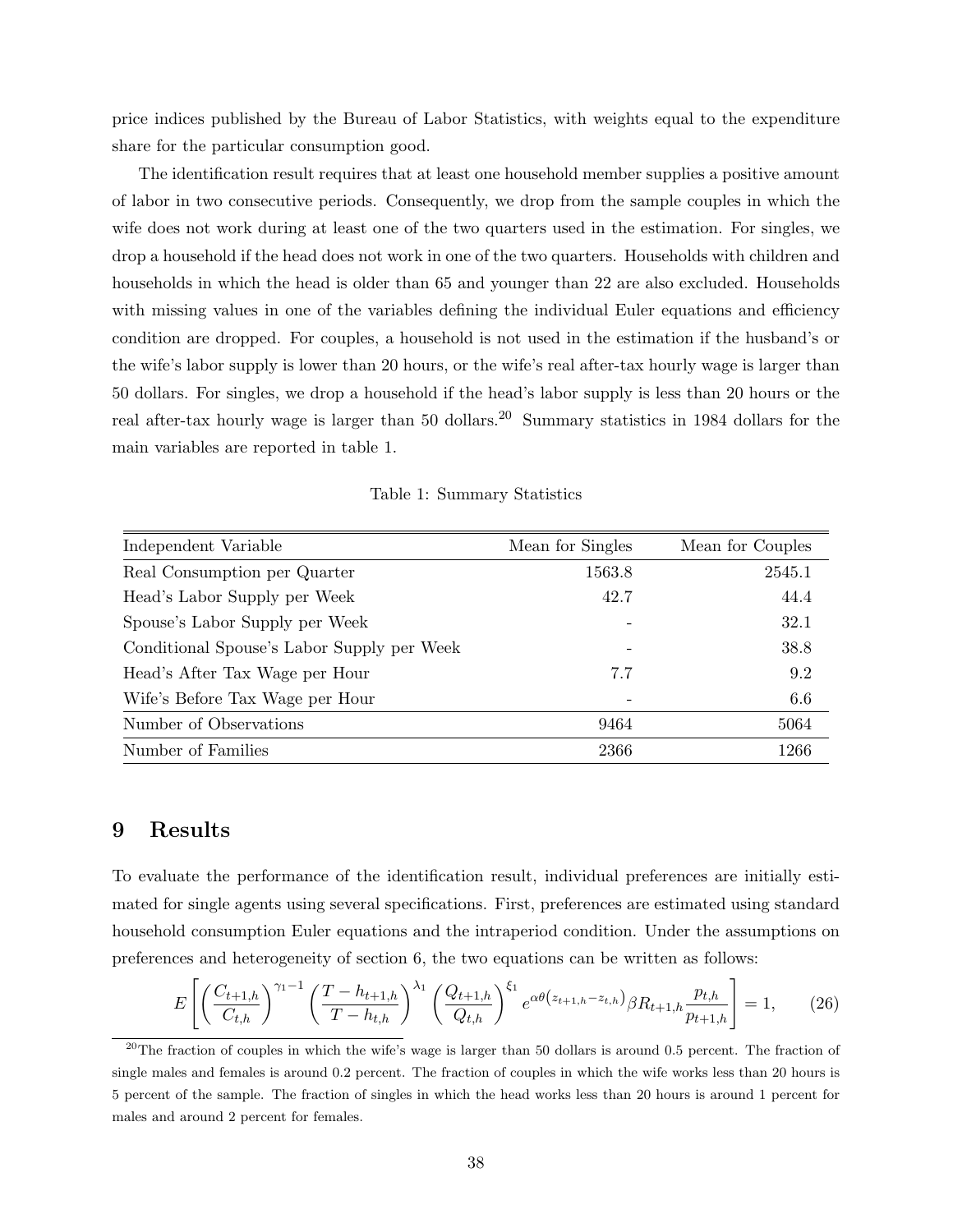$$
E\left[\log C_{t,h} - \log \hat{\phi} - \log \left(\bar{w}_{t,h}^1 \left(T - h_{t,h}^1\right)\right) - \alpha' z_{t,h}\right] = 0. \tag{27}
$$

This specification corresponds to the approach traditionally used by the intertemporal literature, except that the intraperiod condition is included in the estimation to pin down the intraperiod parameter  $\sigma$ <sup>21</sup>. Second, preferences of singles are estimated using agent 1's transformed consumption Euler equations (21) and the identification result. Note that the transformed Euler equations (21) contain the same information as equations (26) and (27), since they are obtained by substituting the intraperiod condition in the standard Euler equations.

The standard estimation and the estimation based on the identification result will be implemented using log-linearized as well as non-linear Euler equations. All specifications are estimated with and without selection correction terms.

The results for the log-linearized version of the model are reported in table 2 for females and table 3 for males. The estimates obtained using the identification result are similar to the ones obtained using the standard method. The estimates for the coefficient  $\rho$  are about 1.7 for single males and 5 for single females. The parameter  $\sigma$  is precisely estimated only if the intraperiod condition is added to the estimation as an additional moment condition. In this case the wife's  $\sigma$  is around 0.15, whereas the husband's is around 0.50. Note that in the estimation of couples' preferences an intraperiod condition will be used in the form of the efficiency equation. This will enable me to precisely estimate  $\sigma$ .

The results obtained using the non-linear version of the model are reported in table 4 for single females and table 5 for single males and are similar to the estimates obtained using the log-linearized Euler equations. This suggests that the estimation results do not vary if measurement errors and unobserved heterogeneity are generalized to the class that can be allowed in linear models. The addition of the selection terms to the model does not produce significant differences in the results, which are reported in tables 6, 7, 8, and 9. In all specifications the selection terms are never statistically significant. This finding can be interpreted in two different ways. Either we are not able to precisely estimate the labor force participation decision, or the unobservable heterogeneity in the participation decision is independent of the Euler equation error term. In most specifications both experience and its square have a statistically significant effect on the participation decision. This suggests that the second interpretation is plausible and that selection biases should not have significant effects on the estimation of individual preferences for couples.

The main empirical results are the estimates for couples, which are obtained using the transformed Euler equation (21) for the wife, the transformed Euler equation (22) for the husband, and the efficiency condition (25). The results are reported in tables 10. The wife's  $\rho$  is estimated to be around 4.4, whereas the husband's  $\rho$  is estimated to be around 2.5. Moreover, the difference between the wife's estimated  $\rho$  and the husband's is statistically significant. The wife's and hus-

<sup>&</sup>lt;sup>21</sup>Theoretically,  $\sigma$  can be estimated using only the standard household consumption Euler equations. But empirically  $\sigma$  can be precisely estimated only if the intraperiod condition is added to the estimation.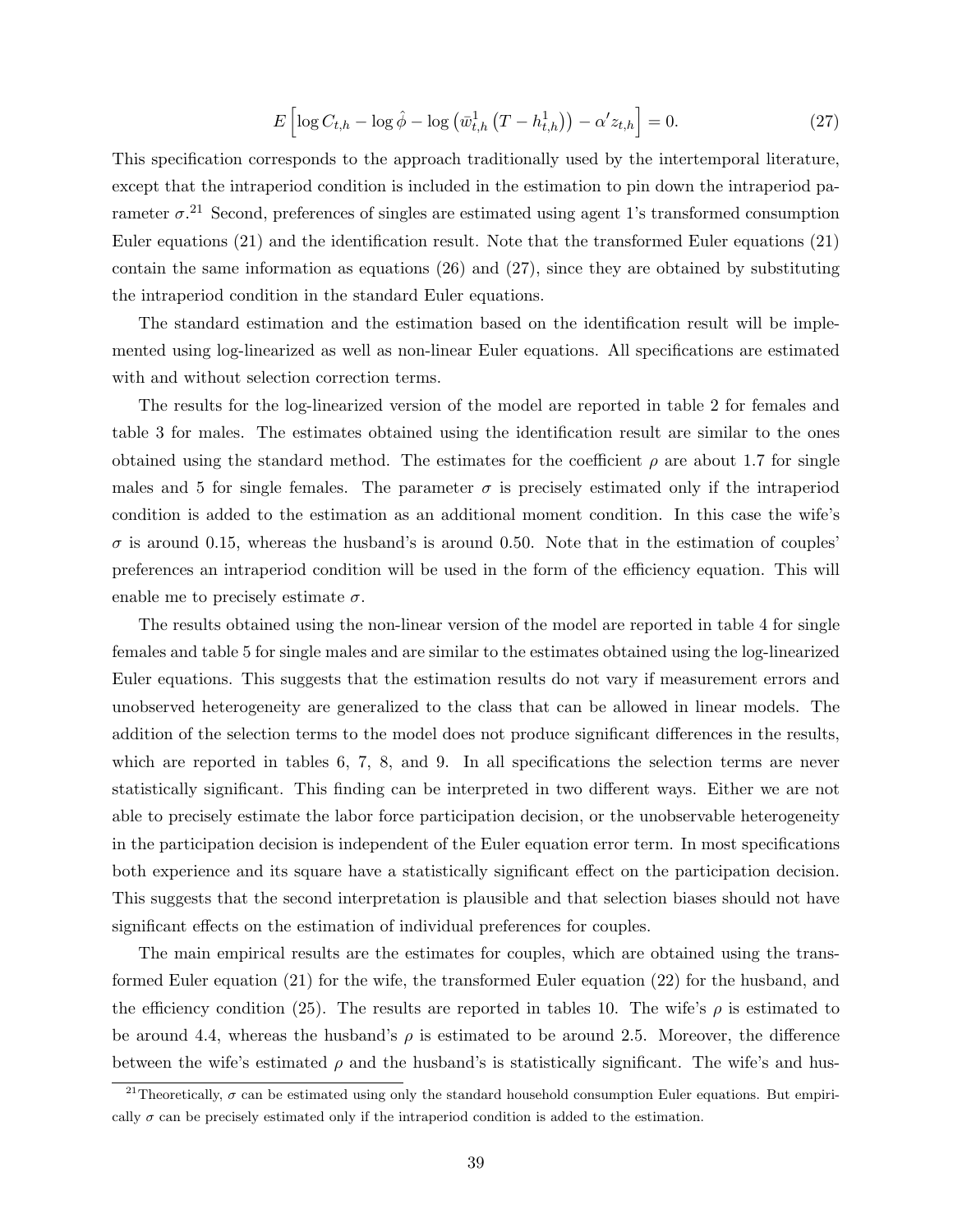band's  $\sigma$  are estimated to be around 0.28. Table 10 also reports the estimate of the mean relative decision power under the assumption that the constant  $\delta_C$  in the measurement errors is equal to zero. Note that the estimation of the model produces an estimate of the logarithm of the expected value of  $\mu$ . The reported estimate is obtained by taking a first order Taylor expansion of it. The mean relative decision power is measured to be around 0.82, but the standard errors are five times as large. The last column of table 10 reports the results of the estimation of the standard unitary model with separability between consumption and leisure. The estimate of  $\rho$  is 3.7, which is between the estimated  $\rho$  for married females and married males and within the range of estimates obtained in the past.

Finally, to test the assumption of ex-ante efficiency, the individual Euler equations (21) and (22) are also estimated without including the efficiency condition (25). Using a distance statistic test with one degree of freedom, ex-ante efficiency cannot be rejected at any standard significance level.

To understand which features of the data generate the differences in intertemporal elasticities of substitution between females and males, consider a single agent. The parameter  $\sigma$  measures the consumption budget share of this individual. In the CEX, the average consumption budget share is around 0.25 for both single females and males. These numbers are consistent with the estimates obtained in this paper which are between 0.12 and 0.55.

To determine how  $\rho$  is identified, for a given  $\sigma$  define the composite good  $\bar{C} = c^{\sigma}l^{1-\sigma}$ . Note that if a single agent decides to save one unit of  $\overline{C}$  in period t, she will be able to increase consumption at  $t+1$  by  $R_{t+1} (p_t / p_{t+1})^{\sigma} (w_t / w_{t+1})^{1-\sigma}$ . We can therefore interpret  $R_{t+1} (p_t / p_{t+1})^{\sigma} (w_t / w_{t+1})^{1-\sigma}$ as the gross return on  $\overline{C}$ , where  $R_{t+1}$  captures the return for investing one unit of  $\overline{C}$  in the risk-free asset, and  $(p_t / p_{t+1})^{\sigma}$  and  $(w_t / w_{t+1})^{1-\sigma}$  measure the change in prices between t and  $t+1$  of the two goods that form  $\overline{C}$ , weighted using the corresponding budget shares. Using the log-linearized model, it is straightforward to show that  $1/\rho$  measures the percentage change in  $\bar{C}_{t+1}/\bar{C}_t$  generated by a one percent increase in  $R_{t+1} (p_t / p_{t+1})^{\sigma} (w_t / w_{t+1})^{1-\sigma}$ . This elasticity can be determined in the CEX by implementing an IV regression of the logarithm of  $\bar{C}_{t+1}/\bar{C}_t$  on the logarithm of  $R_{t+1} (p_t / p_{t+1})^{\sigma} (w_t / w_{t+1})^{1-\sigma}$ . If  $\sigma$  is set equal to the average consumption budget share, the estimated coefficient is 0.16 for single females and 0.56 for single males, which explains the estimated heterogeneity in intertemporal preferences.<sup>22</sup>

It is now straightforward to understand how the data generates a different  $\rho$  for males and females. Consider two identical single households except that the first one has a female head whereas the second one has a male head. Since males and females have identical  $\sigma$ , these two households face the same return on  $\bar{C}$  and given this return they choose  $\bar{C}_{t+1}$  / $\bar{C}_t$  optimally. Consider an increase in

 $22$ we use an IV regression instead of an OLS regression to replicate the GMM estimation and to take into consideration that labor supply is used to construct the dependent variable  $\bar{C}$  as well as the regressor  $R_{t+1} (p_{t+1}/p_t)^\sigma (w_{t+1}/w_t)^{1-\sigma}.$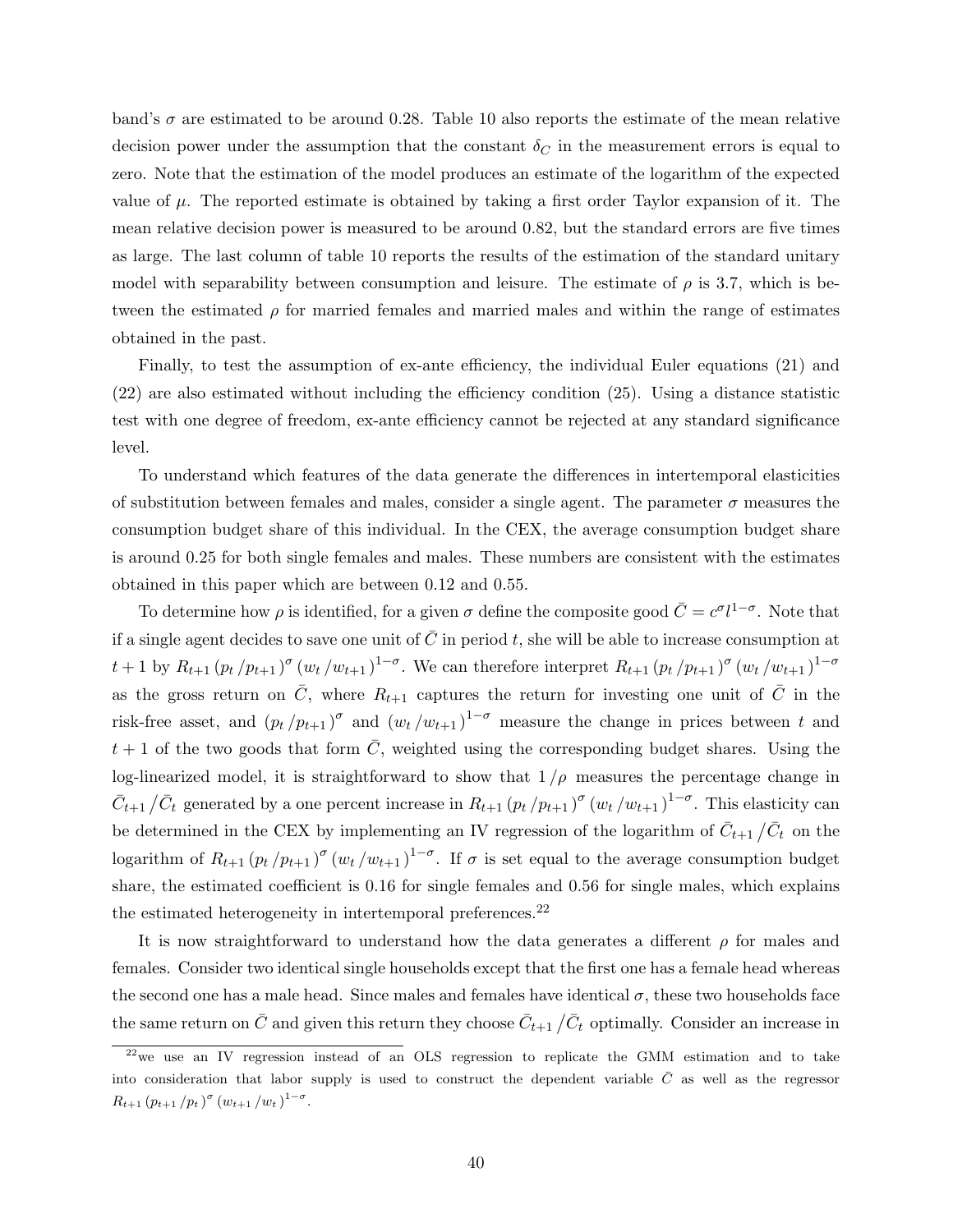the rate of return. In the data both single females and males increase the ratio  $\bar{C}_{t+1}/\bar{C}_t$ . However, the increase in period  $t+1$  consumption relative to period t is larger for males, which suggests that females have a higher willingness to pay for a smooth consumption path.

Two remarks are in order. First, there is weak evidence of selection in the marriage market based on individual preferences. In particular, agents that are at the extremes of the risk aversion distribution are less likely to be married. Second, according to the results, the elasticity of intertemporal substitution for males is around twice the elasticity for females. Since in the proposed model the parameter  $\rho$  is the coefficient of relative risk aversion for the composite good  $(c^i)^{\sigma_i}(T-h^i)^{1-\sigma_i}$ , the results also imply that females are more risk averse than males. In Mazzocco (2007) it is shown that the standard unitary model represents a good approximation of household intertemporal behavior if and only if the individual preferences satisfy a generalization of Gorman aggregation to an intertemporal framework. The heterogeneity in the estimated  $\rho$  implies that Gorman aggregation is not satisfied. Consequently, simulations of competing policies based on the standard unitary model are generally misleading, because they do not consider the full extent of intrahousehold risk sharing and specialization that can be obtained if individual preferences are heterogeneous.

One example is the evaluation of the adequacy of household saving at the time of retirement. As shown in Mazzocco (2004), the effect of risk sharing on household saving can be divided into two parts. First, individual members pool their earnings and consequently eliminate part of the uncertainty faced by the household. Under convex marginal utilities, income pooling always has the intuitive effect of reducing saving. Second, household members insure each other by allocating pooled income according to individual risk preferences and decision power. This insurance component of risk sharing can have the counterintuitive effect of raising household saving. The heterogeneity in risk aversion reported in this paper indicates that the insurance component explains a significant fraction of the accumulation and reduction of household wealth. However, as shown in Mazzocco (2004), the unitary model, and therefore any simulation based on it, completely ignores this component of risk sharing. The traditional justification for using the unitary model in simulations in spite of this drawback is that there are no estimates that can be used to fix the parameters that characterize the individual intertemporal preferences. The estimates provided in this paper fill this void.

## 10 Conclusions

In this paper it is shown that the preferences of each decision maker in the household can be identified and estimated even if individual consumption is not observed. The main finding is that there is a significant difference in individual preferences, with the wife exhibiting a greater desire for smooth consumption.

The main implication of this result is that intertemporal decisions cannot be analyzed using a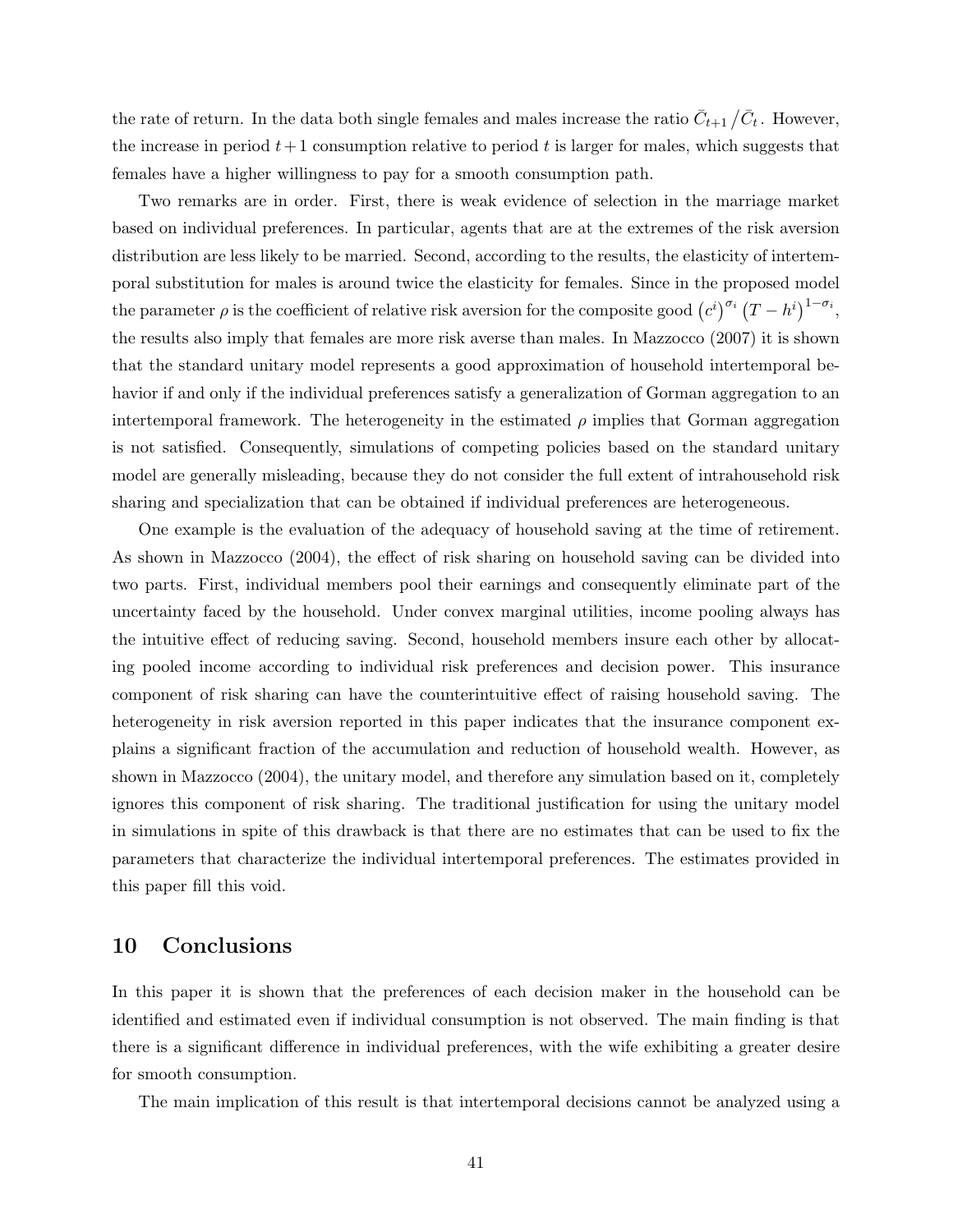unique utility function for the entire household, because this approach ignores important aspects of intra-household risk sharing and specialization. This implies that any policy analysis related to household intertemporal decisions should be implemented by characterizing each household member by means of individual preferences.

The analysis can be extended in at least one directions. In this paper it is assumed that the time devoted to household production is exogenously given. Under this assumption, it can be incorporated in the available time  $T$ . An important project which is left for future research is to generalize the identification result to an environment that allows for endogenous choices of domestic labor. In the meanwhile, empirical works should model T as a function of exogenous variables that determine domestic labor. In this way, differences across households in domestic labor are captured by the heterogeneity in T.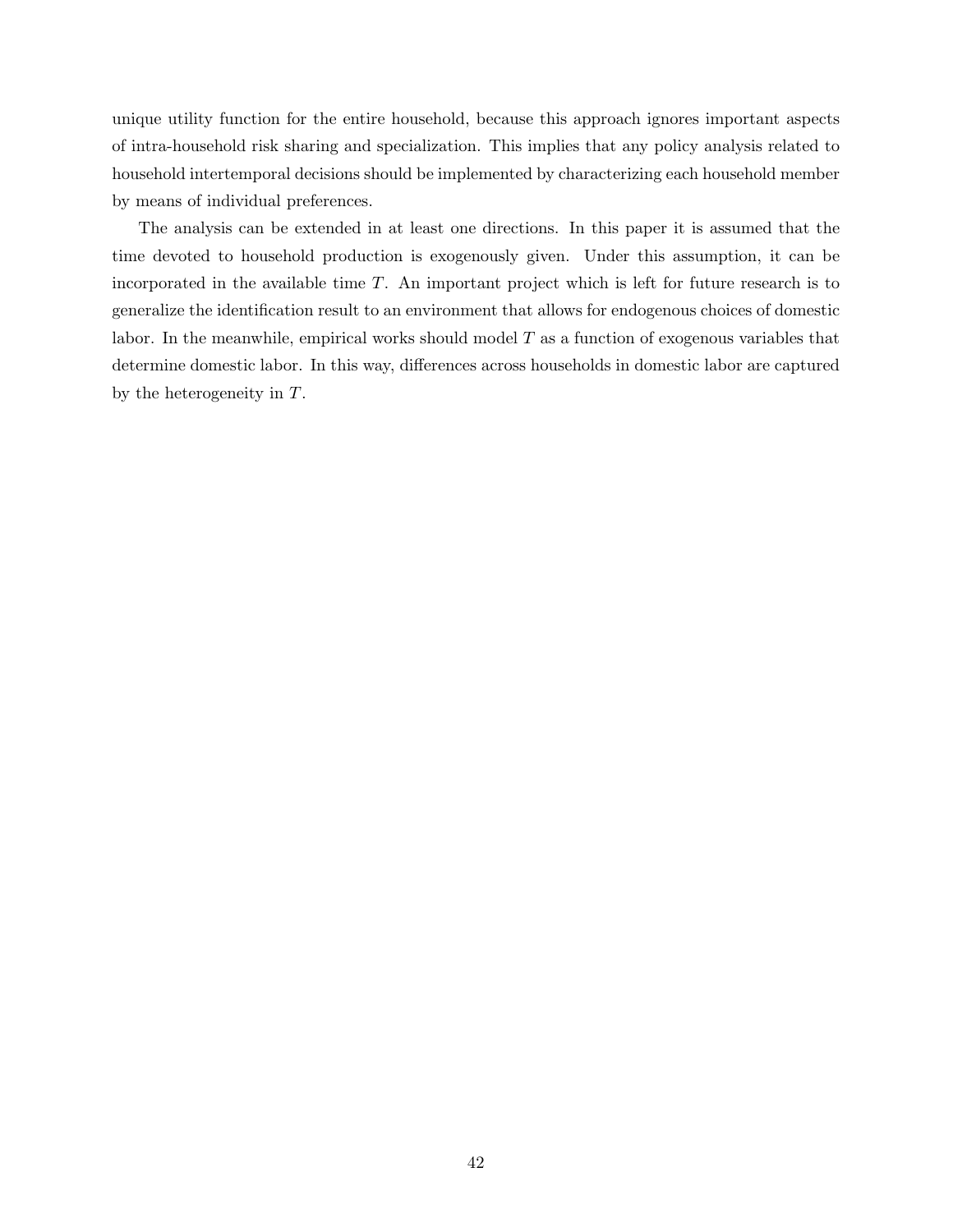# References

- Attanasio, Orazio P., and Martin Browning. 1995. "Consumption over the Life Cycle and over the Business Cycle." The American Economic Review 85 (5): pp. 1118–1137.
- Attanasio, Orazio P., and Guglielmo Weber. 1995. "Is Consumption Growth Consistent with Intertemporal Optimization? Evidence from the Consumer Expenditure Survey." Journal of Political Economy 103 (6): pp. 1121–1157.
- Blundell, Richard, Pierre-Andre Chiappori, Thierry Magnac, and Costas Meghir. 2007. "Collective Labour Supply: Heterogeneity and Non-Participation." Review of Economic Studies 74:417– 445.
- Blundell, Richard, Pierre-Andre Chiappori, and Costas Meghir. 2005. "Collective Labor Supply with Children." *Journal of Political Economy* 113:1277–1306.
- Browning, M., and P.-A. Chiappori. 1998. "Efficient intra-household allocations: a general characterization and empirical tests." Econometrica 66:1241–1278.
- Browning, Martin, Pierre-Andre Chiappori, and Yoram Weiss. 2014. Economics of the Family. Cambridge University Press, New York.
- Browning, Martin, and Costas Meghir. 1991. "The Effects of Male and Female Labor Supply on Commodity Demands." Econometrica 59 (4): pp. 925–951.
- Casanova, Maria. 2010. "Happily Together: A Structural Model of Couples' Joint Retirement Choices." Working Paper, UCLA.
- Chiappori, Pierre Andre. 1988. "Rational household labor supply." Econometrica 56:63–89.
- . 1992. "Collective labor supply and welfare." *Journal of Political Economy* 100:437–467.
- Chiappori, Pierre-Andre, and Maurizio Mazzocco. 2014. "Static and Intertermporal Household Decisions." Working papers, UCLA.
- Doepke, Matthias, and Michèle Tertilt. 2010, Nov. "Does Female Empowerment Promote Economic Development?" Working papers id:3189, eSocialSciences.
- Donni, Olivier. 2009. "A Simple Approach to Investigate Intrahousehold Allocation of Private and Public Goods." The Review of Economics and Statistics 91 (3): 617–628 (August).
- Fong, Y, and J. Zhang. 2001. "The Identifiability of Unobservable Independent and Spousal Leisure." Journal of Political Economy 109 (1): 191-202.
- Gemici, Ahu, and Steve Laufer. 2012. "Marriage and Cohabitation." Working Paper, NYU.
- Greenwood, Jeremy, Nezih Guner, and John A. Knowles. 2003. "More on Marriage, Fertility, and the Distribution of Income\*." International Economic Review 44 (3): 827–862.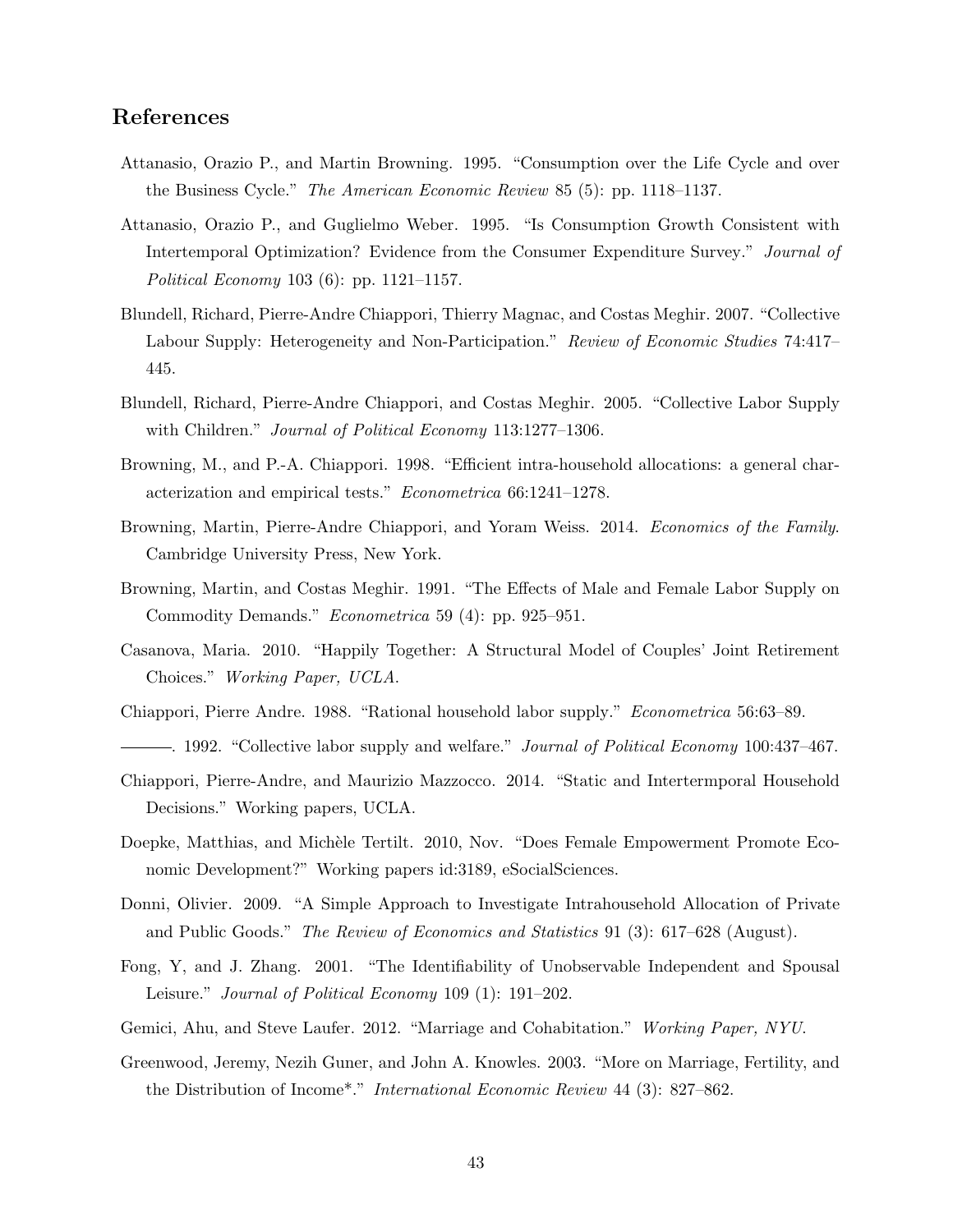- Hall, Robert E. 1978. "Stochastic Implications of the Life Cycle-Permanent Income Hypothesis: Theory and Evidence." Journal of Political Economy 86 (6): pp. 971–987.
- Jones, Larry E., Rodolfo E. Manuelli, and Ellen R. McGrattan. 2003. "Why are married women working so much?" Staff report 317, Federal Reserve Bank of Minneapolis.
- Keane, Michael P. 2011. "Labor Supply and Taxes: A Survey." Journal of Economic Literature 49 (4): 961–1075.
- Manser, Marylin, and Murray Brown. 1980. "Marriage household decision-making: a bargaining analysis." International Economic Review 21:31–44.
- Mazzocco, Maurizio. 2001. "Essays on household intertemporal behavior." Ph. D. Dissertation, University of Chicago, Deptartment of Economics, August.

. 2007. "Household Intertemporal Behaviour: A Collective Characterization and a Test of Commitment." Review of Economic Studies 74:857–895.

- McElroy, Marjorie B. 1990. "The empirical content of Nash-bargained household behavior." Journal of Human Resources 25:559–583.
- McElroy, Marjorie B., and Mary Jean Horney. 1981. "Nash-bargained household decisions: toward a generalization of the theory of demand." International Economic Review 22:333–349.
- Meghir, Costas, and Guglielmo Weber. 1996. "Intertemporal Nonseparability or Borrowing Restrictions? A Disaggregate Analysis using a U.S. Consumption Panel." *Econometrica* 64 (5): pp. 1151–1181.
- Sargent, Thomas J. 1978. "Rational Expectations, Econometric Exogeneity, and Consumption." Journal of Political Economy 86 (4): pp. 673–700.
- Schultz, Paul. 1990. "Testing the Neoclassical Model of Family Labor Supply and Fertility." Journal of Human Resources 25 (4): 599–634.
- Thomas, Duncan. 1990. "Intra-household resource allocation: An inferential approach." Journal of Human Resources 25:635–664.
- Zeldes, Stephen P. 1989. "Consumption and Liquidity Constraints: An Empirical Investigation." Journal of Political Economy 97 (2): pp. 305–346.
- Ziliak, James, and Thomas Kniesner. 2005. "The Effect of Income Taxation on Consumption and Labor Supply." Journal of Labor Economics 23 (4): 769–796.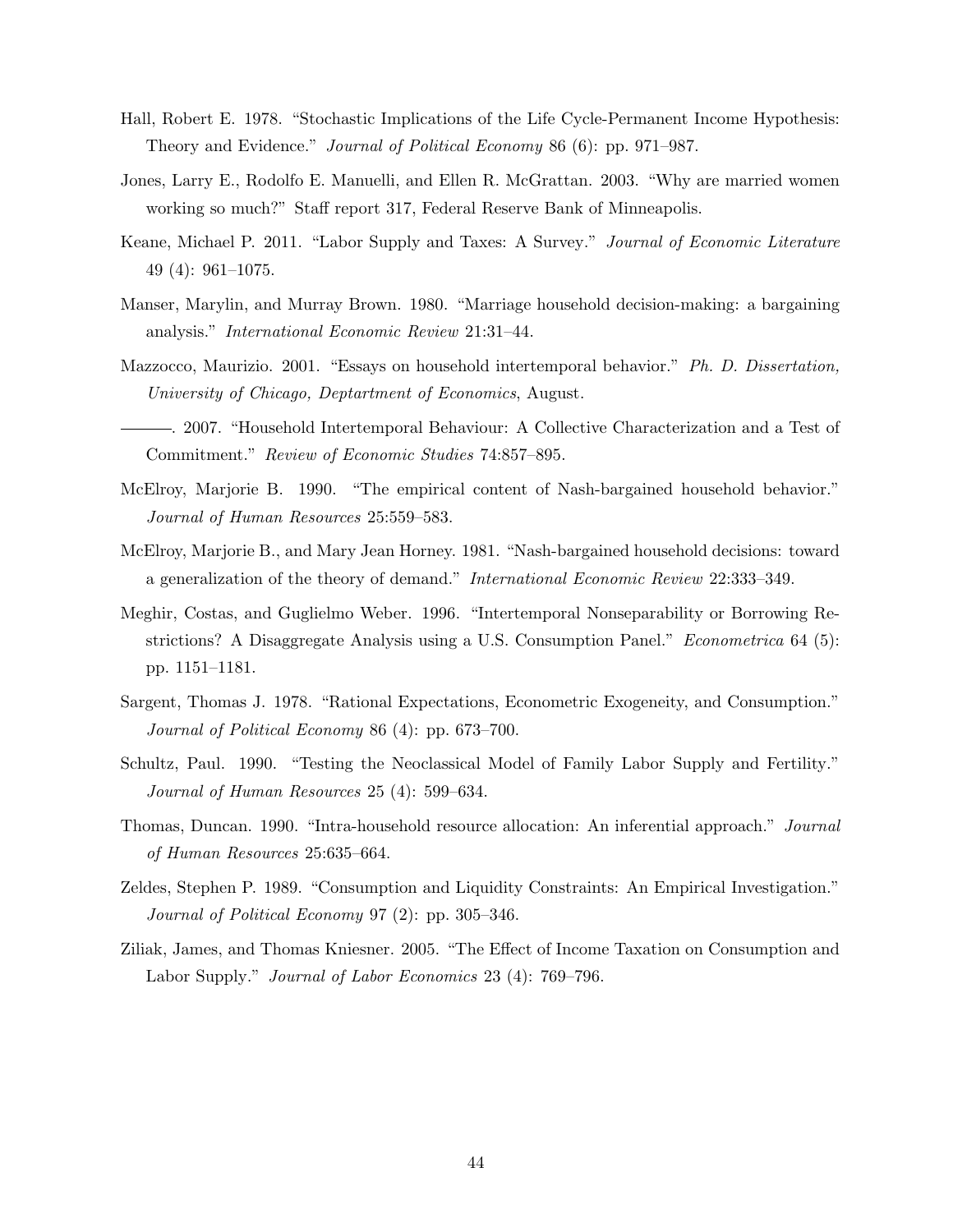## A Proofs

#### A.1 Lemma 1

The following Lemma determines the condition under which the marginal rate of substitution function  $q$  can be inverted and therefore the consumption function  $q$  is well-defined.

**Lemma 1** The function  $g\left(\bar{w}_{1t}, h_t^1, Q_t\right)$  is well-defined if

$$
u_{lc}^1(c_t^1, 1 - h_t^1, Q_t) u_c^1(c_t^1, 1 - h_t^1, Q_t) - u_{cc}^1(c_t^1, 1 - h_t^1, Q_t) u_t^1(c_t^1, 1 - h_t^1, Q_t) \neq 0,
$$

for any realization of the exogenous variables.

**Proof.** For any realization of the exogenous variables define

$$
d^{1}(c^{1}, h^{1}, Q, \bar{w}_{1}) = q^{1}(c_{t}^{1}, h_{t}^{1}, Q) - \bar{w}_{1t} = 0.
$$

By the implicit function theorem,  $g^1(\bar{w}_1, h^1, Q)$  is well-defined if  $\frac{\partial d^1}{\partial c^1} \neq 0$ . Which implies the result.

#### A.2 Proof of Proposition 1

In the second stage of the household problem, the household chooses optimal consumption and leisure in each period and state of nature given  $w_{1,t,\omega}, w_{2,t,\omega}, p_{t,\omega}, P_{t,\omega}$ , and  $\bar{Y}_{t,\omega}$  according to the following problem:

$$
\max_{c_{t,\omega}^1, c_{t,\omega}^2, l_{t,\omega}^1, l_{t,\omega}^2, Q_{t,\omega}} \mu u^1(c_{t,\omega}^1, l_{t,\omega}^1, Q_{t,\omega}) + (1 - \mu) u^2(c_{t,\omega}^2, l_{t,\omega}^2, Q_{t,\omega})
$$
  

$$
s.t. \sum_{i=1}^2 (p_{t,\omega} c_{t,\omega}^i + w_{i,t,\omega} l_{t,\omega}^i) + P_{t,\omega} Q_{t,\omega} \le \bar{Y}_{t,\omega}
$$

The price of the private good,  $p_{t,\omega}$ , the price of the public good,  $P_{t,\omega}$ , agent 1's wage,  $w_{1,t,\omega}$ , and agent 2's wage,  $w_{2,t,\omega}$ , represent four independent sources of exogenous variation. The fifth source of variation is  $\bar{Y}_{t,\omega}$ . It is important to remark that  $\bar{Y}_{t,\omega}$  is endogenously determined and it is a function of the exogenous variables in any period and state of nature. This has two implications. First, a change in one of the exogenous variables at  $t' \neq t$  and  $\omega' \neq \omega$  varies  $\bar{Y}_{t,\omega}$ . Second, a change in an exogenous variable at  $t' \neq t$  and  $\omega' \neq \omega$  can vary household decisions in period t and state  $\omega$ only through  $\bar{Y}_{t,\omega}$ . In the remainder of the proof a change in  $\bar{Y}_{t,\omega}$  should be interpreted as a change in an exogenous variable in period  $t'$  and state  $\omega'$  that varies  $\hat{Y}_{t,\omega}$ .

Consider first the case in which both agents work. Note that if the function  $g\left(\bar{w}_{1t}, h_t^1, Q_t\right)$  can be identified, the original marginal utilities can also be identified by means of the reduced-form marginal utilities which are known. In the remainder of the proof it will be shown that  $\frac{\partial g}{\partial \tau}$  $\frac{\partial g}{\partial \bar{w}_1},$  $\partial g$  $\frac{\partial g}{\partial h^1}$ , and  $\frac{\partial g}{\partial Q}$  can be identified, which implies that  $g(\bar{w}_1, h^1, Q)$  can be identified up to an additive constant.

Consider an arbitrary period t and state  $\omega$ . Given  $w_1$ ,  $w_2$ , p, P, and  $\overline{Y}$ , optimal household private consumption, public consumption, agent 1's labor supply, and agent 2's labor supply can be written in the following form:

$$
C = C (w_1, w_2, p, P, \overline{Y}), Q = Q (w_1, w_2, p, P, \overline{Y}), h^1 = h^1 (w_1, w_2, p, P, \overline{Y}), h^2 = h^2 (w_1, w_2, p, P, \overline{Y}).
$$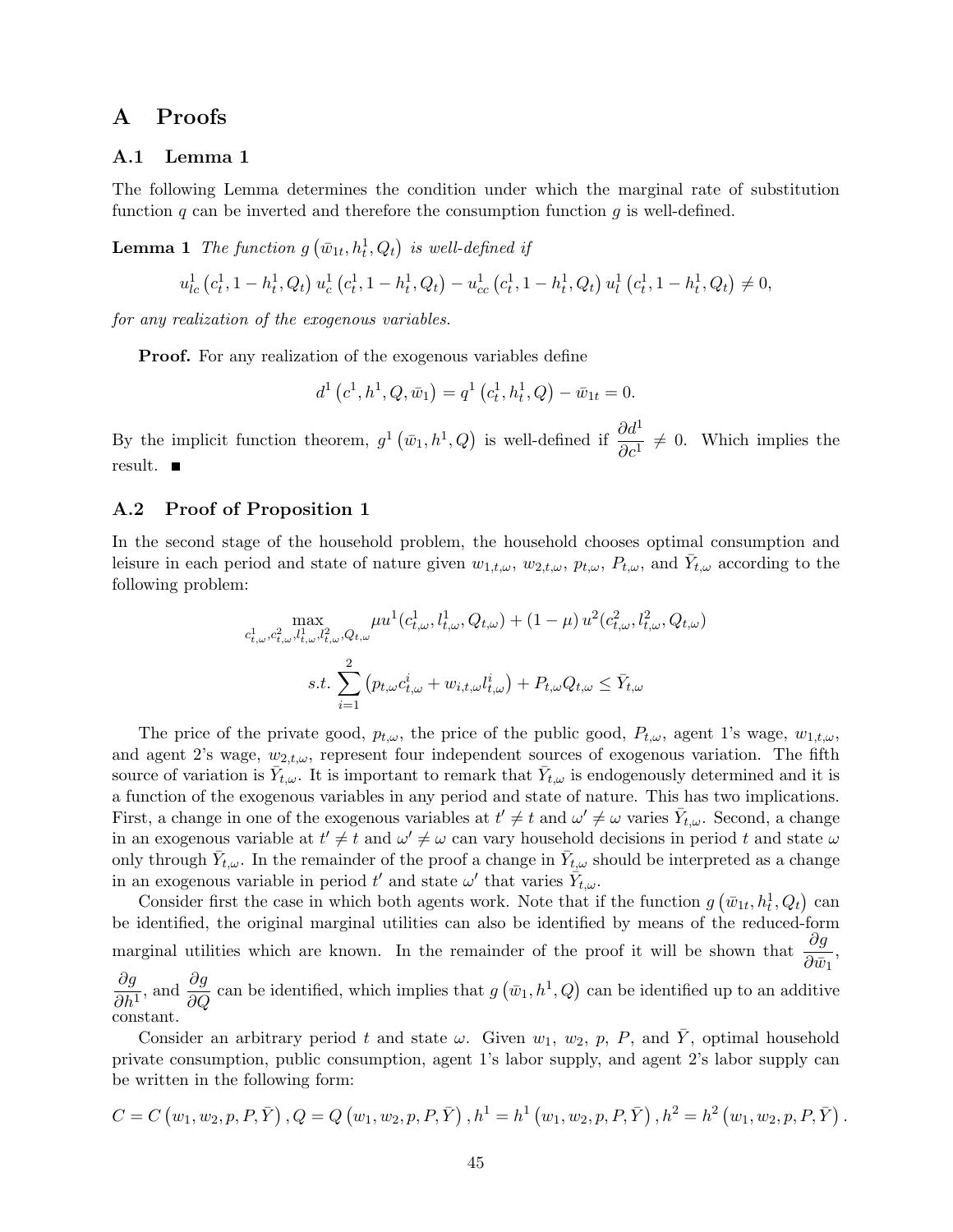Agent 2's reduced-form marginal utilities of private consumption and public consumption are defined as follows:

$$
f_c^2(C, \bar{w}_1, h^1, h^2, Q) = u_c^2(C - g(\bar{w}_1, h^1, Q), 1 - h^2, Q).
$$
 (28)

$$
f_Q^2(C, \bar{w}_1, h^1, h^2, Q) = u_Q^2(C - g(\bar{w}_1, h^1, Q), 1 - h^2, Q).
$$
 (29)

By construction these equations are satisfied for any combination of  $w_1, w_2, p, P$ , and  $\overline{Y}$ . Consider an arbitrary  $w_1, w_2, p, P$ , and  $\overline{Y}$ . Let  $dw_1, dw_2, dp, dP$ , and  $d\overline{Y}$  be a small change in the exogenous variables with the following properties: (i)  $dw_1 = \frac{w_1}{w_1}$  $\frac{\partial u}{\partial p}dp$ , which implies that  $d\bar{w}_1 = 0$ ; (ii)  $dw_2$ ,  $dp$ ,  $dP,$  and  $d\bar{Y}$  are the solution of the following linear system:

$$
\frac{\partial C}{\partial w_2} dw_2 + \left(\frac{\partial C}{\partial w_1} \frac{w_1}{p} + \frac{\partial C}{\partial p}\right) dp + \frac{\partial C}{\partial P} dP + \frac{\partial C}{\partial \bar{Y}} d\bar{Y} = dC \neq 0,\n\frac{\partial Q}{\partial w_2} dw_2 + \left(\frac{\partial Q}{\partial w_1} \frac{w_1}{p} + \frac{\partial Q}{\partial p}\right) dp + \frac{\partial Q}{\partial P} dP + \frac{\partial Q}{\partial \bar{Y}} d\bar{Y} = dQ = 0,\n\frac{\partial h^1}{\partial w_2} dw_2 + \left(\frac{\partial h^1}{\partial w_1} \frac{w_1}{p} + \frac{\partial h^1}{\partial p}\right) dp + \frac{\partial h^1}{\partial P} dP + \frac{\partial h^1}{\partial \bar{Y}} d\bar{Y} = dh^1 = 0,\n\frac{\partial h^2}{\partial w_2} dw_2 + \left(\frac{\partial h^2}{\partial w_1} \frac{w_1}{p} + \frac{\partial h^2}{\partial p}\right) dp + \frac{\partial h^2}{\partial P} dP + \frac{\partial h^2}{\partial \bar{Y}} d\bar{Y} = dh^2 = 0,
$$

i.e., the change varies household private consumption, but household public consumption, agent 1's labor supply, and agent 2's labor supply stay constant. The change in  $f_c^2$  implied by  $dw_1, dw_2$ , dp, dP, and  $d\bar{Y}$  can be computed as follows:<sup>23</sup>

$$
df_c^2 = \frac{\partial f_c^2}{\partial C} dC + \frac{\partial f_c^2}{\partial \bar{w}_1} d\bar{w}_1 + \frac{\partial f_c^2}{\partial h^1} dh^1 + \frac{\partial f_c^2}{\partial h^2} dh^2 + \frac{\partial f_c^2}{\partial Q} dQ = \frac{\partial f_c^2}{\partial C} dC.
$$

Similarly, the change in  $u_c^2$  implied by  $dw_1$ ,  $dw_2$ ,  $dp$ ,  $dP$ , and  $d\bar{Y}$  can be written in the following form:

$$
du_c^2 = -\frac{\partial u_c^2}{\partial c^2} dC.
$$

Since equation (28) is satisfied for any  $w_1, w_2, p, P$ , and  $\overline{Y}$ , the change in  $f_c^2$  must equal the change in  $u_c^2$ . Consequently,

$$
\frac{\partial f_c^2}{\partial C} = -\frac{\partial u_c^2}{\partial c^2}.
$$

Since  $\frac{\partial f_c^2}{\partial C}$  is known,  $\frac{\partial u_c^2}{\partial c^2}$  $\frac{\partial^2 a}{\partial c^2}$  is also known.

Consider a change  $dw_1$ ,  $dw_2$ ,  $dp$ ,  $dP$ , and  $d\overline{Y}$  with the following properties: (i)  $dw_1 = \frac{w_1}{x}$  $\frac{b_1}{p}dp,$ 

<sup>&</sup>lt;sup>23</sup>Alternatively, one could totally differentiate  $f_c^2$  with respect to the exogenous variables  $w_1, w_2, p, P$ , and  $\bar{Y}$  and then impose the constraints implied by the system of linear equations.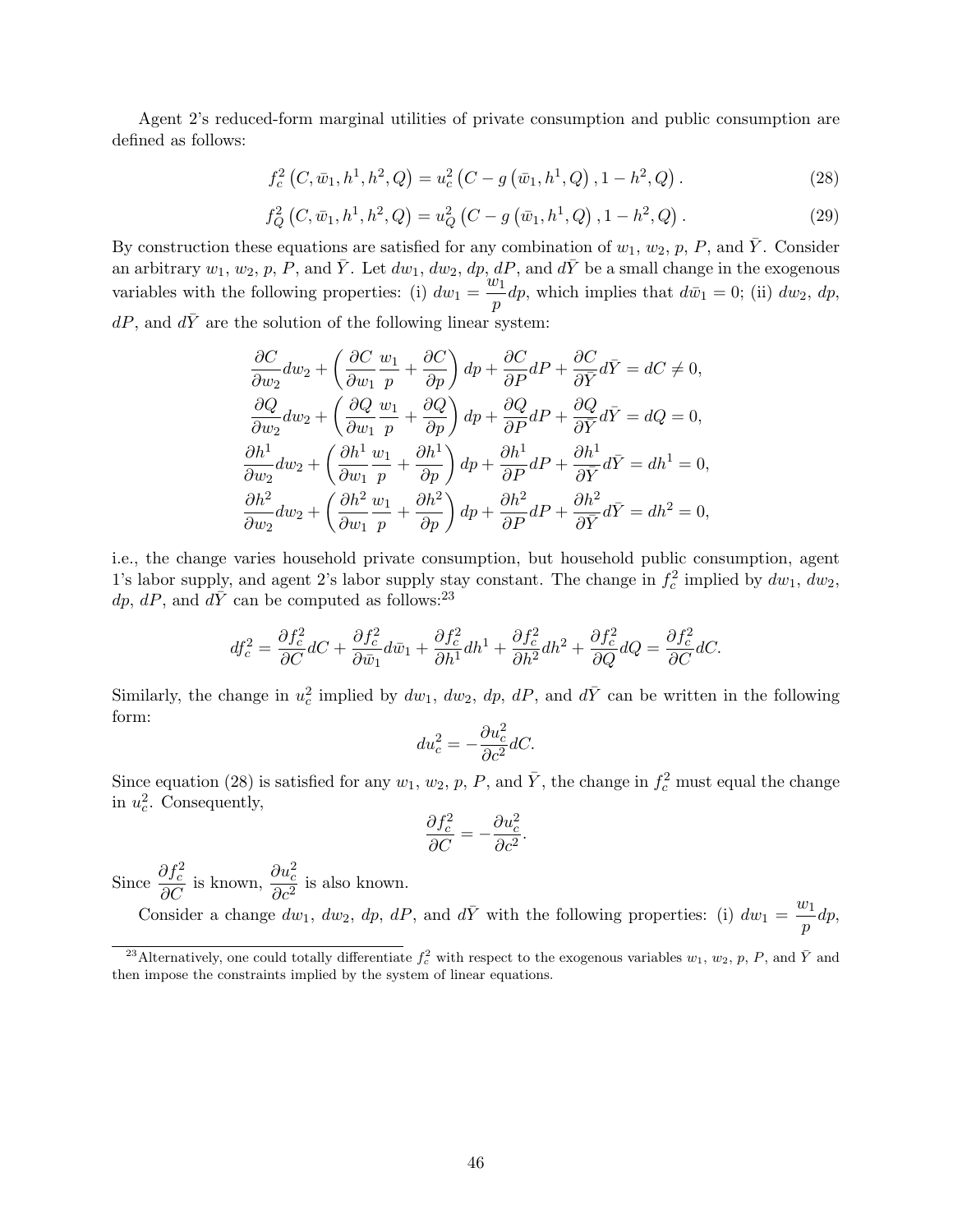which implies that  $d\bar{w}_1 = 0$ ; (ii)  $dw_2$ ,  $dp$ ,  $dP$ , and  $d\bar{Y}$  are the solution of the following linear system:

$$
\frac{\partial C}{\partial w_2} dw_2 + \left(\frac{\partial C}{\partial w_1} \frac{w_1}{p} + \frac{\partial C}{\partial p}\right) dp + \frac{\partial C}{\partial P} dP + \frac{\partial C}{\partial \bar{Y}} d\bar{Y} = dC = 0,
$$
  

$$
\frac{\partial Q}{\partial w_2} dw_2 + \left(\frac{\partial Q}{\partial w_1} \frac{w_1}{p} + \frac{\partial Q}{\partial p}\right) dp + \frac{\partial Q}{\partial P} dP + \frac{\partial Q}{\partial \bar{Y}} d\bar{Y} = dQ = 0,
$$
  

$$
\frac{\partial h^1}{\partial w_2} dw_2 + \left(\frac{\partial h^1}{\partial w_1} \frac{w_1}{p} + \frac{\partial h^1}{\partial p}\right) dp + \frac{\partial h^1}{\partial P} dP + \frac{\partial h^1}{\partial \bar{Y}} d\bar{Y} = dh^1 \neq 0,
$$
  

$$
\frac{\partial h^2}{\partial w_2} dw_2 + \left(\frac{\partial h^2}{\partial w_1} \frac{w_1}{p} + \frac{\partial h^2}{\partial p}\right) dp + \frac{\partial h^2}{\partial P} dP + \frac{\partial h^2}{\partial \bar{Y}} d\bar{Y} = dh^2 = 0,
$$

i.e., the change varies agent 1's labor supply, but household private consumption, public consumption, and agent 2's labor supply stay constant. According to equation (28), the implied change in  $f_c^2$  must equal the implied change in  $u_c^2$ . Consequently, the following equation must be satisfied:<sup>24</sup>

$$
\frac{\partial f_c^2}{\partial h^1} = -\frac{\partial u_c^2}{\partial c^2} \frac{\partial g}{\partial h^1}.
$$

Since  $\frac{\partial f_l^2}{2l}$  $\frac{\partial f_l^2}{\partial h^1}$  and  $\frac{\partial u_c^2}{\partial c^2}$  $\frac{\partial u_c^2}{\partial c^2}$  are known,  $\frac{\partial g}{\partial h^1}$  is identified.

Consider a change  $dw_1$ ,  $dw_2$ ,  $dp$ ,  $dP$ , and  $d\overline{Y}$  with the following properties: (i)  $dw_1 \neq \frac{w_1}{w_2}$  $\frac{b_1}{p}dp,$ which implies that  $d\bar{w}_1 \neq 0$ ; (ii)  $dw_1$ ,  $dw_2$ ,  $dp$ ,  $dP$ , and  $d\bar{Y}$  are the solution of the following linear system:

$$
\frac{\partial C}{\partial w_1} dw_1 + \frac{\partial C}{\partial w_2} dw_2 + \frac{\partial C}{\partial p} dp + \frac{\partial C}{\partial P} dP + \frac{\partial C}{\partial \bar{Y}} d\bar{Y} = dC = 0,\n\frac{\partial Q}{\partial w_1} dw_1 + \frac{\partial Q}{\partial w_2} dw_2 + \frac{\partial Q}{\partial p} dp + \frac{\partial Q}{\partial P} dP + \frac{\partial Q}{\partial \bar{Y}} d\bar{Y} = dQ = 0,\n\frac{\partial h^1}{\partial w_1} dw_1 + \frac{\partial h^1}{\partial w_2} dw_2 + \frac{\partial h^1}{\partial p} dp + \frac{\partial h^1}{\partial P} dP + \frac{\partial h^1}{\partial \bar{Y}} d\bar{Y} = dh^1 = 0,\n\frac{\partial h^2}{\partial w_1} dw_1 + \frac{\partial h^2}{\partial w_2} dw_2 + \frac{\partial h^2}{\partial p} dp + \frac{\partial h^2}{\partial P} dP + \frac{\partial h^2}{\partial \bar{Y}} d\bar{Y} = dh^2 = 0,
$$

i.e., the change does not vary household private consumption, public consumption, agent 1's labor supply, and agent 2's labor supply. By equation (28), the implied change in  $f_c^2$  must equal the implied change in  $u_c^2$ , which implies that the following equation must be satisfied:

$$
\frac{\partial f_c^2}{\partial \bar{w}_1} = -\frac{\partial u_c^2}{\partial c^2} \frac{\partial g}{\partial \bar{w}_1}.
$$

Since  $\frac{\partial f_c^2}{\partial z}$  $\partial \bar{w}_1$ and  $\frac{\partial u_c^2}{\partial x^2}$  $\frac{\partial u_c^2}{\partial c^2}$  are known,  $\frac{\partial g}{\partial \bar{w}}$  $rac{\partial g}{\partial \bar{w}_1}$  is identified.

Similarly since the implied change in  $f_c^2$  and  $f_Q^2$  must equal the implied change in, respectively,  $u_c^2$  and  $u_Q^2$ , the following equations must be satisfied:

$$
\frac{\partial f_c^2}{\partial \bar{w}_1} = -\frac{\partial u_c^2}{\partial c^2} \frac{\partial g}{\partial \bar{w}_1},
$$

 $^{24}$ The steps used to derive this equation are equivalent to the steps used to derive (A.2).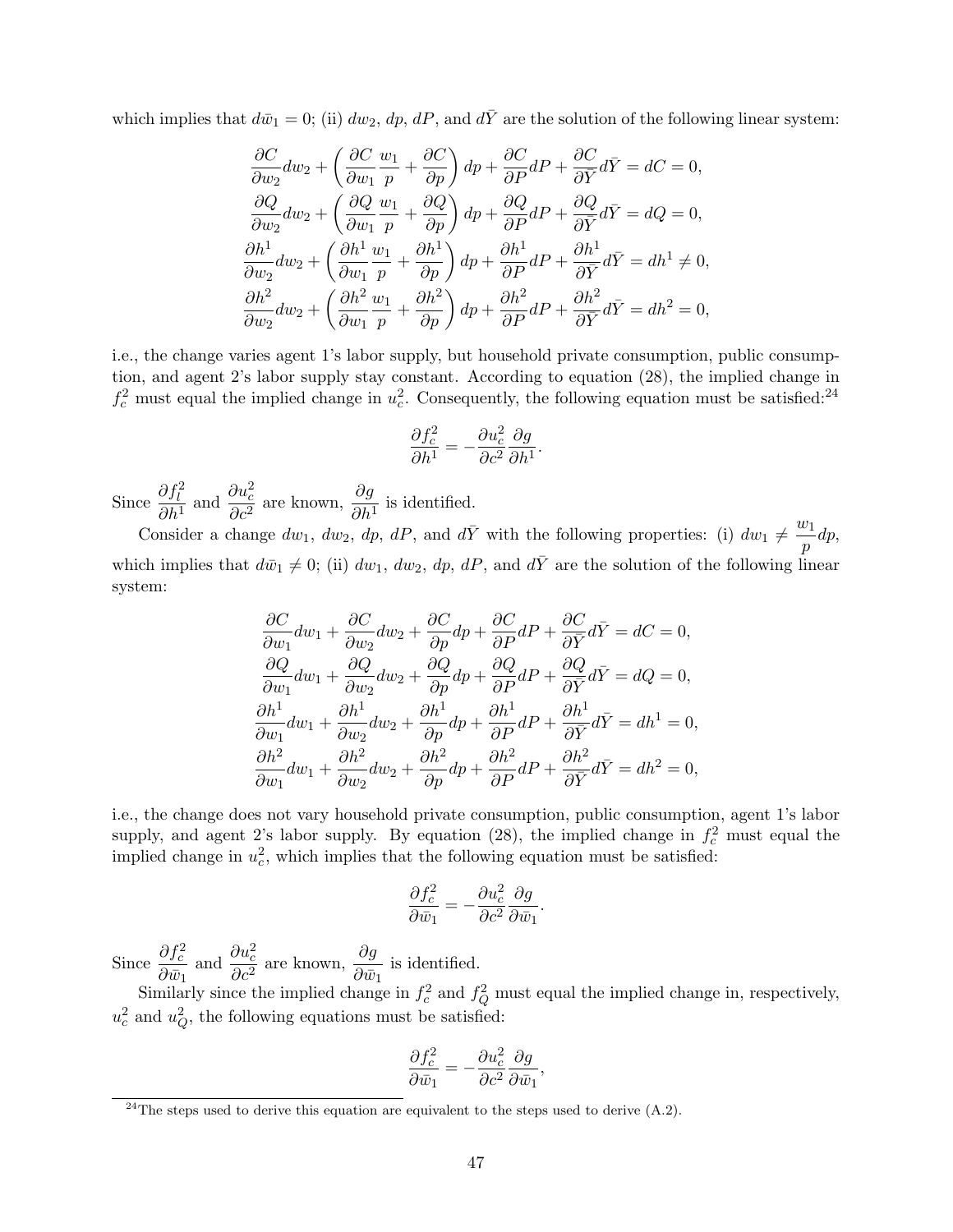$$
\frac{\partial f_Q^2}{\partial \bar{w}_1} = -\frac{\partial u_Q^2}{\partial c^2} \frac{\partial g}{\partial \bar{w}_1}
$$

.

Note that  $\frac{\partial f_c^2}{\partial z}$  $\frac{\partial J_c}{\partial \bar{w}_1},$  $\partial f^2_Q$  $\partial \bar{w}_1$ , and  $\frac{\partial g}{\partial x}$  $\frac{\partial g}{\partial \bar{w}_1}$  are known, which implies that  $\partial u_Q^2$  $\frac{\partial u_Q^2}{\partial c^2}$  and  $\frac{\partial u_c^2}{\partial c^2}$  $rac{\partial^2 \alpha}{\partial c^2}$  are identified.

Finally, consider a change  $dw_1$ ,  $dw_2$ ,  $dp$ ,  $dP$ , and  $d\bar{Y}$  with the following properties: (i)  $dw_1 =$  $w_1$  $\frac{dv_1}{dp}dp$ , which implies that  $d\bar{w}_1 = 0$ ; (ii)  $dw_2$ ,  $dp$ ,  $dP$ , and  $d\bar{Y}$  are the solution of the following linear system:

$$
\frac{\partial C}{\partial w_2} dw_2 + \left(\frac{\partial C}{\partial w_1} \frac{w_1}{p} + \frac{\partial C}{\partial p}\right) dp + \frac{\partial C}{\partial P} dP + \frac{\partial C}{\partial \bar{Y}} d\bar{Y} = dC = 0,
$$
  

$$
\frac{\partial Q}{\partial w_2} dw_2 + \left(\frac{\partial Q}{\partial w_1} \frac{w_1}{p} + \frac{\partial Q}{\partial p}\right) dp + \frac{\partial Q}{\partial P} dP + \frac{\partial Q}{\partial \bar{Y}} d\bar{Y} = dQ \neq 0,
$$
  

$$
\frac{\partial h^1}{\partial w_2} dw_2 + \left(\frac{\partial h^1}{\partial w_1} \frac{w_1}{p} + \frac{\partial h^1}{\partial p}\right) dp + \frac{\partial h^1}{\partial P} dP + \frac{\partial h^1}{\partial \bar{Y}} d\bar{Y} = dh^1 = 0,
$$
  

$$
\frac{\partial h^2}{\partial w_2} dw_2 + \left(\frac{\partial h^2}{\partial w_1} \frac{w_1}{p} + \frac{\partial h^2}{\partial p}\right) dp + \frac{\partial h^2}{\partial P} dP + \frac{\partial h^2}{\partial \bar{Y}} d\bar{Y} = dh^2 = 0,
$$

i.e., the change varies public consumption, but it does not vary household private consumption, agent 1's labor supply, and agent 2's labor supply. According to (28), the implied change in  $f_c^2$ must equal the implied change in  $u_c^2$ , which implies that

$$
\frac{\partial f_c^2}{\partial Q} = -\frac{\partial u_c^2}{\partial c^2} \frac{\partial g}{\partial Q} + \frac{\partial u_c^2}{\partial Q}.
$$
  
Observe that  $\frac{\partial f_c^2}{\partial Q}, \frac{\partial u_Q^2}{\partial c^2}$ , and  $\frac{\partial u_c^2}{\partial c^2}$  are known. Consequently,  $\frac{\partial g}{\partial Q}$  is identified.  
Since  $\frac{\partial g}{\partial h^1}, \frac{\partial g}{\partial \bar{w}_1}$ , and  $\frac{\partial g}{\partial Q}$  are known, the function g is identified up to the constant of integration.  
It is then straightforward to use  $g(\bar{w}_1, h^1, Q)$  to recover  $u_c^i, u_l^i$ , and  $u_Q^i$  from  $f_c^i, f_l^i$ , and  $f_Q^i$  up to the additive constant of g.

It is important to remark that the proof requires that the following matrix of coefficients of the linear systems is of full rank:

 $to$ 

$$
\left[\begin{array}{cc} \frac{\partial C}{\partial w_2} & \frac{\partial C}{\partial p} & \frac{\partial C}{\partial P} \\ \frac{\partial Q}{\partial w_2} & \frac{\partial Q}{\partial p} & \frac{\partial Q}{\partial P} & \frac{\partial Q}{\partial \bar{Y}} \\ \frac{\partial h^1}{\partial w_2} & \frac{\partial h^1}{\partial p} & \frac{\partial h^1}{\partial P} & \frac{\partial h^1}{\partial \bar{Y}} \\ \frac{\partial h^2}{\partial w_2} & \frac{\partial h^2}{\partial p} & \frac{\partial h^2}{\partial P} & \frac{\partial h^2}{\partial \bar{Y}} \end{array}\right]
$$

.

There are two cases in which this condition is not satisfied: (i) at least one of the demand functions is independent of all the exogenous variables; (ii) the rows or columns are linearly dependent. Since the first case is not realistic, I will only discuss the second one. The rows of the matrix are linearly dependent if the variation in one of the demand functions generated by changes in the exogenous variables provides no additional information conditional on the variation in the other demand functions. The columns are linearly dependent if a change in one of the exogenous variables provide no additional information on how the demand functions  $C, Q, h<sup>1</sup>$ , and  $h<sup>2</sup>$  vary conditional on the variation generated by the other exogenous variables. This emphasizes that the identification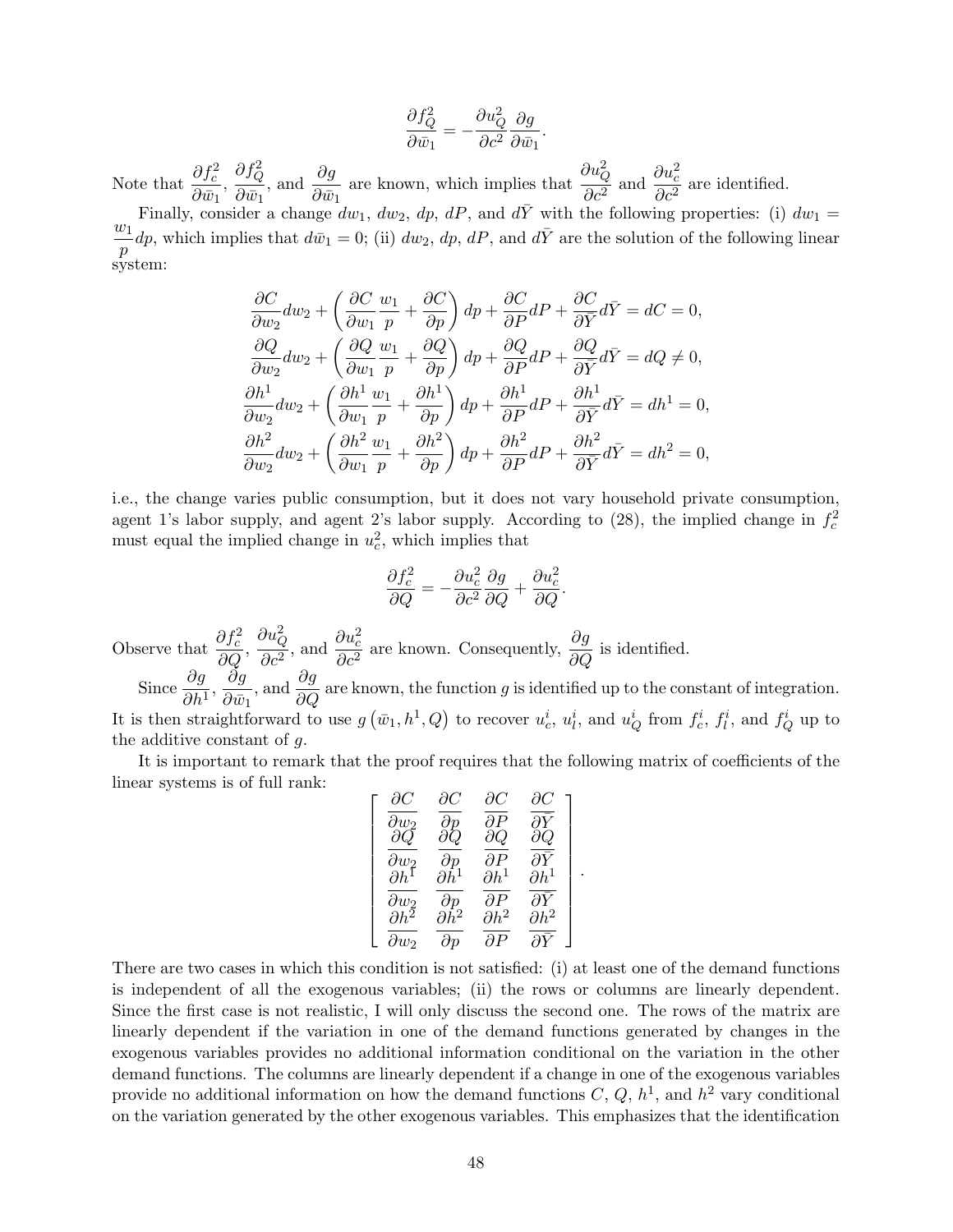of individual preferences requires that independent variations in  $C, Q, h<sup>1</sup>$ , and  $h<sup>2</sup>$  are observed and that the exogenous variables can generate it.

Consider the case in which only agent 1 supplies a positive amount of labor. In this case,  $h^2$ is always equal to zero, no variation in  $w_2$  is observed, and the reduced-form marginal utility  $f_l^2$ is not known. In the first part of the proof, the equation defining  $f_l^2$  and variation in  $h^2$  were never used. Consequently, the previous argument can also be applied to households in which only one agent supplies a positive amount of labor by dropping  $h^2$  from equations (28) and (29), the corresponding linear equation from the three linear systems, and by setting  $dw_2 = 0$ .  $g(\bar{w}_1, h^1, Q)$ is therefore identified up to the additive constant and all marginal utilities are identified except  $u_l^2$ .

## A.3 Derivation of Euler Equations when Consumption and Leisure are Strongly Separable

The utility function takes the following form:

$$
U(c, l) = \frac{c^{1-\rho}}{1-\rho} + \theta \frac{l^{1-\gamma}}{1-\gamma}.
$$

The marginal utilities are therefore,

$$
U_c(c, l) = c^{-\rho}
$$
 and  $U_l(c, l) = \theta l^{-\gamma}$ .

The function  $q(w, T - h)$  that determines consumption can then be written as follows:

$$
c = g(w, T - h) = \left(\frac{1}{\theta}\right)^{\rho} w^{\rho} (T - h)^{\frac{\gamma}{\rho}}.
$$
 (30)

The standard Euler equation has the following form:

$$
\beta E\left[\left(\frac{c_t}{c_{t+1}}\right)^{\rho} R_t\right] = 1.
$$

The marginal utility of consumption after replacing c with  $g(w, T - h)$  can be written as follows

$$
f_c^1 = \frac{\theta^{2\rho}}{w^{2\rho} (T - h)^{\gamma}}.
$$

Hence, the transformed Euler equation takes the following form:

$$
\beta E\left[\left(\frac{w_t}{w_{t+1}}\right)^{2\rho}\left(\frac{T-h_t}{T-h_{t+1}}\right)^{\gamma}R_t\right]=1.
$$

The intratemporal condition can be derived by taking logs of equation (30) to obtain,

$$
\ln c = -\rho \ln \theta + \rho \ln w + \frac{\gamma}{\rho} (T - h)
$$

We can estimate the standard order equation using the non-linear formulation just derived or the following log-linear approximation:

$$
\ln c_{t+1} - \ln c_t = \frac{1}{\rho} \ln \beta + \frac{1}{\rho} \ln R_t + \delta X_t + \epsilon_t.
$$

For our approach,

$$
\ln (T - h_{t+1}) - \ln (T - h_t) = \frac{1}{\gamma} \ln \beta + \frac{1}{\gamma} \ln R_t - \frac{2\rho}{\gamma} (\ln (w_{t+1}) - \ln (w_t)) + \delta X_t + \epsilon_t.
$$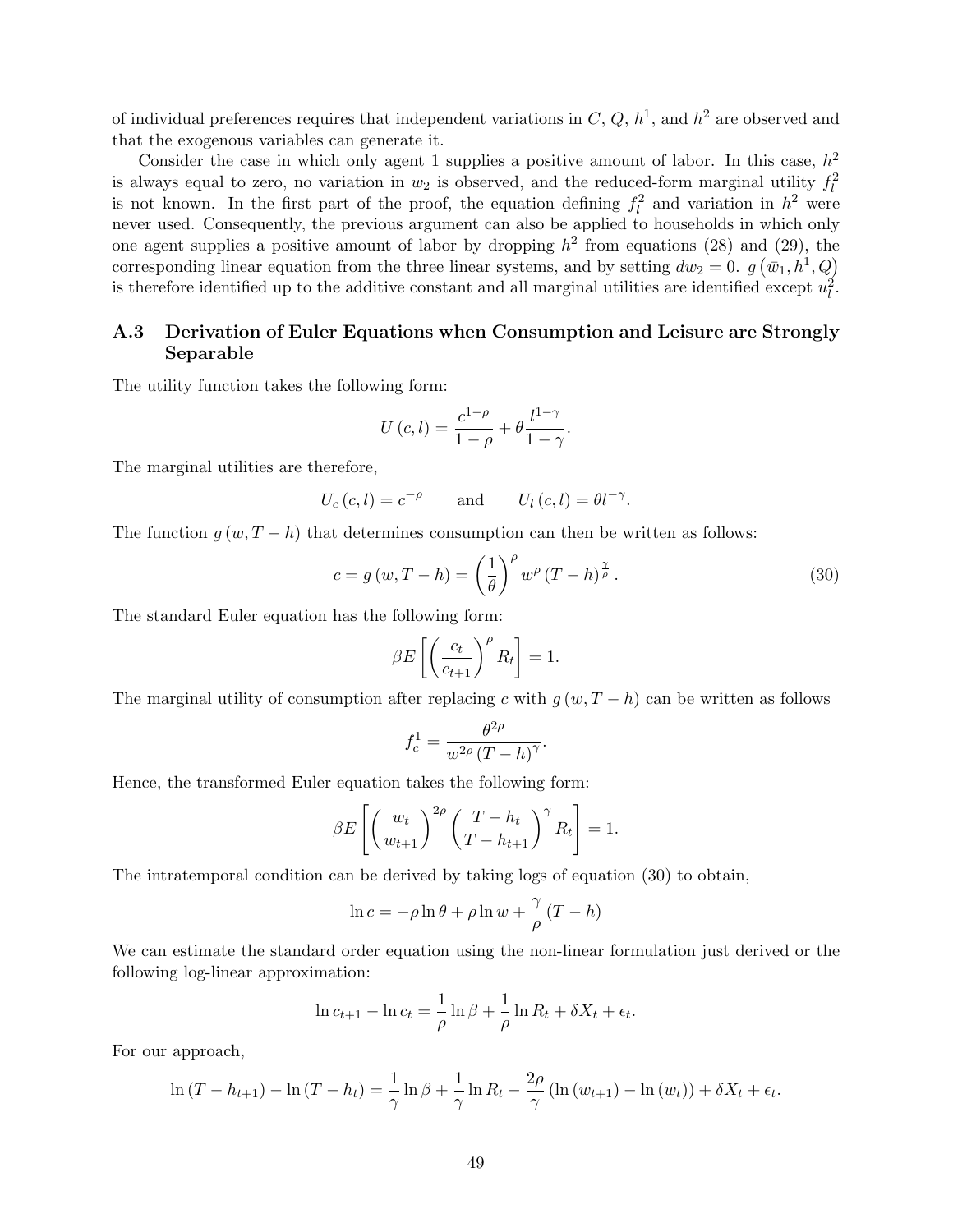# B Tables

### B.1 Log-linearized Euler Equations for Singles.

|                       |                | Lable 2. Estimation of Euler Equations for all Households |                |                |                       |           |
|-----------------------|----------------|-----------------------------------------------------------|----------------|----------------|-----------------------|-----------|
| Ind. Variable         |                | 2-stage GMM                                               |                |                | 2-stage Least Squares |           |
| $\ln(R_{t+1})$        | 0.148          | 0.106                                                     | 0.013          | 0.156          | 0.173                 | 0.096     |
|                       | [0.125]        | [0.137]                                                   | [0.145]        | [0.155]        | [0.166]               | [0.178]   |
| $\Delta$ ln (famsize) | $0.362*$       | 0.367                                                     | 0.367          | $0.449*$       | 0.440                 | 0.520     |
|                       | [0.202]        | [0.237]                                                   | [0.320]        | [0.238]        | [0.272]               | [0.369]   |
| $\Delta$ kids         | 0.043          | 0.063                                                     | 0.061          | 0.006          | 0.045                 | 0.038     |
|                       | [0.108]        | [0.123]                                                   | [0.133]        | [0.119]        | [0.131]               | [0.146]   |
| $\Delta hw$           |                | $-0.552**$                                                | $-0.239$       |                | $-0.542**$            | $-0.274$  |
|                       |                | [0.244]                                                   | [0.289]        |                | [0.274]               | [0.314]   |
| $\Delta \ln(hl)$      |                |                                                           | $0.249*$       |                |                       | $0.333**$ |
|                       |                |                                                           | [0.140]        |                |                       | [0.161]   |
| $\Delta ww$           |                | 0.278                                                     | $0.450*$       |                | 0.251                 | 0.384     |
|                       |                | [0.231]                                                   | [0.265]        |                | [0.233]               | [0.277]   |
| $\Delta \ln(wl)$      |                |                                                           | $-0.037$       |                |                       | $-0.034$  |
|                       |                |                                                           | [0.053]        |                |                       | [0.056]   |
| $\ln(y_t)$            | $0.168**$      | $0.201**$                                                 | $0.202**$      | $0.168**$      | $0.187**$             | $0.206**$ |
|                       | [0.075]        | [0.087]                                                   | [0.092]        | [0.085]        | [0.092]               | [0.100]   |
| J-Statistic           | 43.4           | 36.2                                                      | 30.7           |                |                       |           |
| $P > \chi^2$          | 0.33           | 0.55                                                      | 0.72           |                |                       |           |
| n. of observ.         | 337            | 337                                                       | 337            | 337            | 337                   | 337       |
| n. of cohort          | $\overline{7}$ | 7                                                         | $\overline{7}$ | $\overline{7}$ | 7                     | 7         |

Table 2: Estimation of Euler Equations for all Households

Asymptotic standard errors are in brackets. All specifications include a constant and three seasonal dummies. The instrument set is the same across columns and includes the first lag of family size growth and of the change in two education dummies, the first equal to one if the head only attended elementary school, the second equal to one if the head attended high school but did not graduate; the first, second, and third lags of nominal municipal bond interest rate, the change in number of children, the change in number of children younger than 2, labor supply growth of the spouse if present, real consumption growth, real municipal bond interest rate, and marginal tax growth; the first, second, third, and fourth lags of the change in dummy equal to one if the head works and in a dummy equal to one if the wife works and is present, nominal 3-month treasury bill rate growth; the second and third lags of salary growth; the second, third and fourth lags of income growth and head's leisure growth. hw and ww are dummies equal to 1 if the head works and if the spouse works. ln (hl) and ln (wl) are the logs of head's and spouse's quarterly leisure.  $y_{t-1}, y_{h,t-1}$ and  $y_{w,t-1}$  are household, head's and spouse's income at  $t-1$ . (\*\*) and (\*) indicate that the coefficient is significant, respectively, at the 5 and 10 percent level.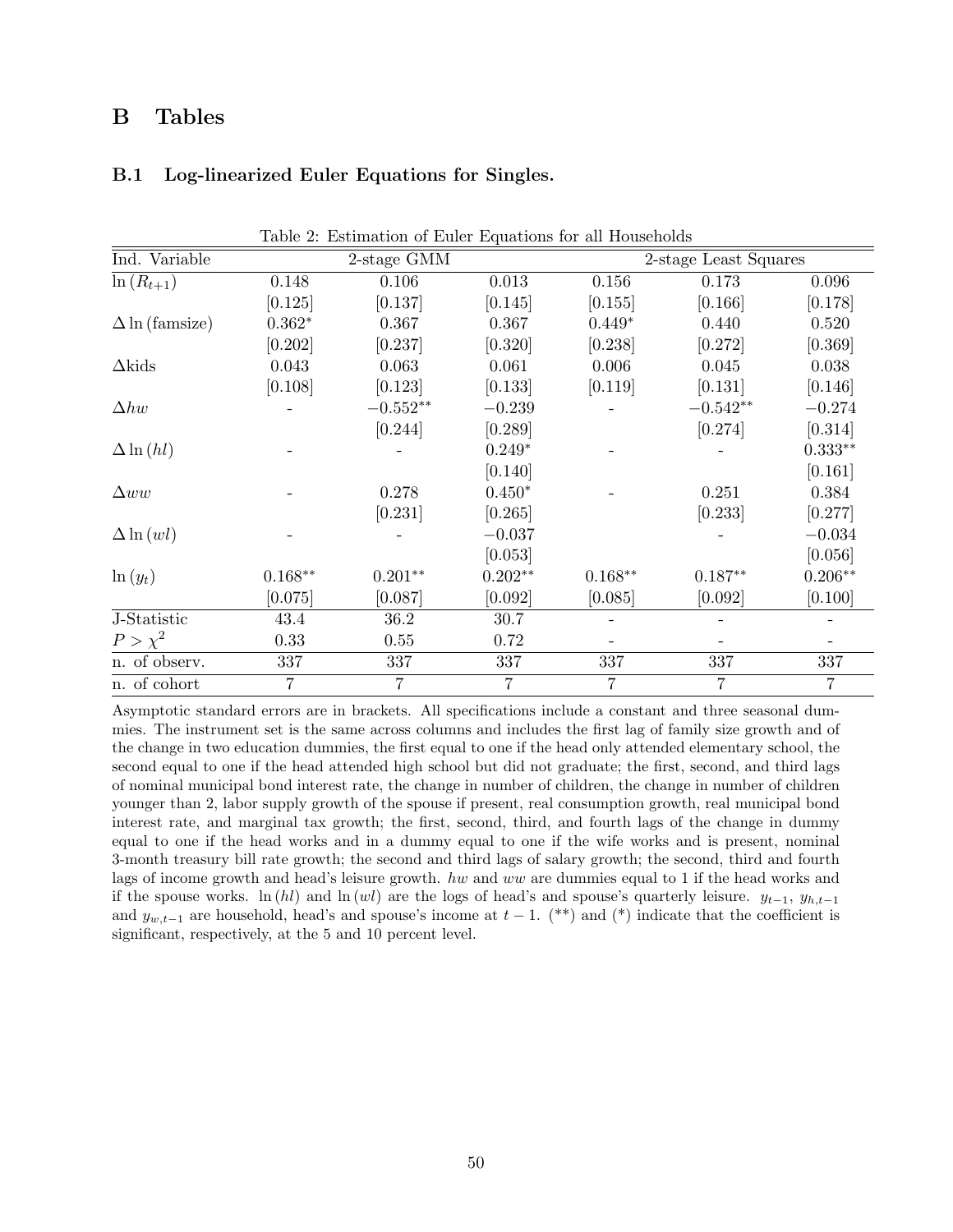| Ind. Variable             | <b>Singles</b> | Couples        | Singles        | Couples   | <b>Singles</b> | Couples   |
|---------------------------|----------------|----------------|----------------|-----------|----------------|-----------|
| $\overline{\ln(R_{t+1})}$ | 0.029          | 0.366          | 0.278          | 0.596     | 0.227          | 0.606     |
|                           | [0.751]        | [0.433]        | [0.822]        | [0.475]   | [0.830]        | [0.492]   |
| $\Delta$ ln (famsize)     | 0.222          | 0.083          | 0.152          | $-0.010$  | 0.278          | $-0.230$  |
|                           | [0.253]        | [0.366]        | [0.292]        | [0.356]   | [0.311]        | [0.383]   |
| $\Delta$ kids             | $-0.050$       | $0.267**$      | 0.035          | $0.306**$ | $-0.060$       | $0.368**$ |
|                           | [0.168]        | [0.136]        | [0.179]        | [0.136]   | [0.196]        | [0.146]   |
| $\Delta hw$               |                |                | $0.976**$      | $0.559**$ | $1.200**$      | 0.354     |
|                           |                |                | [0.378]        | [0.291]   | [0.421]        | [0.332]   |
| $\Delta \ln(hl)$          |                |                |                |           | 0.457          | $-0.231$  |
|                           |                |                |                |           | [0.489]        | [0.281]   |
| $\Delta ww$               |                |                |                | 0.175     |                | $0.601*$  |
|                           |                |                |                | [0.189]   |                | [0.347]   |
| $\Delta \ln (wl)$         |                |                |                |           |                | 0.708     |
|                           |                |                |                |           |                | [0.514]   |
| $\ln(y_t)$                | 0.118          | $0.266**$      | $-0.024$       | $0.187**$ | $-0.025$       | $0.186**$ |
|                           | [0.121]        | [0.083]        | [0.142]        | [0.091]   | [0.145]        | [0.093]   |
| J-Statistic               | 32.7           | 43.5           | 24.8           | 38.4      | 23.9           | 38.2      |
| $P > \chi^2$              | 0.53           | 0.32           | 0.85           | 0.45      | 0.85           | 0.37      |
| n. of observ.             | 333            | 366            | 333            | 366       | 333            | 366       |
| n. of cohort              | $\overline{7}$ | $\overline{7}$ | $\overline{7}$ | 7         | $\overline{7}$ | 7         |

Table 3: Estimation of Euler Equations for For Singles and Couples

Asymptotic standard errors are in brackets. All specifications include a constant and three seasonal dummies. The instrument set is the same across columns and includes the first lag of family size growth and of the change in two education dummies, the first equal to one if the head only attended elementary school, the second equal to one if the head attended high school but did not graduate; the first, second, and third lags of nominal municipal bond interest rate, the change in number of children, the change in number of children younger than 2, labor supply growth of the spouse if present, real consumption growth, real municipal bond interest rate, and marginal tax growth; the first, second, third, and fourth lags of the change in dummy equal to one if the head works and in a dummy equal to one if the wife works and is present, nominal 3-month treasury bill rate growth; the second and third lags of salary growth; the second, third and fourth lags of income growth and head's leisure growth. hw and ww are dummies equal to 1 if the head works and if the spouse works. ln (hl) and ln (wl) are the logs of head's and spouse's quarterly leisure.  $y_{t-1}, y_{h,t-1}$ and  $y_{w,t-1}$  are household, head's and spouse's income at  $t-1$ . (\*\*) and (\*) indicate that the coefficient is significant, respectively, at the 5 and 10 percent level.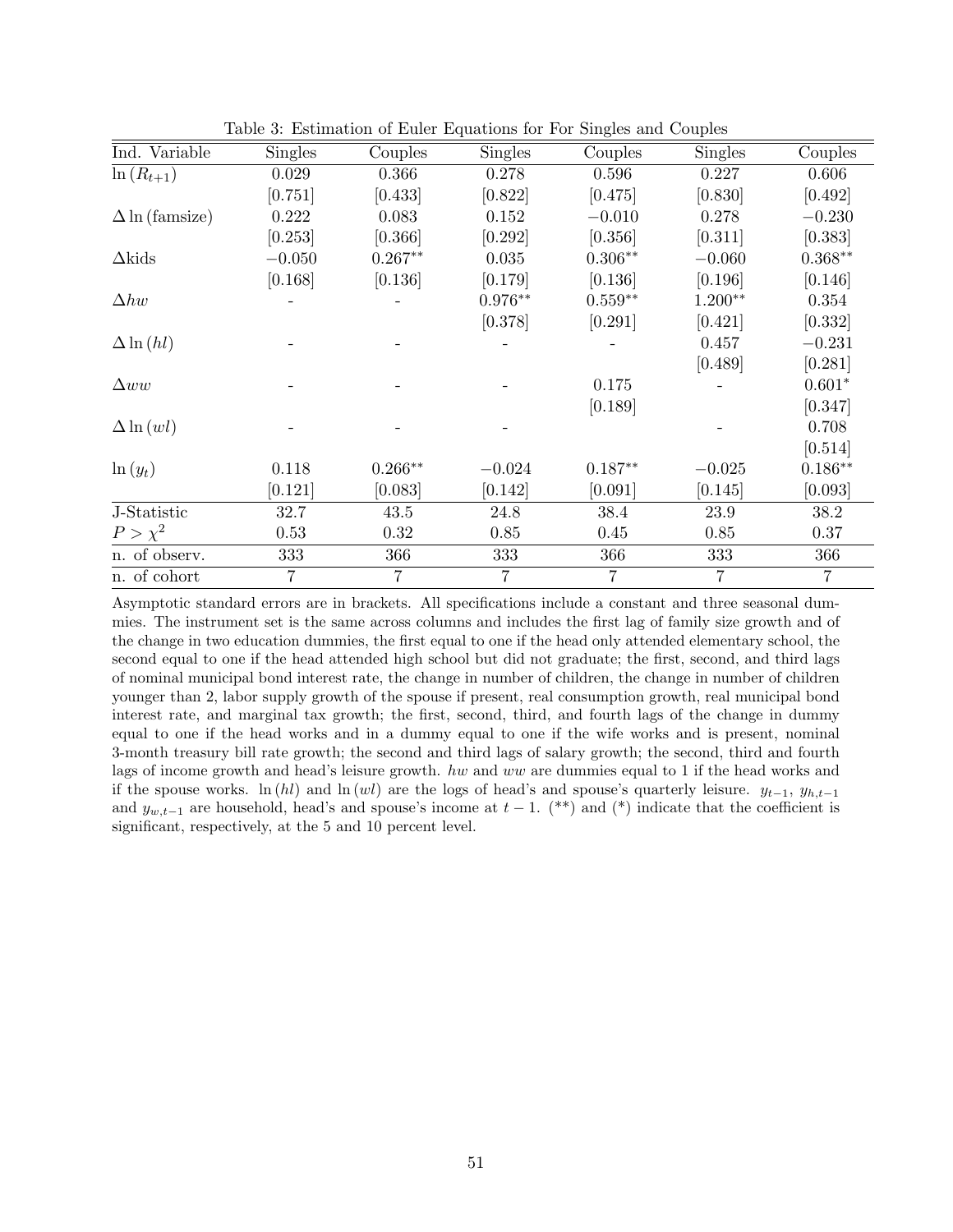| Parameters             | Identification | Standard |
|------------------------|----------------|----------|
| $\rho$                 | 5.02           | 5.21     |
|                        | [2.49]         | [1.08]   |
| $\sigma$               | 0.30           | 0.12     |
|                        | [0.44]         | [0.07]   |
| J-Statistics           | 15.2           | 37.9     |
| $P > \chi^2$           | 0.71           | 0.73     |
| number of observations |                | 1228     |

Table 4: Log-linearized Individual Euler Equations for Single Females: Identification Result vs Standard Methods.

Asymptotic standard errors in brackets. All models are estimated with GMM using the following instruments: first to second lags of after tax real wage growth, marginal tax growth; first to fourth lags of real consumption growth, income growth, gross pay growth, labor supply growth, the household specific price index growth. All instruments are calculated at the cohort level.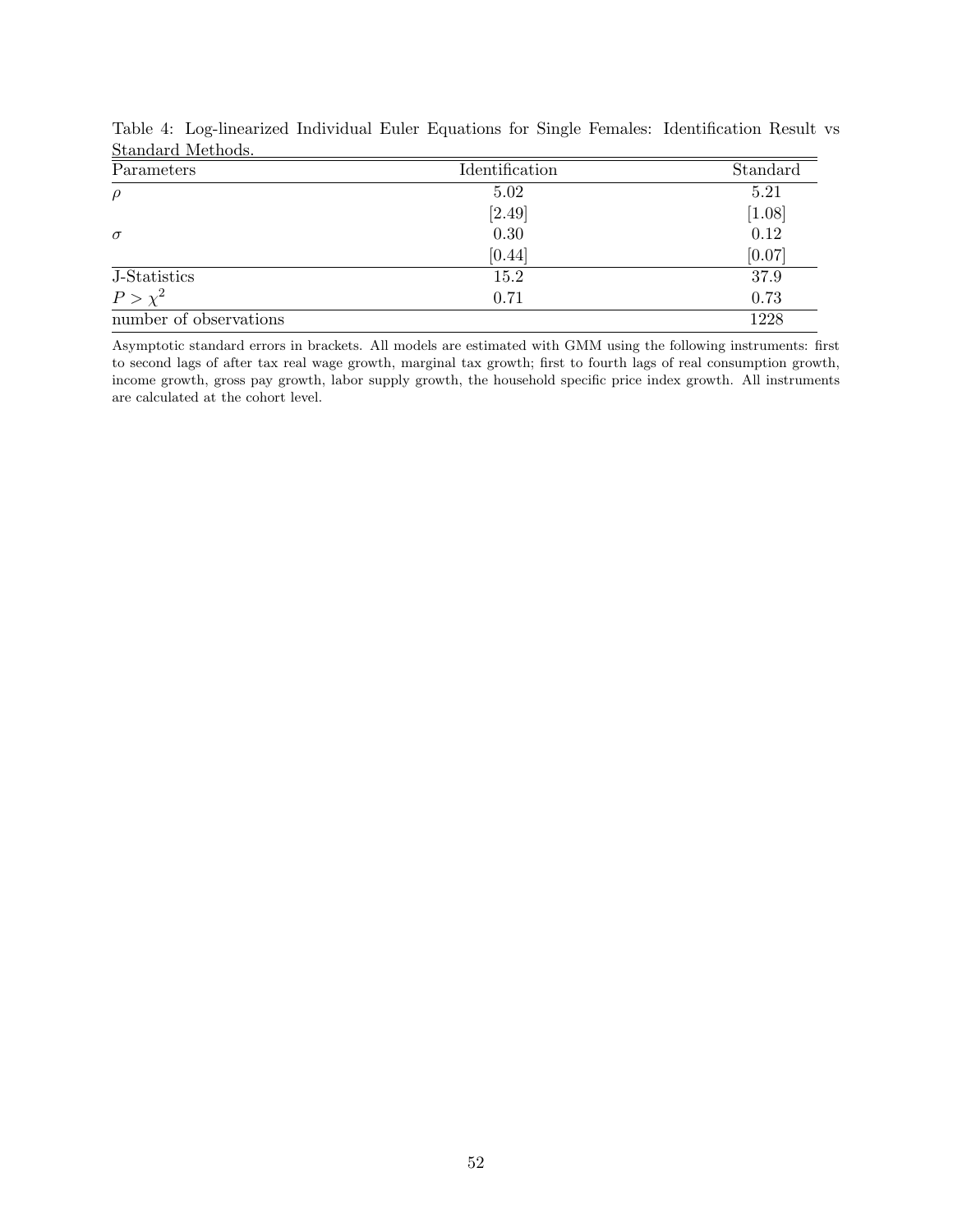| Parameters             | Identification | Standard |
|------------------------|----------------|----------|
| $\rho$                 | 1.72           | 1.65     |
|                        | [0.96]         | [0.43]   |
| $\sigma$               | 0.08           | 0.55     |
|                        | [0.73]         | [0.26]   |
| J-Statistics           | 9.5            | 33.8     |
| $P > \chi^2$           | 0.96           | 0.87     |
| number of observations |                | 1138     |

Table 5: Log-linearized Individual Euler Equations for Single Males: Identification Result vs Standard Methods.

Asymptotic standard errors in brackets. All models are estimated with GMM using the following instruments: first to second lags of after tax real wage growth, marginal tax growth; first to fourth lags of real consumption growth, income growth, gross pay growth, labor supply growth, the household specific price index growth. All instruments are calculated at the cohort level.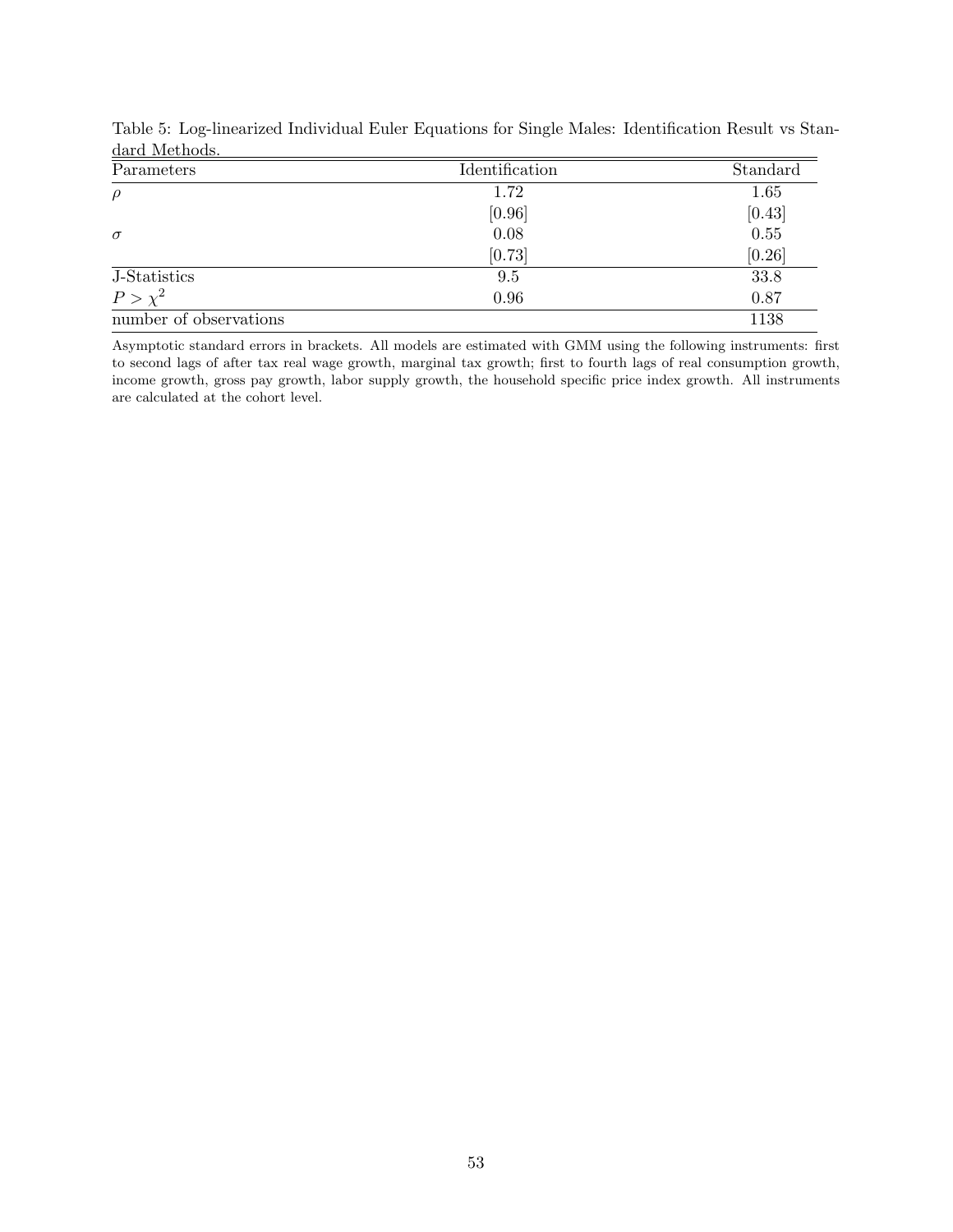# B.2 Non-linear Euler Equations for Singles.

Table 6: Individual Euler Equations for Single Females: Identification Result vs Standard Methods.

| Parameters             | Identification | Standard |
|------------------------|----------------|----------|
| $\rho$                 | 5.26           | 5.44     |
|                        | [0.57]         | [0.72]   |
| $\sigma$               | 0.08           | 0.31     |
|                        | [0.12]         | [0.06]   |
| J-Statistics           | 14.6           | 34.7     |
| $P > \chi^2$           | 0.33           | 0.34     |
| number of observations |                | 1228     |

Asymptotic standard errors in brackets. All models are estimated with GMM using the following instruments: first lag of after tax real wage growth; first to third lags of real consumption growth, marginal tax growth, real gross interest rate growth; first to fourth lags of income growth, the household specific price index growth; all instruments are calculated at the cohort level.

| Parameters             | Identification | Standard |
|------------------------|----------------|----------|
| $\rho$                 | 1.96           | 1.62     |
|                        | [0.63]         | [0.39]   |
| $\sigma$               | 0.45           | 0.51     |
|                        | [0.56]         | [0.24]   |
| J-Statistics           | 5.5            | 20.9     |
| $P > \chi^2$           | 0.85           | 0.75     |
| number of observations |                | 1138     |

Table 7: Individual Euler Equations for Single Males: Identification Result vs Standard Methods.

Asymptotic standard errors in brackets. All models are estimated with GMM using the following instruments: first and second lags of labor supply growth; first to third lags of leisure growth; first to fourth lags of income growth, log of real gross rate of return; third and fourth lags of real consumption growth; all instruments are calculated at the cohort level.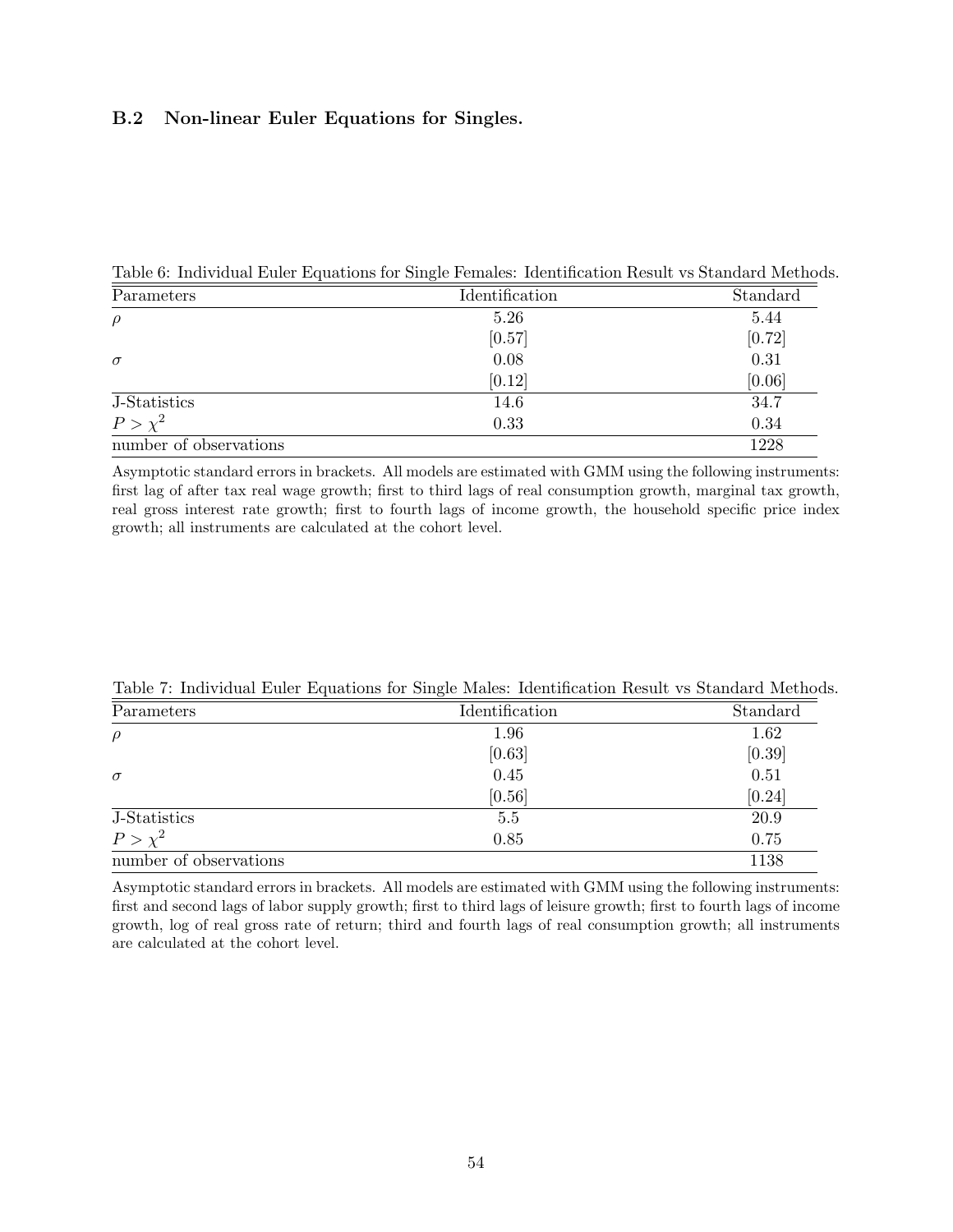# B.3 Log-linearized Euler Equations for Singles, Controlling for Selection.

| Table 8: Log-linearized Individual Euler Equations for Single Females: Identification Result vs |  |  |  |  |  |
|-------------------------------------------------------------------------------------------------|--|--|--|--|--|
| Standard Methods Controlling for Selection.                                                     |  |  |  |  |  |

| Parameters                 | Identification | Standard |
|----------------------------|----------------|----------|
| $\rho$                     | 5.40           | 5.03     |
|                            | [2.27]         | $[1.23]$ |
| $\sigma$                   | 0.16           | 0.10     |
|                            | [0.15]         | [0.05]   |
| Inverse Mills' Ratio t     | 2.12           | 4.24     |
|                            | [2.10]         | [3.45]   |
| Inverse Mills' Ratio $t+1$ | $-1.69$        | $-4.47$  |
|                            | $[5.22]$       | [3.93]   |
| J-Statistics               | 14.22          | 33.5     |
| $P > \chi^2$               | 0.58           | 0.79     |
| number of observations     |                | 1228     |

See note table 2.

Table 9: Log-linearized Individual Euler Equations for Single Males: Identification Result vs Standard Methods Controlling for Selection.

| Parameters                 | Identification | Standard |
|----------------------------|----------------|----------|
| $\rho$                     | 2.14           | 1.70     |
|                            | $[1.09]$       | [0.31]   |
| $\sigma$                   | 0.10           | 0.18     |
|                            | [0.20]         | [0.09]   |
| Inverse Mills' Ratio $t$   | 0.19           | $-0.53$  |
|                            | [0.75]         | [0.88]   |
| Inverse Mills' Ratio $t+1$ | $-0.65$        | 4.62     |
|                            | [2.14]         | $[3.76]$ |
| J-Statistics               | 9.3            | 33.2     |
| $P > \chi^2$               | 0.90           | 0.80     |
| number of observations     |                | 1138     |

See note table 3.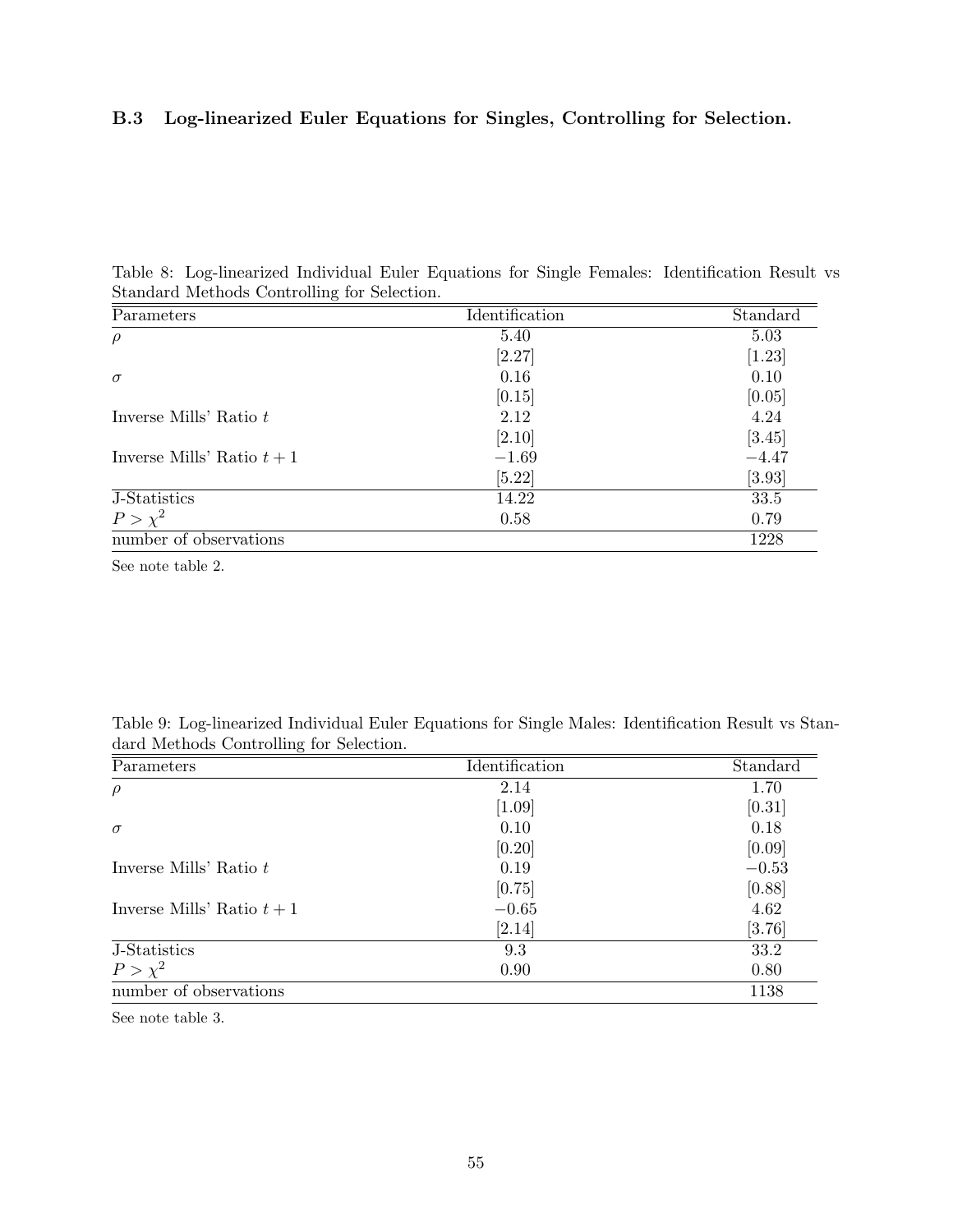# B.4 Non-linear Euler Equations for Singles, Controlling for Selection.

| Table 10: Non-linear Individual Euler Equations for Single Females: Identification Result vs Stan- |  |  |  |
|----------------------------------------------------------------------------------------------------|--|--|--|
| dard Methods Controlling for Selection.                                                            |  |  |  |

| Parameters                 | Identification | Standard |
|----------------------------|----------------|----------|
| $\rho$                     | 5.41           | 5.13     |
|                            | [0.85]         | $[1.11]$ |
| $\sigma$                   | 0.14           | 0.32     |
|                            | [0.19]         | [0.08]   |
| Inverse Mills' Ratio $t$   | $-0.74$        | $-0.50$  |
|                            | [4.09]         | [2.34]   |
| Inverse Mills' Ratio $t+1$ | 1.29           | 2.33     |
|                            | [6.38]         | [4.36]   |
| J-Statistics               | 14.9           | 32.6     |
| $P > \chi^2$               | 0.14           | 0.29     |
| number of observations     |                | 1228     |

See note table 4.

|  |                                    | Table 11: Non-linear Individual Euler Equations for Single Males: Identification Result vs Standard |  |  |  |  |
|--|------------------------------------|-----------------------------------------------------------------------------------------------------|--|--|--|--|
|  | Methods Controlling for Selection. |                                                                                                     |  |  |  |  |

| Parameters                 | Identification | Standard |
|----------------------------|----------------|----------|
| $\rho$                     | 1.90           | 1.84     |
|                            | [0.65]         | [0.29]   |
| $\sigma$                   | 0.45           | 0.26     |
|                            | [0.35]         | [0.15]   |
| Inverse Mills' Ratio $t$   | $-0.40$        | 2.08     |
|                            | [2.63]         | [2.65]   |
| Inverse Mills' Ratio $t+1$ | 0.47           | $-1.84$  |
|                            | [1.76]         | [2.10]   |
| J-Statistics               | 5.62           | 23.4     |
| $P > \chi^2$               | 0.59           | 0.44     |
| number of observations     |                | 1138     |

See note table 5.